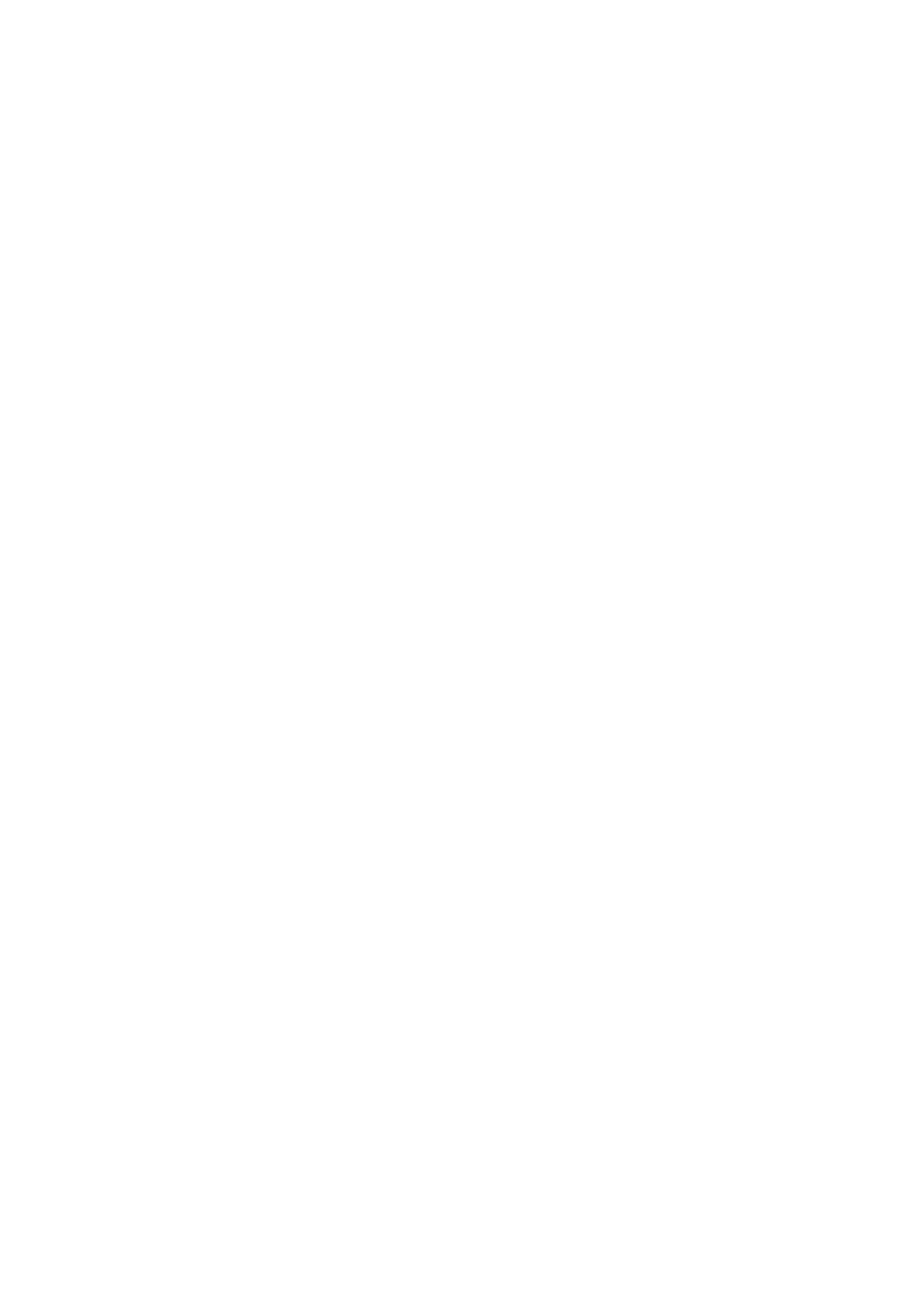# **EUROPEAN UNIVERSITY INSTITUTE, FLORENCE DEPARTMENT OF ECONOMICS**

*How Important is Intra-Household Risk Sharing for Savings and Labor Supply?* 

**SALVADOR ORTIGUEIRA**

**and** 

**NAWID SIASSI**

EUI Working Paper **ECO** 2010/36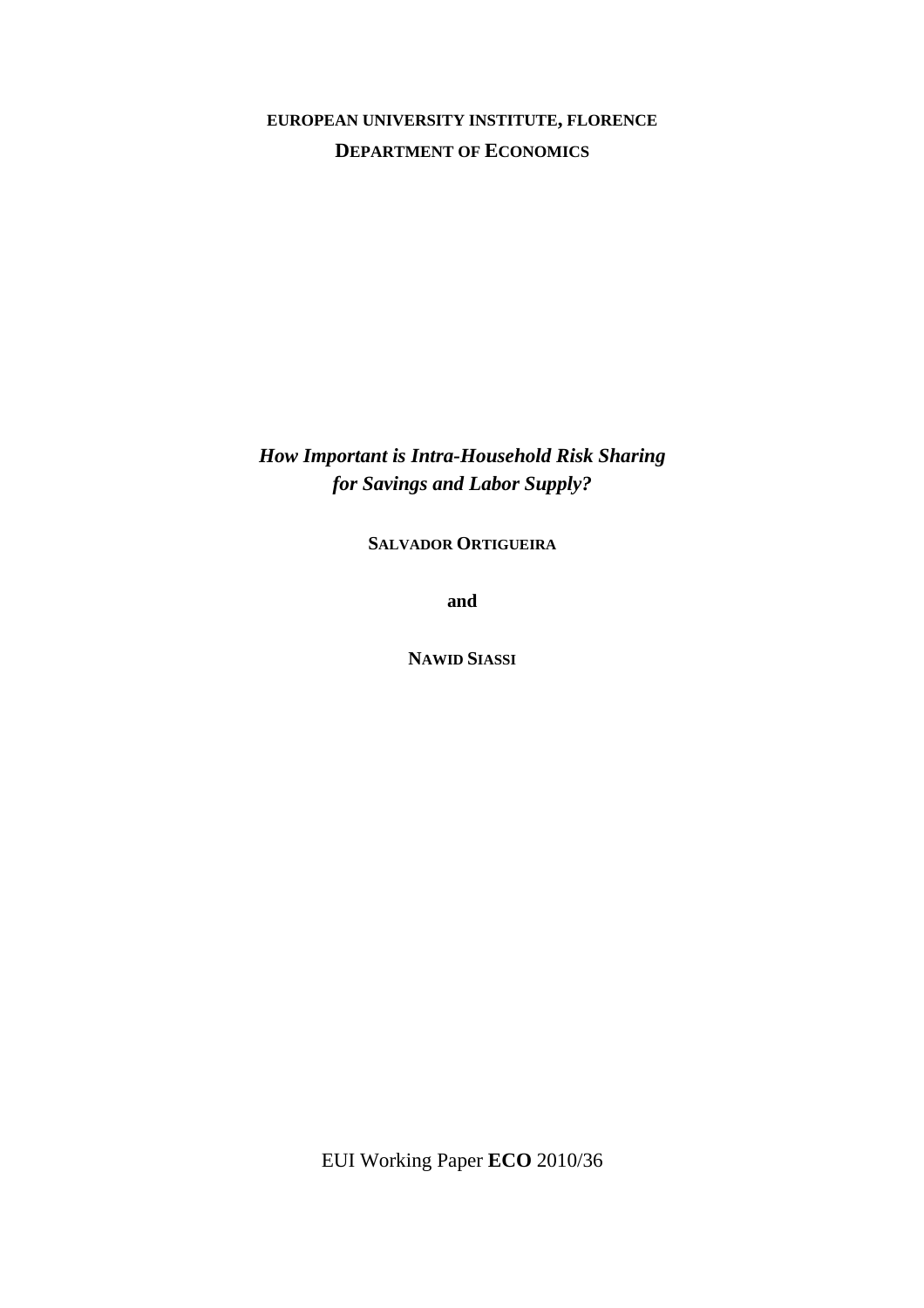This text may be downloaded for personal research purposes only. Any additional reproduction for other purposes, whether in hard copy or electronically, requires the consent of the author(s), editor(s). If cited or quoted, reference should be made to the full name of the author(s), editor(s), the title, the working paper or other series, the year, and the publisher.

ISSN 1725-6704

© 2010 Salvador Ortigueira and Nawid Siassi

Printed in Italy European University Institute Badia Fiesolana I – 50014 San Domenico di Fiesole (FI) Italy [www.eui.eu](http://www.eui.eu/)  [cadmus.eui.eu](http://www.eui.eu/)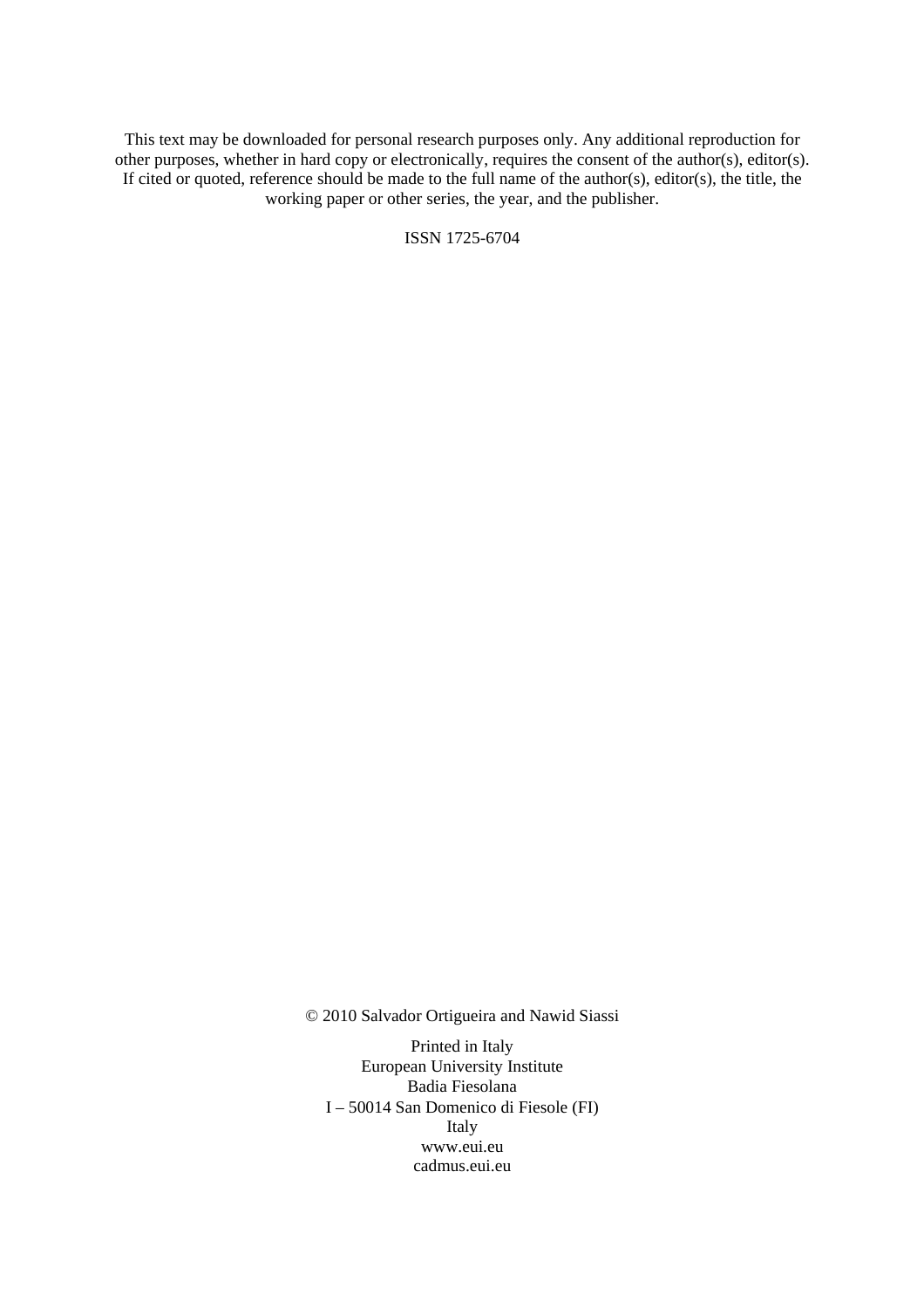# How important is Intra-household Risk Sharing for Savings and Labor Supply?

Salvador Ortigueira<sup>∗</sup> Universidad Carlos III de Madrid

Nawid Siassi† European University Institute

November 17, 2010

#### **Abstract**

While it is recognized that the family is primarily an institution for risk sharing, little is known about the quantitative effects of this informal source of insurance on savings and labor supply. In this paper, we present a model where workers (females and males) are subject to idiosyncratic employment risk and where capital markets are incomplete. A household is formed by a female and a male, who make collective decisions on consumption, savings and labor supplies. In a calibrated version of our model, we find that precautionary savings are only 55% of those generated by a similar economy that lacks access to insurance from the family. We also find that intra-household risk sharing has its largest impact among wealthpoor households. While the wealth-rich use mainly savings to smooth consumption across unemployment spells, wealth-poor households rely on spousal labor supply. For instance, in the group of households with wealth less than two months worth of income, average hours worked by wives of unemployed husbands are 8% higher than those worked by wives of employed husbands. This response in wives' hours makes up 9% of lost family income. We also find crowding out effects of public unemployment insurance that are comparable to those estimated from the data.

Keywords: Intra-household risk sharing; Collective household model; Idiosyncratic unemployment risk; Incomplete markets; Precautionary motive.

JEL Classification Numbers: D13, D91, E21.

<sup>∗</sup>Address: Economics Department, Calle Madrid 126, 28903 Getafe (Madrid), Spain. E-Mail: Salvador.Ortigueira@uc3m.es.

†Address: Economics Department, Via della Piazzuola 43, 50133 Florence, Italy. E-Mail: Nawid.Siassi@eui.eu.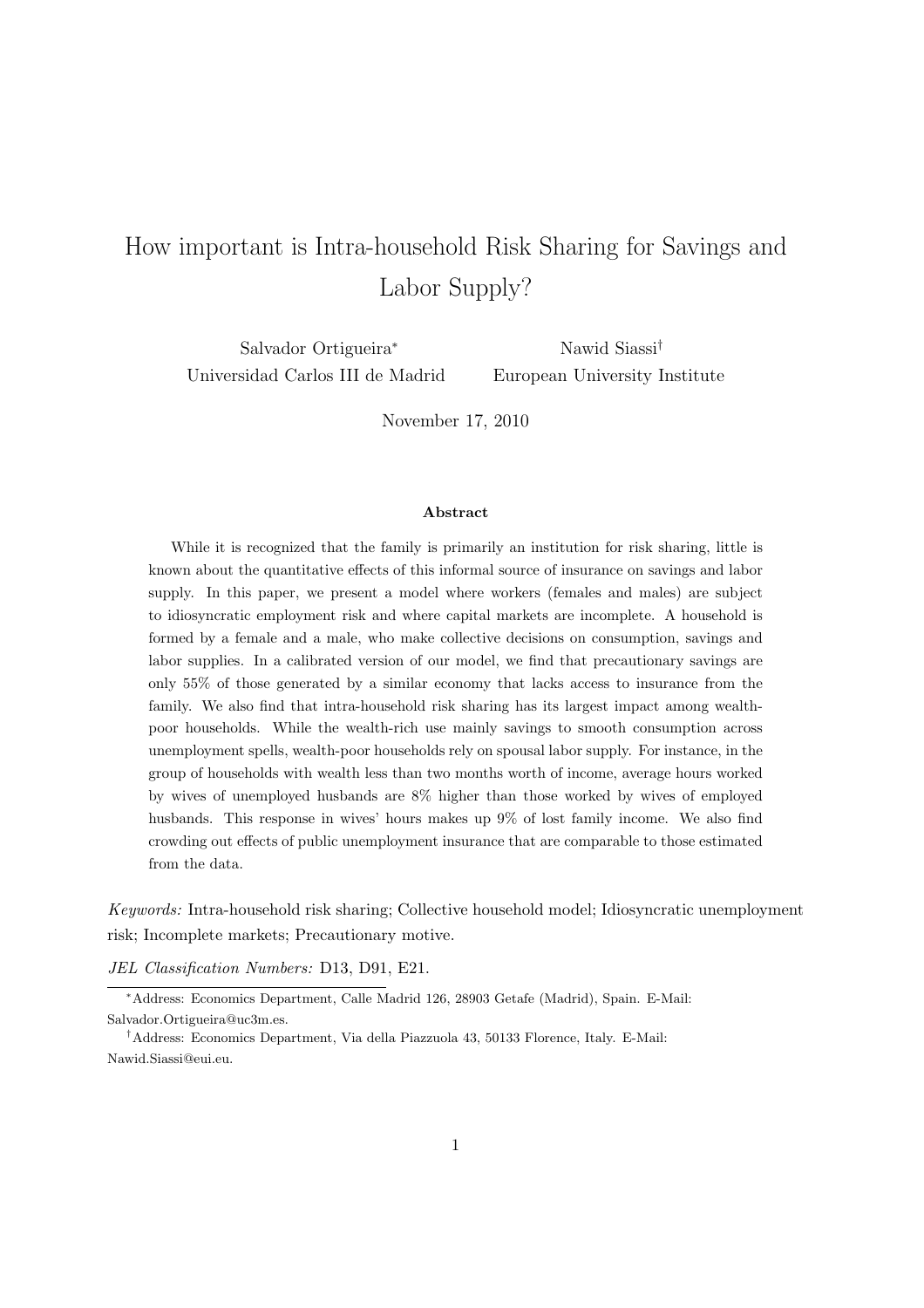# **1 Introduction**

The lack of a formal, private insurance market against employment risk makes this type of risk different from most of others faced by individuals. Even though public, compulsory unemployment insurance schemes are present in many countries, they typically fall short of providing full insurance and workers must rely on self-insurance and on informal insurance mechanisms in order to smooth consumption across unemployment spells. Precautionary savings and labor supply are the two instruments individuals can use as self-insurance against employment risk. The family, on the other hand, is the main informal insurance mechanism available to individuals, with the standard argument being that information and payment enforceability are better within than between households.<sup>1</sup>

In this paper, we present an incomplete markets economy with idiosyncratic employment risk and assess quantitatively the role of the family as provider of insurance. Intra-household risk sharing, more than any other informal insurance mechanism, has important behavioral implications that affect not only the demand of self insurance, but also how this is crowded out by public insurance programs. Indeed, recent empirical evidence on patterns of insurance against employment risk found in a large panel of U.S. households sheds light on these crowding out effects. More specifically, Cullen and Gruber (2000) and Engen and Gruber (2001) estimate the response in two forms of insurance —accumulation of financial assets and spousal labor supply— to changes in the generosity of unemployment benefits and find significant crowding out effects on both. The extent to which public insurance crowds out other forms of (private) insurance is of paramount importance for public policy assessment [see, e.g., Attanasio and Rios-Rull (2000), Di Tella and MacCulloch (2002), Golosov and Tsyvinski (2007) and Chetty and Saez (2010) for analyses on the optimal level of social insurance when other forms of private insurance are also available.]

The model economy we present in this paper consists of a large number of two-person households, each pooling risks and making collective decisions on individual consumptions, labor supplies and joint savings in a risk-free asset, subject to a borrowing constraint. The two persons forming a household, a female and a male, are assumed to have different individual preferences for risk and different elasticities of labor supply. Individual weights in the household's utility function are determined, among other variables, by their relative earning ability. There is a firms sector producing an homogeneous good with capital and labor services, and a government providing public unemployment insurance. In order to assess the consequences of within-household risk sharing, the equilibrium in this economy is then compared to that arising in an economy where individuals lack access to insurance from the family and are left with self-insurance and public benefits as their

<sup>1</sup>Blundell, Pistaferri and Preston (2008) estimate the degree of consumption insurance from U.S. data and find evidence that the family plays an important insurance role.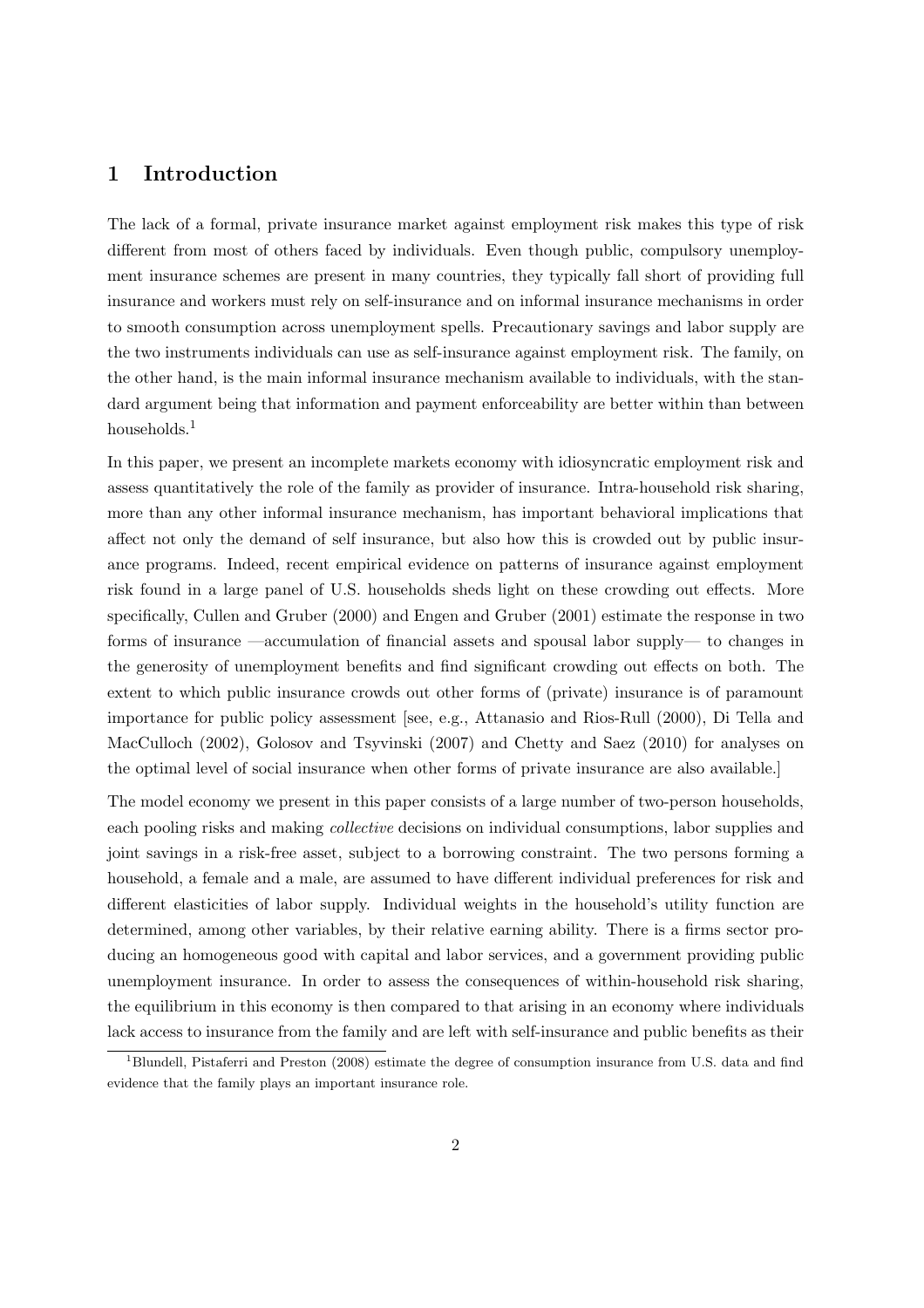only instruments to cope with employment risk. This latter framework corresponds to a standard Aiyagari-Huggett economy augmented with a labor-leisure choice, which has been studied by, e.g., Flodén and Lindé (2001), Marcet, Obiols-Homs and Weil (2007) and Pijoan-Mas (2006), among others.

Since the equilibrium of our model economy contains a distribution of households over financial assets and spouses' employment status, we can assess not only the average effects of intra-household risk sharing but also its effects for different groups of households. Thus, in a calibrated version of our model we find that precautionary savings are only 55% of those generated by a similar economy that lacks access to insurance from the family. This is a large drop in precautionary savings that should be taken into account when assessing the ability of general equilibrium models with idiosyncratic income risk to generate large volumes of precautionary savings (see, e.g., Díaz, Pijoan-Mas and Ríos-Rull 2003 for a discussion on the extent of precautionary savings in these models).

We also find that intra-household risk sharing has its largest impact among wealth-poor households. While the wealth rich use savings to smooth consumption across unemployment spells, wealth-poor households rely on spousal labor supply. For instance, in the group of households with wealth less than two months worth of income, average hours worked by wives of unemployed husbands are 8% higher than those worked by wives of employed husbands. Moreover, this response in wives' hours makes up 9% of lost family income.

The crowding out effects of public unemployment insurance in our calibrated economy are comparable to those found in the data. On the contrary, the standard Aiyagari-Huggett model of self insurance over-predicts the response in savings to changes in public insurance by a large margin. For example, this model predicts an elasticity of asset holdings with respect to unemployment benefits that is almost four times the elasticity estimated by Engen and Gruber (2001). As should be apparent, the Aiyagari-Huggett model cannot account either for the crowding out effects of unemployment benefits on spousal labor supply. Hence, models that abstract from risk sharing at the level of the household introduce an important bias both in the extent of the precautionary motive in the face of unemployment risk and in the distortionary effects of public insurance programs on savings and labor supply.

There is a vast literature, both empirical and theoretical, assessing the effects of idiosyncratic income risk on consumption, labor supply and savings. With only few exceptions, this literature adopts the bachelor household formulation in order to measure individual responses to income shocks and the degree of endogenous self-insurance. A recent example of this type of exercise is the paper by Low, Meghir and Pistaferri (2008). These authors assume that individuals (they focus only on males) are subject to a rich array of idiosyncratic shocks, including productivity and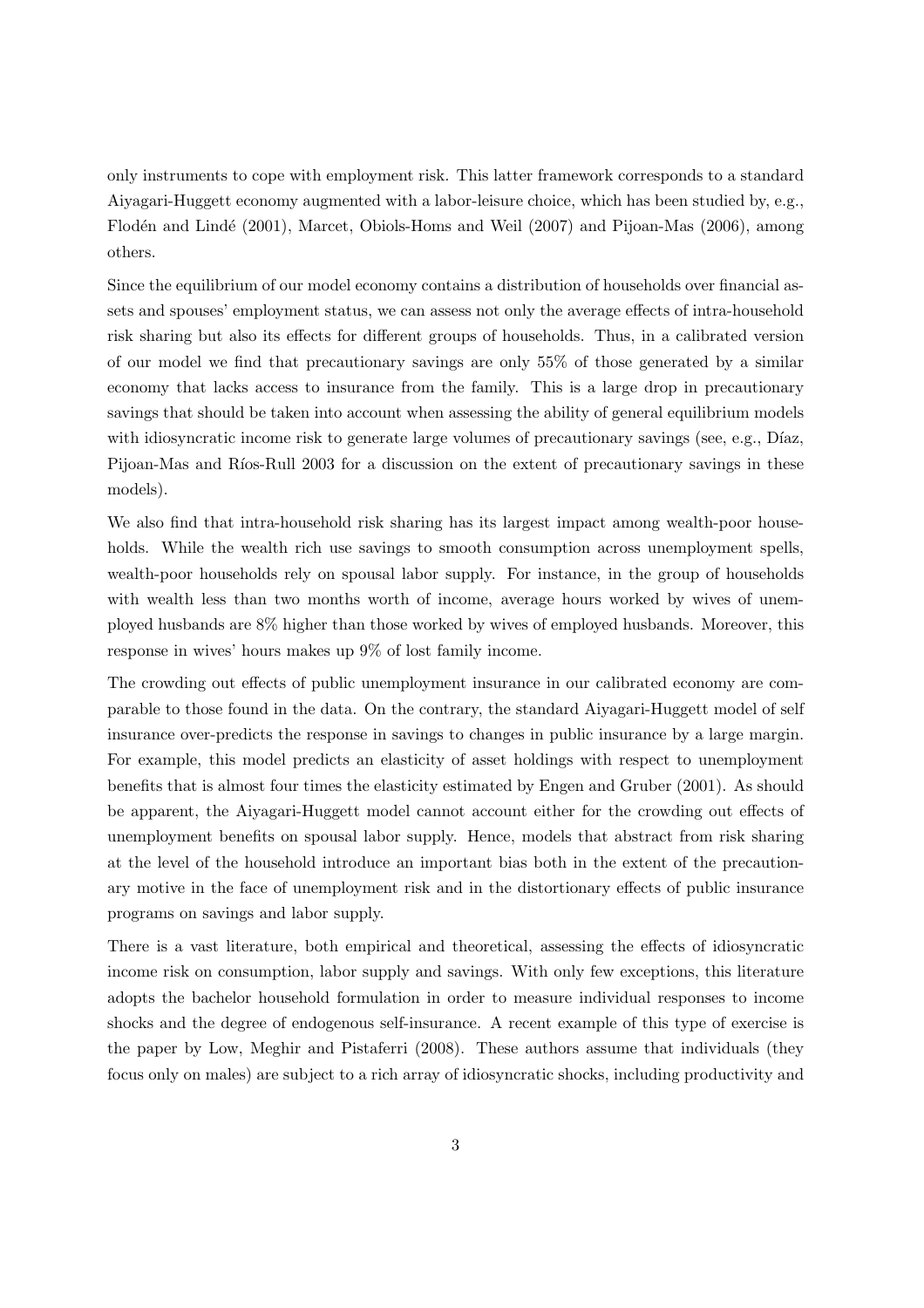employment shocks. These shocks are assumed to differ in their available insurance opportunities (employment shocks are partially insured by the public unemployment insurance system while productivity shocks are not). The authors then use a bachelor household model to measure the effects of these shocks and the individual willingness to pay to avoid them. Since they consider endogenous mobility choices, their paper extends previous results in the literature by adding a new channel from shocks to individual responses to shocks.

Kotlikoff and Spivak (1981) is one of the first papers in economics to study the family as a provider of insurance to its members. In particular, they present a model where the only risk is that of unexpected longevity. Their model abstracts from labor earnings and assumes that an initial level of wealth is the only source of resources available to consumers. They show that efficient risk-sharing within the family closes much of the utility gap between no annuities and complete annuities. For example, the utility gain of marriage at age 30 is about 50% of the utility gain of an annuities market. In a model with these ingredients, Kotlikoff, Shoven and Spivak (1986) study precautionary savings arising from longevity risk. They compare savings under perfect insurance markets with savings under intra-household risk sharing. They find significant differences in savings.

A more recent exception to the use of the bachelor household formulation is the work of Attanasio, Low and Sánchez-Marcos (2005), who present a partial equilibrium model with a two-person unitary household to assess the response of female labor market participation (extensive margin) to idiosyncratic earnings risk within the family. In their model, male participation is exogenous. An important feature of this model is the process of female human capital formation, which is assumed to depend on labor market participation. The authors find that the higher the uncertainty the higher female participation. They also find that the welfare cost of uncertainty is lower when households can adjust female labor market participation.

Heathcote, Storesletten and Violante (2010) also use a two-person, unitary household model to study the welfare implications of the observed changes in the U.S. wage structure. In particular, they present an incomplete-markets, life-cycle model to quantify the effects of the rising college premium, the narrowing wage gender gap and the increasing wage volatility. Their model allows for an endogenous education choice and for a process matching females and males into households. Even though the welfare consequences of the above-mentioned changes in wages are highly heterogenous across different types of households, they find that, on average, recent cohorts of households enjoy welfare gains, as the new structure of wages translates into higher educational attainment.

Unitary models of the household, however, assume a utility function for the household and are thus silent about the decision process between its members. The collective model (see Browning,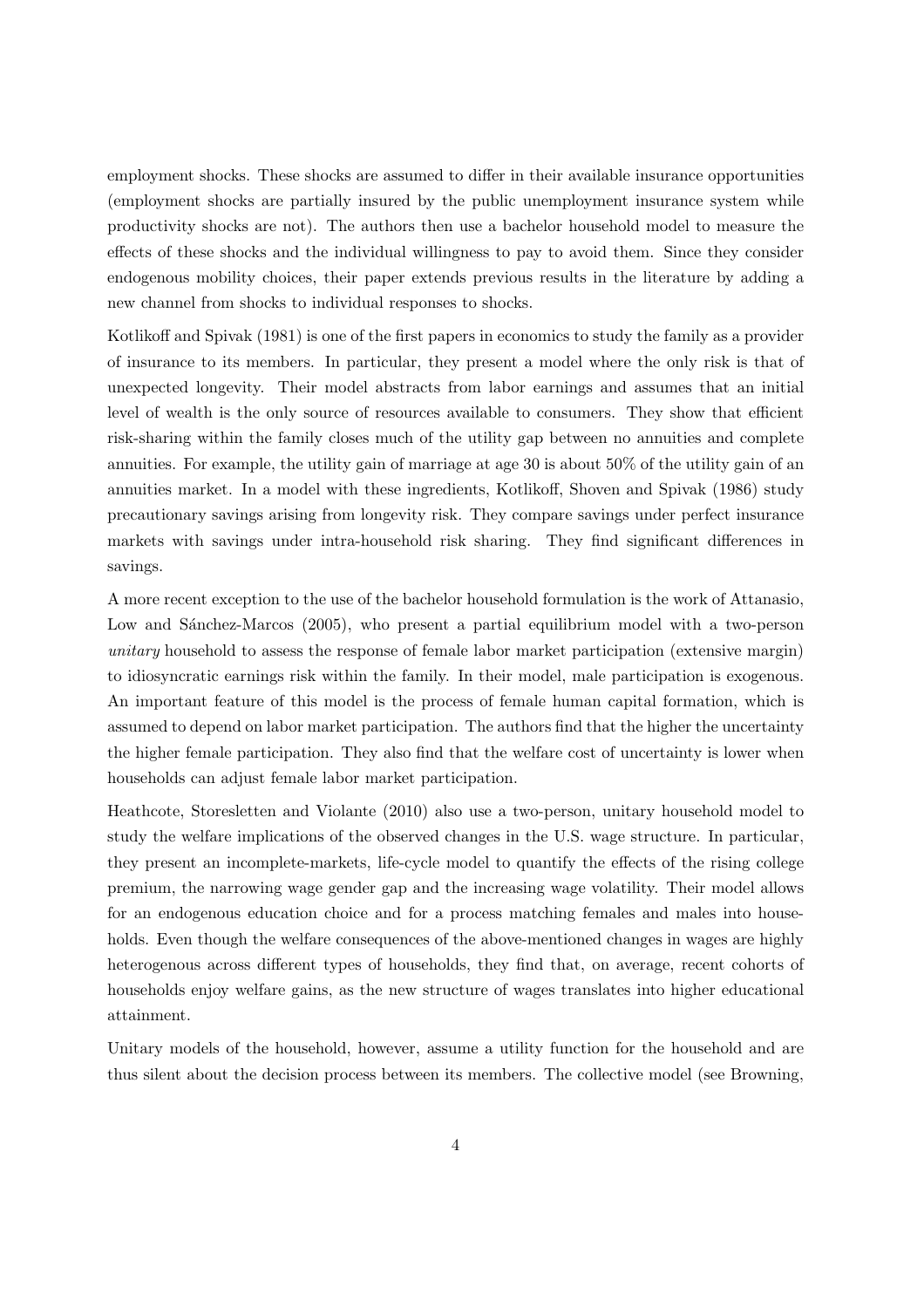Chiappori and Lechene 2006 for a formal definition of this model) establishes instead that this decision process leads to within-household Pareto optimality and that Pareto weights on individuals' private utility functions depend on prices, policy variables and distribution factors. Thus, in this latter model, changes in the wage gender gap, in public unemployment benefits and/or in tax rates imply within-household distributional effects that unitary models fail to capture. Moreover, in economies with idiosyncratic risks and incomplete asset markets, these effects, along with heterogeneity in individuals' risk preferences, have sizable implications for precautionary savings and labor supplies. Consequently, the two models of the household predict different crowding out effects of public unemployment insurance. Tests of these two competing models of the household have been carried out by, e.g., Fortin and Lacroix (1997) and Browning and Chiappori (1998), who find evidence against the unitary model. In particular, they reject the income pooling restrictions and the symmetry of cross-wage effects which are embodied in this model.

The remaining of the paper is organized as follows. Section 2 describes the economic environment and presents the problems solved by the bachelor and the collective household. Section 3 defines a stationary equilibrium with incomplete markets in the collective household economy. It also presents the parameterization and calibration of this economy; it shows the steady-state equilibrium and discusses some features of the policy functions. Section 4 presents the main results on the aggregate and individual consequences of intra-household risk sharing. Section 5 concludes. The paper contains four appendices.

### **2 The Economic Environment**

**Consumers** The economy is populated by a continuum of measure two of infinitely-lived workers/consumers. Half of this population of workers/consumers will be referred to as females, and the other half as males. All enjoy the consumption of an aggregate good and of leisure time (with possibly different utility functions). Agents supply time to work in the production sector and face idiosyncratic labor market risk in the form of employment shocks.

Employment shocks, s, take on values in  $S \equiv \{0,1\}$  and follow a Markov chain with transition matrix  $\Pi^i$ , where superscript i denotes the gender: females (f) and males (m). Thus,  $\pi^i_{s'|s}$  is the probability for an agent of gender  $i$  to receive employment shock  $s'$  tomorrow conditional on employment shock s today, for  $i = f, m$ . These probabilities satisfy  $\sum_{s'} \pi_{s'|s}^i = 1$ ,  $\pi_{s'|s}^i > 0$ , and  $\pi_{1|1}^i \geq \pi_{1|0}^i$  for  $i = f, m$ . The long-run probabilities of the two employment shocks in S are denoted by  $q_0^i$  and  $q_1^i$ . There are no others shocks in the economy.

Markets are incomplete. The only asset in the economy is a non-state contingent asset that pays the risk-free interest rate  $r$ . Moreover, there is a minimum level of asset holdings,  $a$ , which is a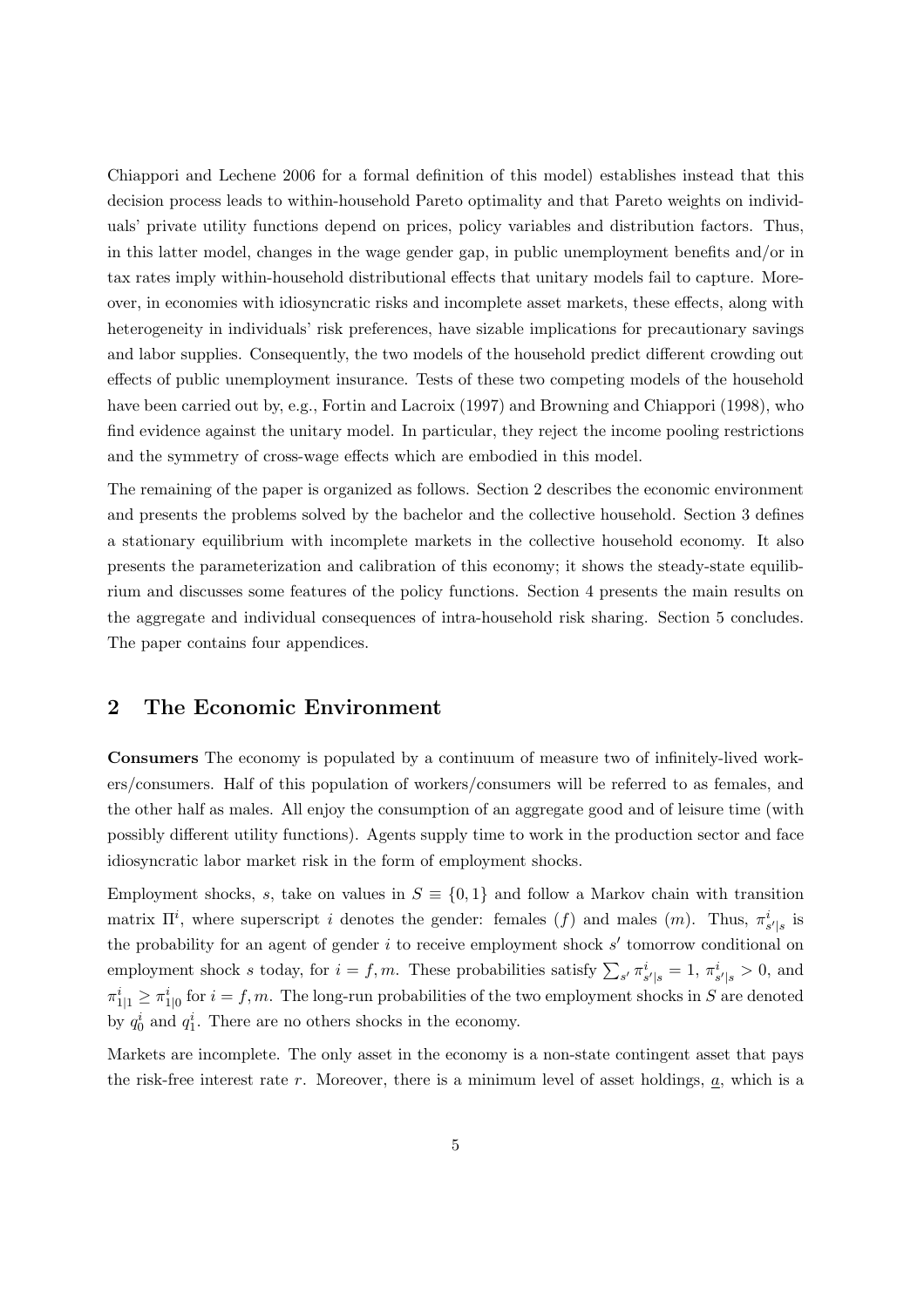borrowing or liquidity constraint.

Lifetime preferences for an agent of gender i over stochastic consumption and leisure streams are given by

$$
\mathbb{E}_0 \sum_{t=0}^{\infty} \beta^t U^i(c_t, l_t), \quad \text{for} \quad i = f, m,
$$
\n(2.1)

where  $c_t$  denotes consumption and  $l_t$  is leisure. We make the following assumptions on  $U^i$ :

- **A1.** Utility  $U^{i}(c, l) : R_{+} \times [0, 1] \to R$  is bounded, continuous and twice continuously differentiable in the interior of its domain.
- **A2.** Utility is separable in consumption and leisure.
- **A3.** Utility  $U^i$  is strictly increasing and strictly concave in each of its arguments. Moreover,  $\lim_{c \to 0} U_c^i(c, l) = +\infty$ , and  $\lim_{l \to 0} U_l^i(c, l) = +\infty$ .

**Firms** Production of the aggregate good is conducted by competitive firms. Production technology is represented by the neoclassical production function  $F(K, L)$ , where K is the aggregate stock of capital and  $L$  is aggregate labor. The depreciation rate of capital is denoted by  $\delta > 0$ . Throughout the paper, we will assume the standard Cobb-Douglas production function,  $F(K, L) = K^{\alpha} L^{1-\alpha}$ , where  $0 < \alpha < 1$  is the capital's share of income and  $L \equiv \lambda L^{m} + (1 - \lambda)L^{f}$ . That is, female and male labor are perfect substitutes and parameter  $0 < \lambda < 1$  pins down relative, gross-of-taxes wages. The firm's maximization problem is static: given a rental price of capital r and gross wages for females and males  $\bar{w}^f$  and  $\bar{w}^m$ , respectively, first-order conditions are:

$$
F_K(K, L) = r + \delta \tag{2.2}
$$

$$
\lambda F_L(K, L) = \bar{w}^m \tag{2.3}
$$

$$
(1 - \lambda)F_L(K, L) = \bar{w}^f. \tag{2.4}
$$

**Government** There is a government that provides public insurance against unemployment shocks. The government pays out benefits  $b^i$  to unemployed workers of gender  $i = f, m$ . Only workers who receive an unemployment shock are entitled to benefit payments. The government finances its expenditures by levying linear taxes on labor income: given tax rates  $\tau^i$ , we will denote aftertax wage rates by  $w^i = (1 - \tau^i)\bar{w}^i$ . The government is required to balance its budget on a period-by-period basis.

### **2.1 The Bachelor versus the Collective Household Model**

We now consider two different risk-sharing arrangements and study their implications for labor supply (of both females and males) and for precautionary savings. Each arrangement defines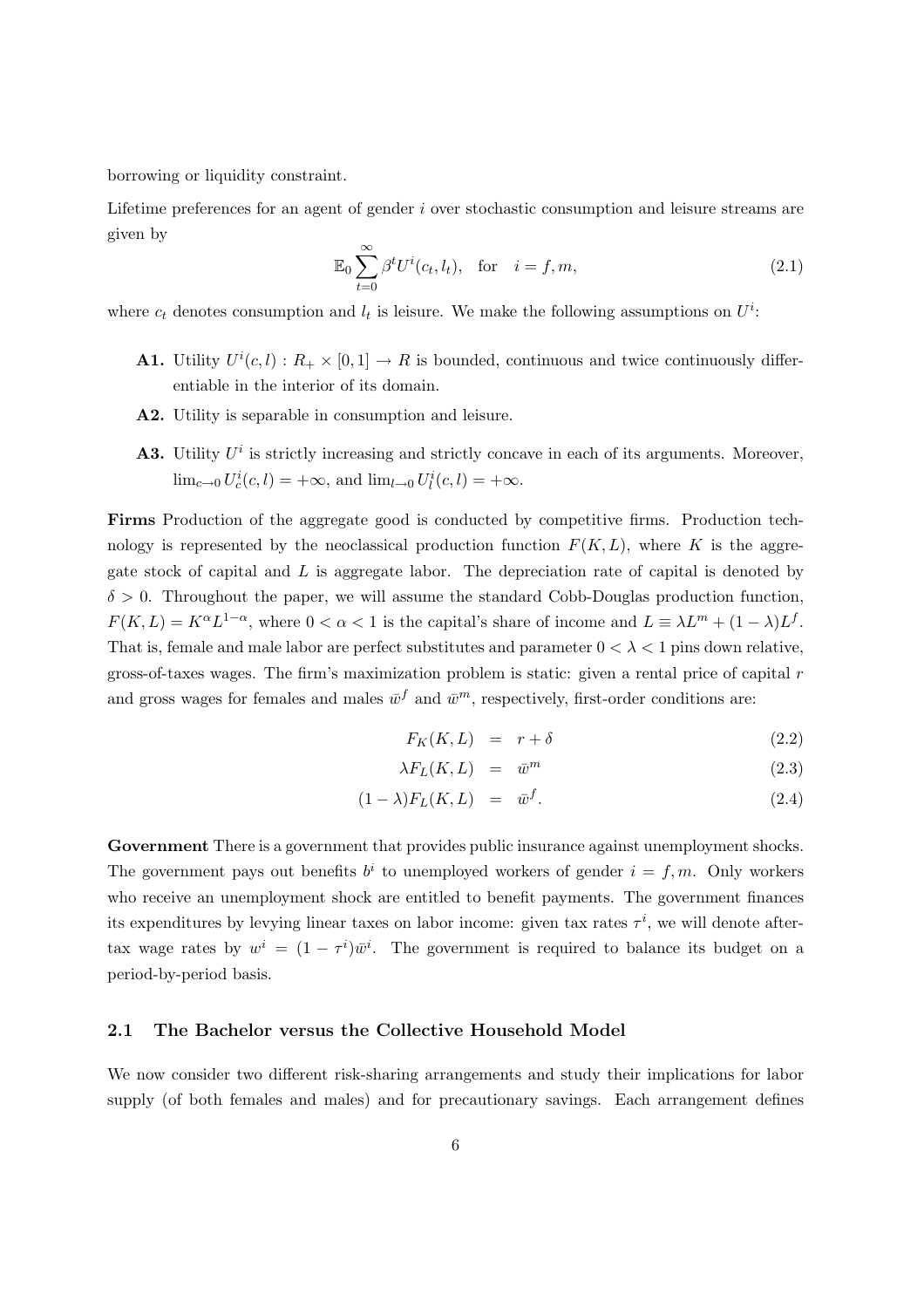in turn a different type of household. We start out by presenting the problem of the bachelor household. This is the definition of household that has dominated not only the literature on precautionary savings, but also most of the macroeconomic literature. The defining feature of this type of household is that a single breadwinner chooses sequences of consumption, leisure and asset holdings in order to maximize his/her own lifetime utility. In most studies adopting this framework, the income process is estimated using data on males. The second type of household we study is a dynamic version of the collective household model pioneered by Chiappori (1988). In this latter case, we assume that two adult individuals, with possibly different preferences, wages and unemployment risk, form a household and then make collective decisions on consumptions, labor supplies and savings. In order to understand the consequences of intra-household risk sharing we compare allocations generated by this latter model with those emerging under the bachelor formulation.

### **2.1.1 Bachelor Households**

A household formed by a single agent of gender i solves

$$
v^{i}(s, a; w^{i}, r) = \max_{c, l, a'} \left\{ U^{i}(c, l) + \beta \sum_{s'} \pi_{s'|s}^{i} v^{i}(s', a'; w^{i}, r) \right\}
$$
(2.5)

$$
c + a' = wi(1 - l)s + (1 - s)bi + (1 + r)a
$$
\n(2.6)

 $c \ge 0, 0 \le l \le 1, \text{ and } a' \in [\underline{a}^i, \overline{a}],$ (2.7)

where  $\pi_{s'|s}^i$  are the elements of  $\Pi^i$ . The minimum level of assets this agent can hold is denoted by  $\underline{a}^i$ . A version of this model where there is a measure one of same-gender workers is the workhorse model in the literature of uninsurable idiosyncratic risk, precautionary savings and labor supply (see, e.g., Marcet, Obiols-Homs and Weil 2007). Flodén and Lindé (2001) and Pijon-Mas (2006) also study a model with a measure one of same-gender, bachelor households where workers receive idiosyncratic shocks to the efficiency units of labor supply, instead of an employment/unemployment shock.

By construction, the bachelor household does not engage in informal insurance arrangements with other workers. The only sources of insurance available to this type of household are the public unemployment insurance system, own savings and own labor supply.

#### **2.1.2 Collective Households**

We now consider two-person, collective households formed by an egotistical female and an egotistical male. We assume that the two members of the household share labor market risk in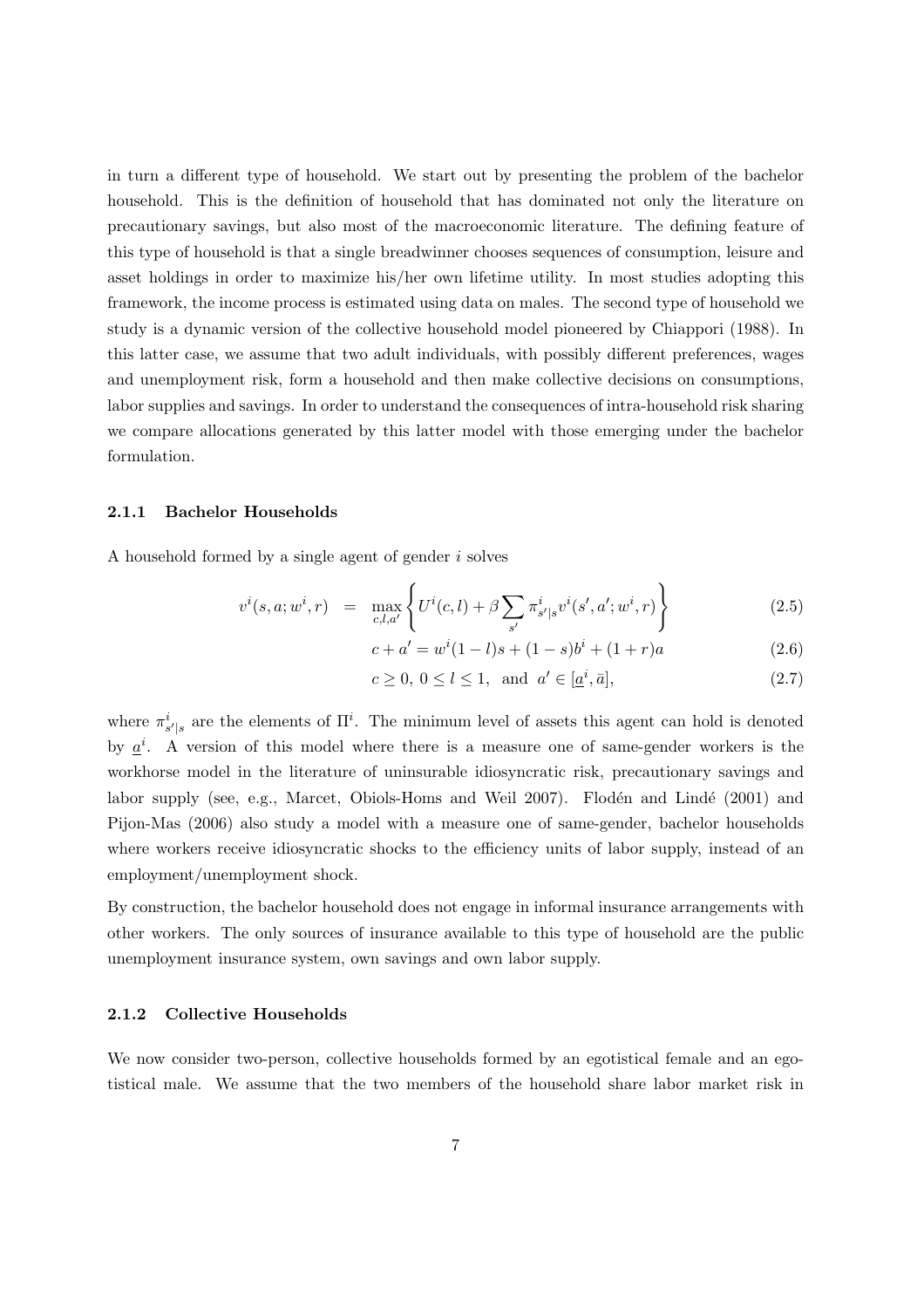such a way that intra-household allocations are efficient.<sup>2</sup> Following the literature of collective households (see Chiappori and Donni 2010 for a recent survery), the utility of each individual in the household carries a weight, reflecting the relative power of that individual in the household. Individual weights are assumed to depend on variables such as premarital wealth, the population sex ratio, relative earnings and government policy. Under full commitment, that is, when household members can commit to future intra-household allocations, individual weights are set when the household is formed and remain unchanged thereafter. Thus, transitory shocks, which are small relative to lifetime income, have no effect on individual weights. Only variables known or predicted at the time of household formation can affect those weights.<sup>3</sup> In our model there are four sources of earning differences between females and males that affect relative Pareto weights: 1) They have different gross wages; 2) They may pay different tax rates; 3) They may receive different levels of unemployment benefits; and, 4) Finally, females and males may be subject to different employment and unemployment spells. We write the Pareto weight on female's utility as  $\mu(x, z) \in (0, 1)$ , where function  $\mu$  is assumed to be differentiable with respect to its first argument. Variable  $x$  is a measure of the relative earning ability of the two spouses, which we write as,

$$
x \equiv \frac{q_1^f (1 - \tau^f)\bar{w}^f + q_0^f b^f}{q_1^m (1 - \tau^m)\bar{w}^m + q_0^m b^m},
$$
\n(2.8)

where  $q_i^j$  for  $j = f, m$  and  $i = 0, 1$  is, as written above, the long-run probability of employment state i for an agent of gender j. Vector *z* includes variables such as the population sex ratio, the initial contribution to household wealth, etc., which we do not model explicitly in this paper. It must be noted that in our model the Pareto weight function,  $\mu(x, z)$ , is not obtained as the outcome of an explicit bargaining process between females and males. Instead, we will use estimates of the sharing rule provided by Browning, Bourguignon, Chiappori and Lechene (1994) to parameterize and solve our model.<sup>4</sup>

Household-level state variables for the two-person, collective household are the vector of employment shocks  $\mathbf{s} = (s^f, s^m)$ , which we assume to be uncorrelated within the household,<sup>5</sup> and the level of asset holdings, a. The state space of a household is  $X = S \times S \times [a, \bar{a}]$ . We denote by  $\beta$ the Borel sigma algebra of X. The transition matrix for *s* is denoted by Π and obtained from the

<sup>&</sup>lt;sup>2</sup>It should be noted, however, that in two-person households the number of family members involved in risk pooling is too small to achieve full insurance against labor market risk.

<sup>3</sup>For a test of intra-household commitment to future allocations, see Mazzocco (2007). Using data from the Consumer Expenditure Survey, this author rejects the hypothesis of commitment. Since our model abstracts from permanent shocks and assumes only transitory shocks to labor income, we will retain, for the sake of analytical tractability, the assumption of commitment.

<sup>4</sup>In a recent paper Heathcote, Storesletten and Violante (2009) endogenize the Pareto weight as the solution to a symmetric Nash bargaining problem within the household.

<sup>&</sup>lt;sup>5</sup>We will discuss further this independence assumption below.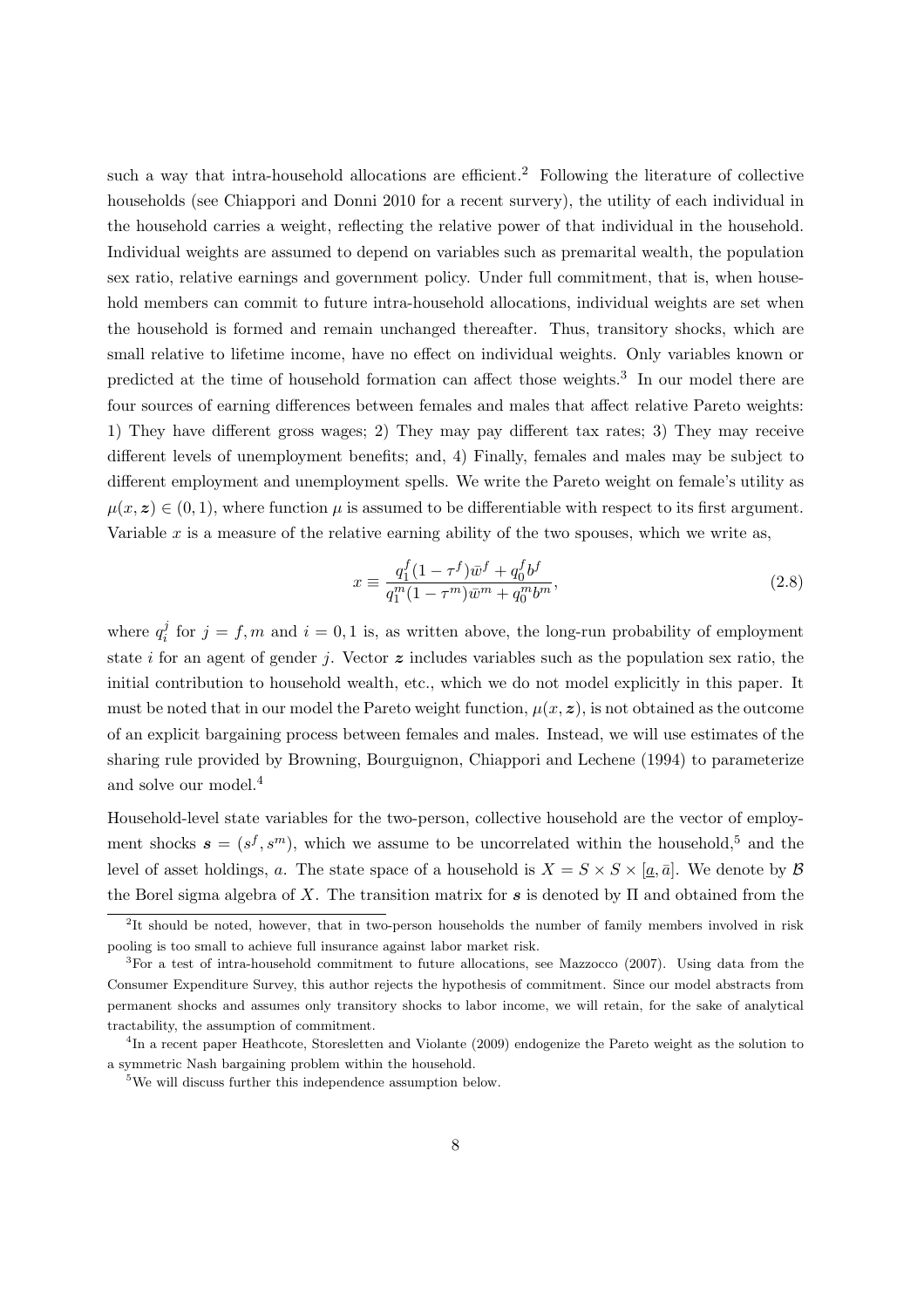individual transition matrices as  $\Pi = \Pi^m \otimes \Pi^f$ . The vector of after-tax wages for the household,  $(w^f, w^m)$ , is denoted by **w**.

The maximization problem of a collective household with Pareto weight  $\mu(x, z)$  on female's utility is

$$
V(\mathbf{s}, a; x, \mathbf{z}, r) = \max_{c^f, c^m, l^f, l^m, a'} \left\{ \mu(x, \mathbf{z}) U^f(c^f, l^f) + [1 - \mu(x, \mathbf{z})] U^m(c^m, l^m) + \beta \sum_{\mathbf{s'}} \pi_{\mathbf{s'}} |\mathbf{s}^V(\mathbf{s'}, a'; x, \mathbf{z}, r) \right\}
$$
(2.9)

s.t.

$$
c^{f} + c^{m} + a' = \sum_{i=f,m} w^{i} (1 - l^{i}) s^{i} + \sum_{i=f,m} (1 - s^{i}) b^{i} + (1 + r)a \qquad (2.10)
$$

$$
c^f, c^m \ge 0, \quad 0 \le l^f, l^m \le 1, \text{ and } a' \in [\underline{a}, \overline{a}],
$$
 (2.11)

where  $\pi_{s'}$ *<sup>|</sup><sup>s</sup>* are the elements of Π. Note that while we allow for different preferences over consumption and leisure for females and males, we assume that both spouses share a common discount factor  $\beta$ . In our model,  $\boldsymbol{z}$  is the only source of variation in Pareto weights across households. We represent the distribution of these weights in the population of households by  $G(\mu)$ . The support of this distribution is denoted by  $M \equiv (0, 1)$ .

Contrary to unitary models of the household, the utility function of the collective household depends, via the Pareto weight, on wages and policy variables, which leads to household demands that fail to meet the Slutsky conditions. This failure is the defining feature of the collective model. Also, while in unitary models household decisions do not depend on who receives the income within the household, in our collective model decisions depend on total income as well as on who receives the income (whether it is the female or the male).

The dependency of the household's utility function on prices and policy must also be acknowledged when setting the Frisch elasticities of labor supply for females and males. In particular, these elasticities are functions of the derivative of the Pareto weight with respect to wages. Our assumption that both labor supplies can vary continuously in response to wages and non-labor income is common in the literature of collective labor supply [see, e.g., Chiappori (1988) and Chiappori, Fortin and Lacroix  $(2002)$ <sup>6</sup> Likewise, the household's attitude towards risk in the collective model depends both on individual preferences and on the relative Pareto weight. Since we will assume individual preferences which are not of the ISHARA type (i.e., household members do not share a common coefficient of harmonic risk-aversion), the household does not behave as a

<sup>&</sup>lt;sup>6</sup>For a recent study of collective labor supply allowing for non continuity see Blundell, Chiappori, Magnac and Meghir (2007). These authors present a collective model of the household where the female makes a continuous labor supply choice but the male decides simply whether or not to participate.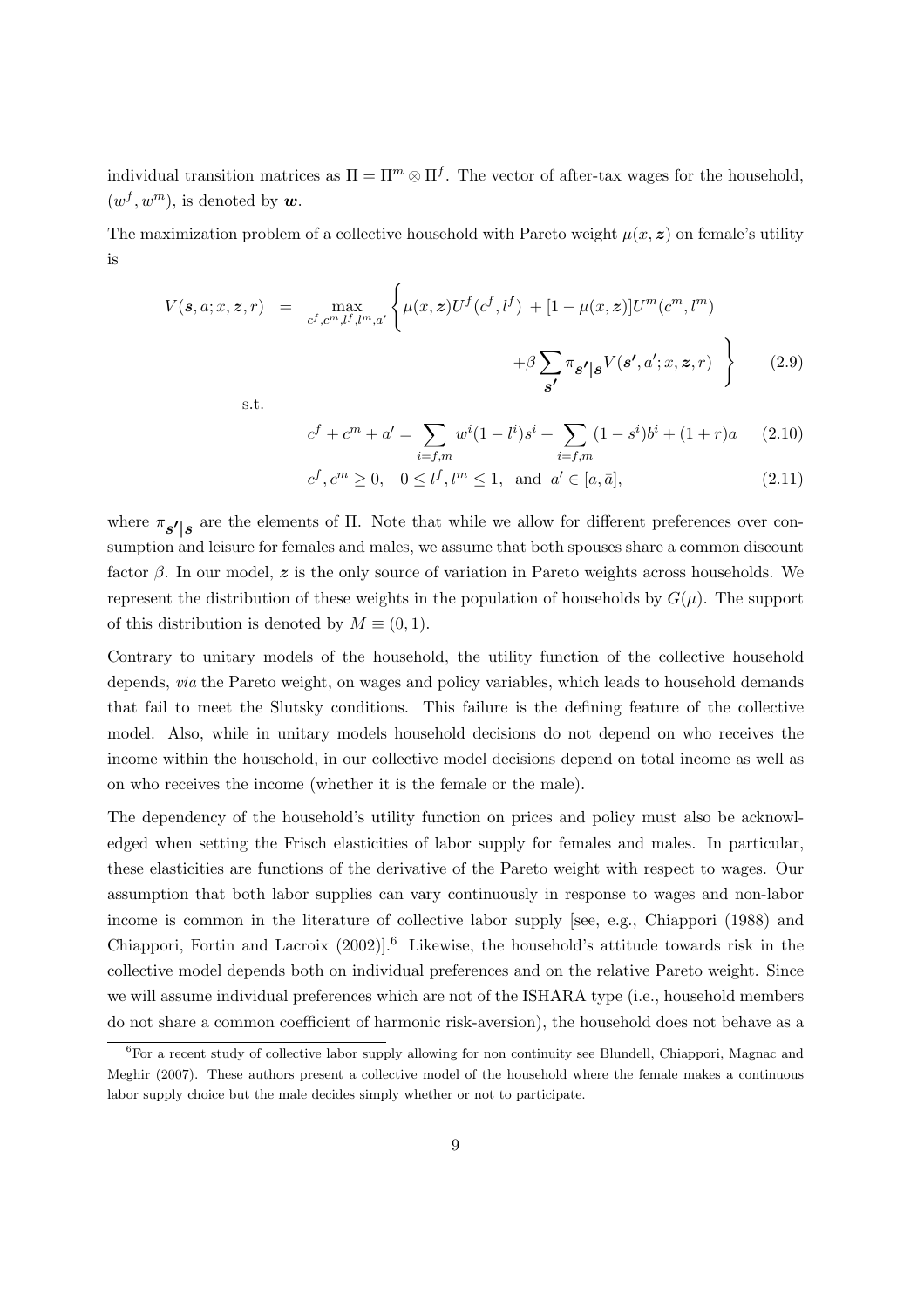single decision maker, in the sense that an increase in risk aversion of one household member does not necessarily increase risk aversion of the household. [For an analysis of a two-period, collective model of the household with uncertainty see Mazzocco (2004)].

It should be noted that our assumption of egoistical preferences is not crucial. Actually, Browning, Chiappori and Lechene (2006) show that under caring preferences of the form where female's instantaneous utility is  $U^f(c^f, l^f) + \psi^f U^m(c^m, l^m)$  and male's utility is  $U^m(c^m, l^m) + \psi^m U^f(c^f, l^f)$ , with  $0 < \psi^f, \psi^m \leq 1$  denoting the caring parameters, the utility function of the household can be written down as for the case of egotistical preferences, after a re-definition of Pareto weights. The new relative weight on female's utility  $U^f(c^f, l^f)$  would be  $\hat{\mu} \equiv (\mu + (1 - \mu)\psi^m)/(1 + \mu\psi^f + (1 \mu$ ) $\psi$ <sup>m</sup>). Note that this weight converges to 0.5 as  $\psi^f$  and  $\psi^m$  converge to 1, for all values of  $\mu$ .

We now present the first-order conditions to the maximization problem  $(2.9)-(2.11)$ . As explained above, the collective model of the household implies full risk-sharing within the household, i.e., the ratio of marginal utilities of consumption equals relative Pareto weights and is thus independent of the realized vector of employment shocks. That is,

$$
\mu U_c^f = (1 - \mu) U_c^m. \tag{2.12}
$$

This equation defines the individual risk-sharing rules, which, for a given level of household consumption, specify how much is consumed by each of its members. It is straightforward to show that the derivative of the risk-sharing rules is positive and given by the product of the household's coefficient of absolute risk aversion and the individual's coefficient of absolute risk tolerance.<sup>7</sup> Therefore, the member of the household showing higher risk tolerance will be the one absorbing most of the variation in total household consumption. (In Appendix IV we present the derivatives of the risk-sharing rules for the case of CRRA utility functions.)

First-order conditions to female and male labor supply are, respectively,

$$
\frac{U_l^f}{U_c^f} \geq w^f s^f \qquad \text{with inequality if } l^f = 1 \tag{2.13}
$$

$$
\frac{U_l^m}{U_c^m} \geq w^m s^m \qquad \text{with inequality if } l^m = 1. \tag{2.14}
$$

Moreover, if the labor supply decision is interior for both household members then

$$
\frac{U_l^f}{w^f s^f} = \frac{1 - \mu}{\mu} \frac{U_l^m}{w^m s^m}.
$$
\n(2.15)

The first-order condition to savings is,

$$
U_c^f = \beta(1+r) \sum_{s'} \pi_{s'|s} U_c^{f'} \quad \text{if } a' > \bar{a}
$$
 (2.16)

$$
U_c^f \geq \beta(1+r) \sum_{s'} \pi_{s'|s} U_c^{f'} \quad \text{if } a' = \underline{a}.
$$
 (2.17)

<sup>7</sup>Risk tolerance is defined as the reciprocal of risk aversion.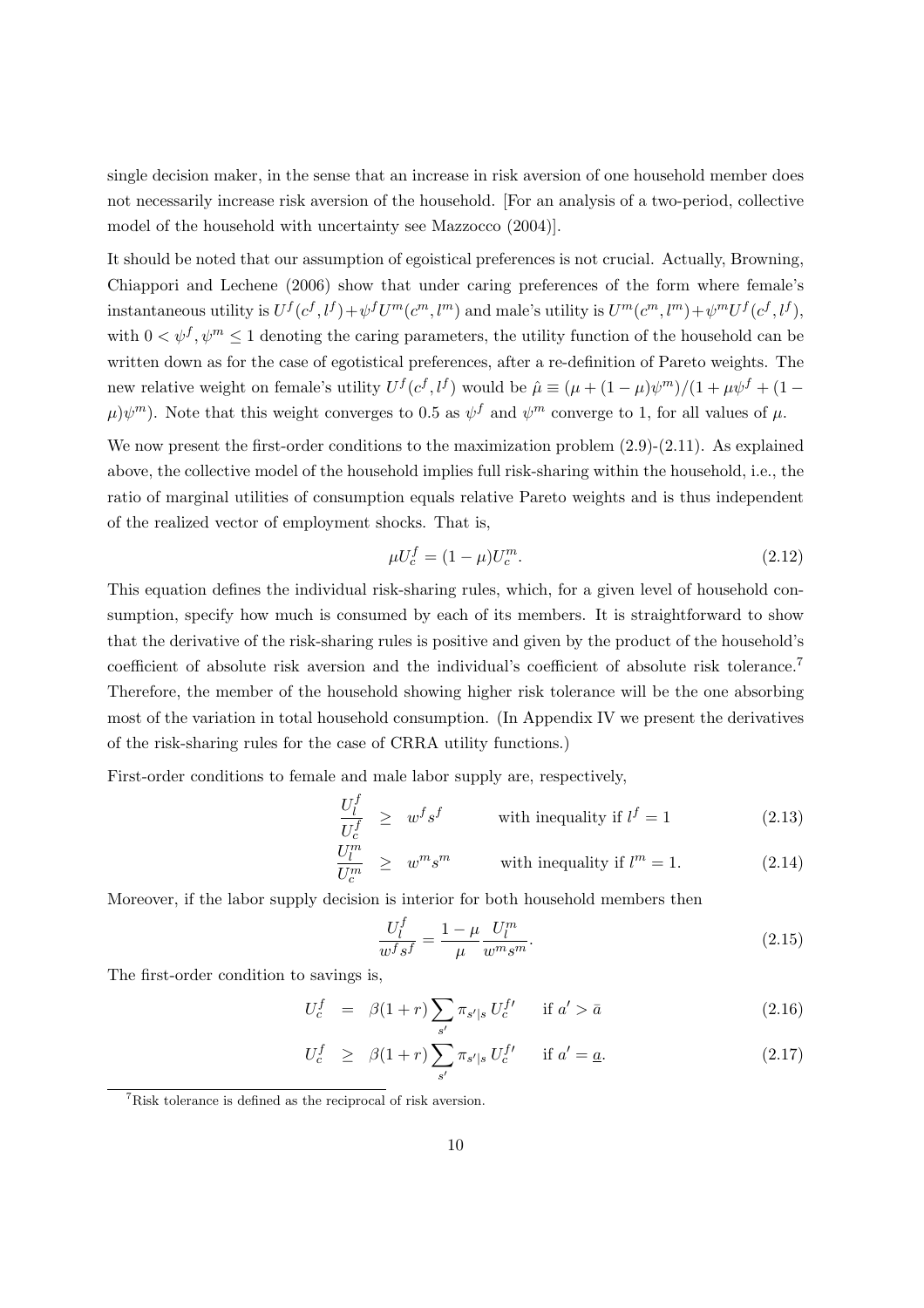We can now present some properties of the value function and optimal decision rules for a household with Pareto weight  $\mu \in M$ . (We present the proofs for the case  $b^f = b^m = 0$ , but it is straightforward to show that the results hold for the case of positive benefits, provided  $w^{i}l^{i} \geq b^{i}$ for  $i = f, m$ , i.e., earnings are higher than unemployment benefits.)

**Proposition 1.** Assume  $A1 - A3$ ,  $w > 0$ ,  $(1 + r) > 0$ ,  $\beta(1 + r) \le 1$ . Then:

- (a)  $V(s, a, \mu)$  is strictly increasing and strictly concave in a. Decision rules  $c^f(s, a; \mu)$ ,  $c^m(s, a; \mu)$ ,  $l^f(s, a; \mu)$ ,  $l^m(s, a; \mu)$  and  $a'(s, a; \mu)$  are continuous in a and strictly positive.
- **(b)** Decision rules for consumption,  $c^f(s, a; \mu)$  and  $c^m(s, a; \mu)$ , are strictly increasing in a. Decision rules for savings,  $a'(s, a; \mu)$ , and leisure,  $l^f(s^f = 1, s^m, a; \mu)$ ,  $l^m(s^m = 1, s^f, a; \mu)$ , are increasing in a.
- (c) Decision rules for consumption are increasing in the own employment shock:  $c^j(s^j =$  $1, s^i, a; \mu$   $\geq c^j (s^j = 0, s^i, a; \mu)$ .
- (d) Decision rules for leisure are increasing in the spouse's employment shock:  $l^j(s^j = 1, s^i =$  $1, a) \geq l^{j}(s^{j} = 1, s^{i} = 0, a; \mu).$
- (e) If  $\beta(1+r) \leq 1$ , then for all  $a \in [\underline{a}, \overline{a}]$ ,  $a'(s^f = 0, s^m = 0, a; \mu) \leq a$  (with strict inequality if  $a < a < \overline{a}$  and  $\beta(1+r) < 1$ .

**Proof:** See the Appendix.

We now present some results on the asymptotic properties of the consumption program, savings and labor supply of a household with Pareto weight  $\mu$ , for different values of wages,  $(w^f, w^m)$ , and of the interest rate, r. More specifically, we extend results by Marcet, Obiols-Homs and Weil (2007) for the bachelor household to our two-person, collective household model. We also extend the results to non-homogeneous utility functions. With this aim, let us denote by  $\tilde{a}(\mu)$  the minimum level of asset holdings for which both spouses within a household with Pareto weight  $\mu$  will stop supplying labor. The value  $\tilde{a}(\mu)$  is pinned down as follows. First, since utility is separable in consumption and leisure, we can plug  $(2.12)$  into  $(2.14)$  and thus rewrite the firstorder conditions to female and male labor supply as

$$
U_c^f s^f \leq \frac{U_l^f}{w^f} \qquad \text{with inequality if } l^f = 1 \tag{2.18}
$$

$$
U_c^f s^m \le \frac{\tilde{U}_l^m}{w^m} \frac{1-\mu}{\mu} \qquad \text{with inequality if } l^m = 1. \tag{2.19}
$$

Define  $\tilde{U}_l^i$  as the marginal utility of leisure for individual  $i = f, m$ , at  $l^i = 1$ . Also, define

$$
\widetilde{U}_c^f(\mu) \equiv \min \left\{ \frac{\widetilde{U}_l^f}{w^f} , \frac{\widetilde{U}_l^m}{w^m} \frac{1-\mu}{\mu} \right\} \tag{2.20}
$$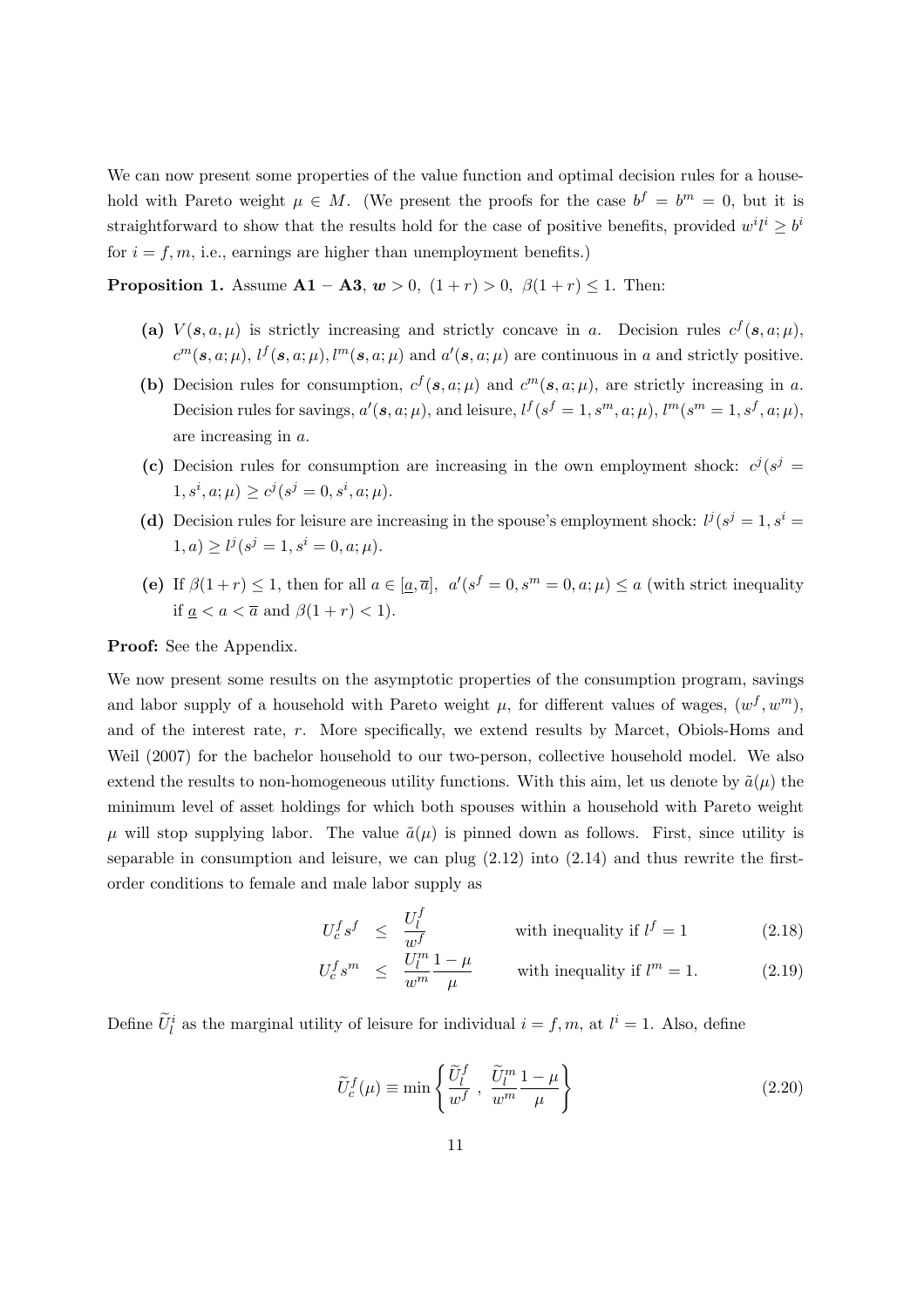and  $\widetilde{U}_c^m(\mu) \equiv \frac{\mu}{1-\mu} \widetilde{U}_c^f(\mu)$ . Let  $\widetilde{c}^i(\mu)$  be the level of consumption for which the corresponding marginal utility of consumption equals  $\tilde{U}_c^i(\mu)$ . Then the level of asset holding  $\tilde{a}(\mu)$  mentioned above is defined as

$$
\widetilde{a}(\mu) \equiv \frac{1}{r} \Big[ \widetilde{c}^f(\mu) + \widetilde{c}^m(\mu) \Big]. \tag{2.21}
$$

It can easily be checked that at  $\tilde{a}(\mu)$ , equations  $(2.10) - (2.14)$  are satisfied for all possible realizations of  $s^f$  and  $s^m$  if consumption levels equal  $\tilde{c}^f(\mu)$  and  $\tilde{c}^m(\mu)$ , hours worked equal zero and asset holdings remain constant. In the case that  $\beta(1+r) = 1$ , equation (2.16) is satisfied, because consumption is constant. Hence, if  $\beta(1+r) = 1$ , optimal decision rules are

$$
c^{i}(\mathbf{s}, \widetilde{a}(\mu); \mu) = \widetilde{c}^{i}(\mu) \qquad (2.22)
$$

$$
l^{i}(\mathbf{s}, \widetilde{a}(\mu); \mu) = 1 \tag{2.23}
$$

$$
a'(\mathbf{s}, \widetilde{a}(\mu); \mu) = \widetilde{a}(\mu), \tag{2.24}
$$

for  $i = f, m$  and for all  $s \in S \times S$ . Thus, if the household ever reaches  $\tilde{a}(\mu)$ , it will maintain a constant consumption stream without ever working. For lower interest rates, constant consumption does not satisfy the FOC for asset holdings, and the household never reaches  $\tilde{a}(\mu)$ . The following proposition formalizes this result.

**Proposition 2:** Assume  $\mathbf{A1} - \mathbf{A3}$ ,  $\overline{a} > \widetilde{a}(\mu)$ ,  $\boldsymbol{w} > 0$  and  $(1 + r) > 0$ . Then:

- (a) If  $\beta(1+r) \leq 1$ , for any  $a \leq \tilde{a}(\mu)$ ,  $a'(\mathbf{s}, a; \mu) \leq \tilde{a}(\mu)$ .
- **(b)** If  $\beta(1+r) = 1$ , for any  $a \ge \tilde{a}(\mu)$  and any *s* we have  $a'(s, a; \mu) = a$ ,  $l^f(s, a; \mu) = 1$ ,  $l^m(s, a; \mu) = 1$  and  $c^f(s, a; \mu) + c^m(s, a; \mu) = a r$  such that  $\mu U_c^f = (1 - \mu) U_c^m$ .
- (c) If  $\beta(1+r) = 1$  and  $a \leq \tilde{a}(\mu)$ , then  $a_t \stackrel{a.s.}{\longrightarrow} \tilde{a}(\mu)$ ,  $c_t^i$  $\stackrel{a.s.}{\longrightarrow} \tilde{c}^i(\mu), l_t^i$  $\xrightarrow{a.s.} 1, i = f, m.$

**Proof:** See the Appendix.

It follows that in the case  $\beta(1+r) < 1$  the household can reach any value of asset holdings from any initial capital stock in finite time, and a stationary distribution arises in the long run. Moreover, in the case  $\beta(1+r) = 1$  and  $a \leq \tilde{a}(\mu)$ , capital accumulation in the long run is bounded and it converges asymptotically to  $\tilde{a}(\mu)$ . This is in contrast to the case of inelastic labor supply where savings asymptotically grow to infinity if  $\beta(1+r) = 1$ . As it should be apparent from these results, the endogenous labor-leisure decision changes the asymptotic behavior of consumption and assets with respect to the inelastic labor case by removing income uncertainty. When household wealth is high enough, labor supply equals zero and thus employment shocks no longer affect household income. Hence, under non-stochastic income, unbounded asset accumulation is no longer optimal under  $\beta(1+r) = 1$ .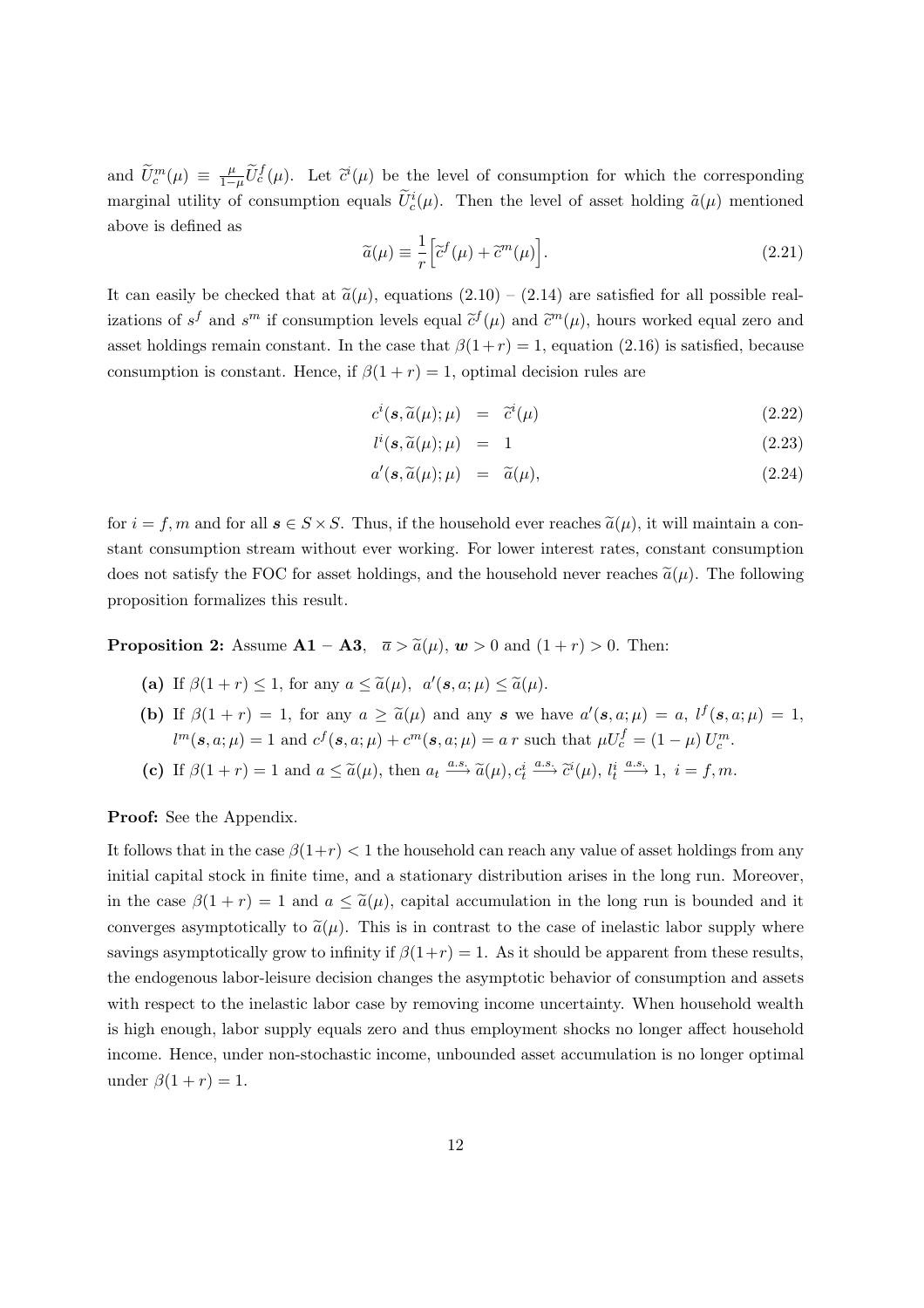Finally, note that if we set  $\bar{a} > \max_{\mu \in M} \tilde{a}(\mu)$  and choose initial capital holdings for all households with relative Pareto weight  $\mu$  such that  $a_0(\mu) \leq \tilde{a}(\mu)$ , then the upper limit on capital is never binding. In other words, under these conditions the upper bound on asset holdings, which was imposed to guarantee existence and uniqueness of the value function, does not bind.

# **3 Stationary Equilibrium with Incomplete Markets**

We define now a stationary equilibrium with incomplete markets in the collective household economy. Let  $\psi(B; \mu)$  be a probability measure describing the mass of households with fixed Pareto weight  $\mu$  at each point in the state space X, where  $\psi(B; \mu)$  is defined on the Borel sigma algebra B. Denote by  $P(s, a, B; \mu)$  the probability that a household with Pareto weight  $\mu$  at state  $(s, a)$ will transit to a state that lies in  $B \in \mathcal{B}$  in the next period. The transition function P can be constructed as

$$
P(\boldsymbol{s}, a, B; \mu) = \sum_{\boldsymbol{s}' \in B_{\boldsymbol{s}}} \Pi_{\boldsymbol{s}'}_{|\boldsymbol{s}} \mathcal{I}_{a'(\boldsymbol{s}, a; \mu) \in B_{a}},
$$

where  $\mathcal I$  is an indicator function taking on a value of 1 if its argument is true and 0 otherwise, and  $B_{\mathcal{S}}$  and  $B_a$  are the projections of B on  $S \times S$  and  $[a, \overline{a}]$  respectively. Note that these transition functions will in general differ across households with different Pareto weights  $\mu$ . We are now ready to define the equilibrium concept for our model.

**Definition:** A stationary recursive competitive equilibrium with incomplete markets in the economy with collective households is a list of functions  $\{V, c^f, c^m, l^f, l^m, a', K, L^f, L^m\}$ , a measure of households  $\psi$  and a set of prices  $\{r, \bar{w}^f, \bar{w}^m\}$ , taxes  $\{\tau^f, \tau^m\}$  and benefits  $\{b^f, b^m\}$  such that:

- 1) For given prices, taxes and benefits, V is the solution to  $(2.9) (2.11)$ , and  $c^f(s, a; \mu)$ ,  $c^m(s, a; \mu)$ ,  $l^f(s, a; mu)$ ,  $l^m(s, a; \mu)$  and  $a'(s, a; \mu)$  are the associated optimal policy functions.
- 2) For given prices, K,  $L^f$  and  $L^m$  satisfy the firm's first-order conditions  $(2.2) (2.4)$ .
- 3) Aggregate factor inputs are generated by the policy functions of the agents:

$$
K = \int_{M} \int_{X} a'(s, a; \mu) d\psi dG,
$$
\n(3.1)

$$
L^f = \int_M \int_X s^f [1 - l^f(\mathbf{s}, a; \mu)] d\psi dG,
$$
 (3.2)

$$
L^m = \int_M \int_X s^m [1 - l^m(s, a; \mu)] d\psi dG.
$$
 (3.3)

4) The time-invariant stationary distribution  $\psi$  is determined by the transition function P as

$$
\psi(B; \mu) = \int_X P(\mathbf{s}, a, B; \mu) d\psi \quad \text{for all} \quad B \in \mathcal{B}.
$$
 (3.4)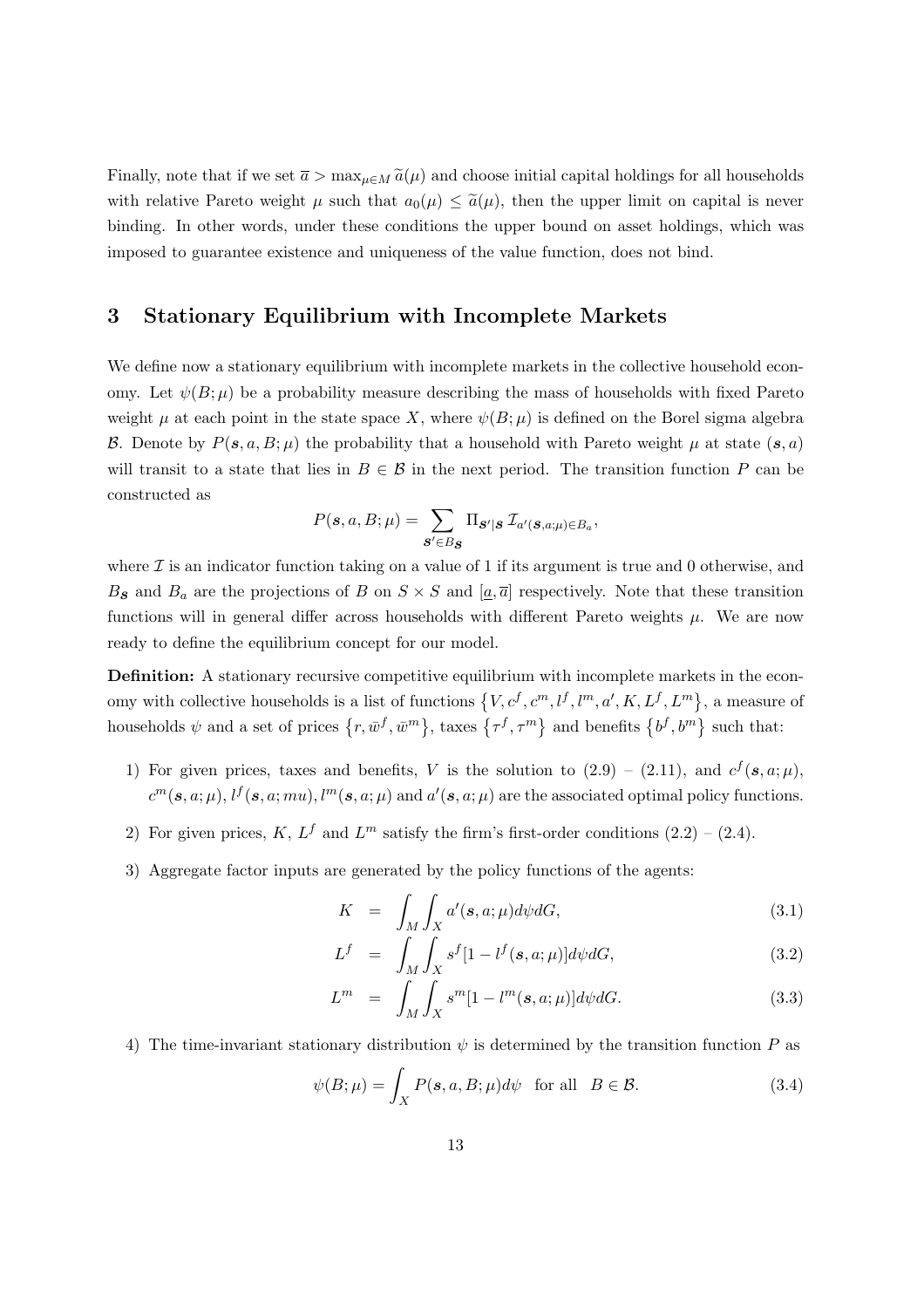5) The government budget is balanced:  $q_0^f b^f + q_0^m b^m = \tau^f \bar{w}^f L^f + \tau^m \bar{w}^m L^m$ .

Under assumptions  $\mathbf{A1} - \mathbf{A3}$  the interest rate in the stationary equilibrium under incomplete markets must be such that  $\beta(1 + r) < 1$ . This implies that the equilibrium capital-labor ratio under incomplete markets is higher than under complete markets.

### **3.1 Stationary Equilibrium with Complete Markets**

In the complete markets economy households can trade a set of Arrow securities which pay contingent on the realization of the idiosyncratic shocks of both spouses.<sup>8</sup> It is then straightforward to show that in a stationary equilibrium the interest rate must be such that  $\beta(1+r) = 1$ . In addition, marginal utilities of consumption are equalized across states and periods, which in conjunction with assumption **A2** implies that female and male consumption levels are independent of the vector of the household's employment shocks  $\mathbf{s} = (s^f, s^m)$  and constant over time. In a stationary equilibrium with complete markets the capital-labor ratio  $K/L$  and optimal household decision rules are uniquely determined, whereas the absolute values of  $K$  and  $L$  are not pinned down: in fact, there are infinitely many different distributions of households that generate pairs of aggregate capital K and aggregate labor  $L$  which are all consistent with the equilibrium capital-labor ratio. Hence, when comparing the stationary complete markets equilibrium with the incomplete markets economy, we must choose an equilibrium selection mechanism in the complete markets economy. An obvious candidate is the steady state equilibrium that arises after the transition from the incomplete markets economy. That is, when markets are completed, we compute the long-run equilibrium using the stationary equilibrium of the incomplete markets economy as initial conditions.<sup>9</sup>

### **3.2 Parameterization and Calibration**

### **3.2.1 Parameterization**

**Preferences** Instantaneous utility functions for females and males are parameterized as follows,

$$
U^{i}(c,l) = \varphi_c^{i} \frac{c^{1-\sigma^{i}} - 1}{1 - \sigma^{i}} + \varphi_l^{i} \frac{l^{1-\gamma^{i}} - 1}{1 - \gamma^{i}} \text{ for } i = f, m,
$$
\n(3.5)

where  $\varphi_c^i$  and  $\varphi_l^i$  are parameters ( $\varphi_c^f$  is normalized to one) and  $\sigma^i$  is the coefficient of relative risk aversion of an individual of gender  $i$ . It must be noted that in the model with collective households

<sup>8</sup>See Appendix II for a complete characterization of this economy.

<sup>9</sup>Pijoan-Mas (2006) contains a detailed description of the computational algorithm for an Aiyagari-Huggett economy without public insurance and with ex-ante identical, same-gender individuals.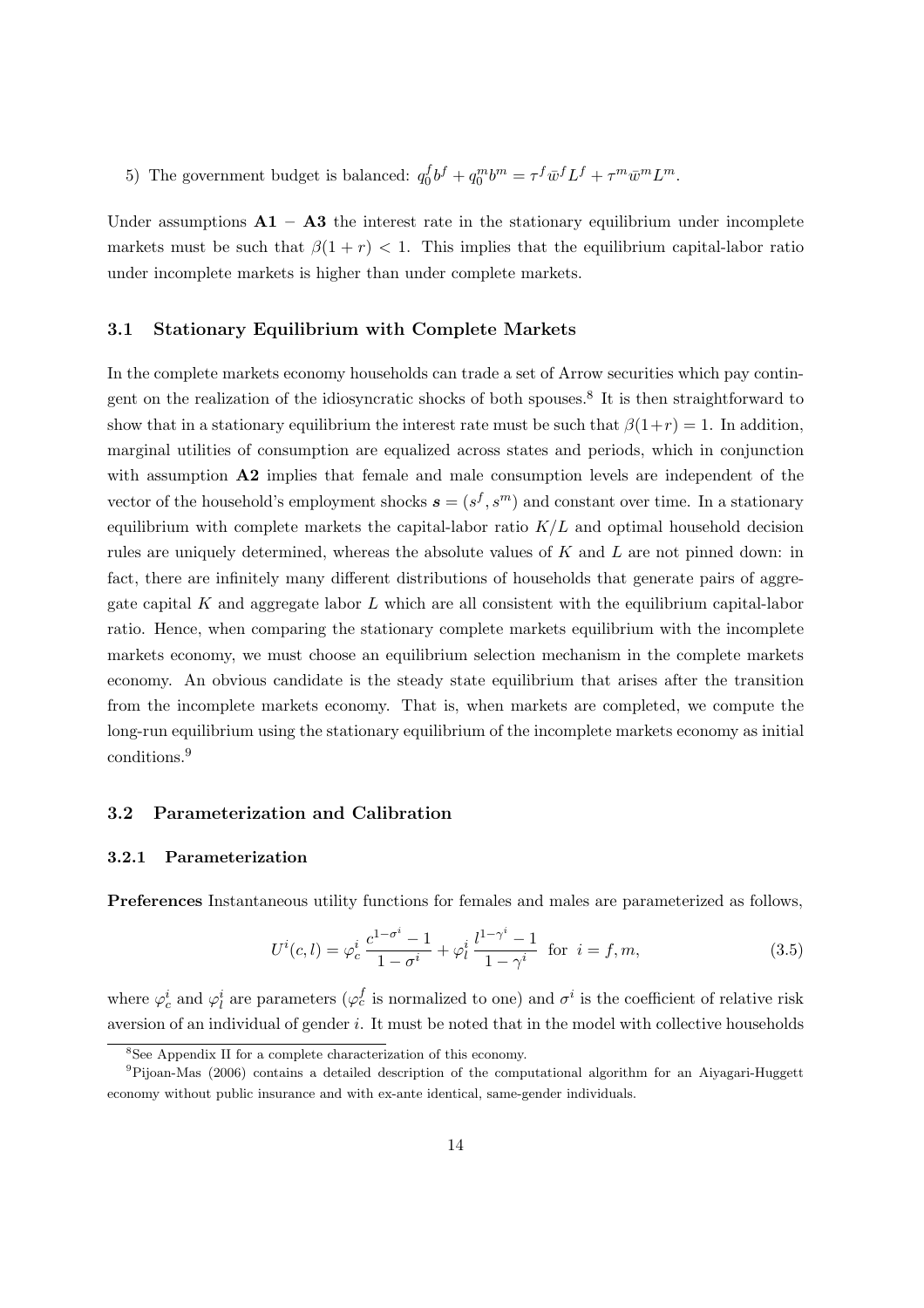—and contrary to the model with bachelor households— the Frisch elasticity of labor supply of an individual of gender *i* depends not only on parameter  $\gamma^i$ , but is also a function of variables and parameters that affect the expected, intra-household earnings differential through the Pareto weight (see Appendix III for a derivation of Frisch elasticities in the collective household economy). Also, as anticipated above, a household's risk aversion is determined by individual preferences for risk and by the household sharing rule  $\mu$ . It is only when the two household members share the same preferences for risk, i.e.,  $\sigma^f = \sigma^m$ , that the household's coefficient of relative risk aversion becomes independent of Pareto weights (see Appendix IV for a derivation of the household's coefficient of risk aversion).

**Technology** As written above, the production takes place according to the standard Cobb-Douglas technology,  $F(K, L) = K^{\alpha} L^{1-\alpha}$ , where labor is  $L = \lambda L^{m} + (1 - \lambda)L^{f}$ . Parameter  $\alpha$ is the capital share of income and  $\lambda$  pins down relative gross wages, since  $\overline{w}^f/\overline{w}^m = (1 - \lambda)/\lambda$ .

**Pareto weights** We will make the following simplifying assumption on the distribution of Pareto weights over the population, G. In our benchmark economy we assume that all households are ex-ante identical and have a relative Pareto weight equal to 0.5. This amounts to assuming a degenerate distribution over the vector *z* so that females and males have a Pareto weight exactly equal to 0.5 in all households. It should be noted, however, that a Pareto weight of 0.5 would endogenously arise under caring preferences of the form discussed above for high enough caring parameters  $\psi^f$  and  $\psi^m$ .

We also need the derivative of the Pareto weight function with respect to x,  $\mu_1(x, z)$ , in order to pin down the Frisch elasticities of labor supply. We will set the value of this derivative using empirical estimates of the sharing rule. We detail this empirical evidence and our procedure below.

### **3.2.2 Parameter Values**

Our model contains eight preference parameters:  $\beta$ ,  $\varphi_c^m$ ,  $\varphi_l^f$ ,  $\varphi_l^m$ ,  $\sigma^f$ ,  $\sigma^m$ ,  $\gamma^f$  and  $\gamma^m$ . There are three technology parameters:  $\alpha$ ,  $\lambda$  and  $\delta$ . The two transition matrices  $\Pi^f$  and  $\Pi^m$  contain four parameters. The parameter  $\underline{a}$  defines the minimum level of asset holdings for any household, i.e. the borrowing limit. The public insurance program is described by tax rates and the level of unemployment benefits:  $\tau^f, \tau^m, b^f$  and  $b^m$  (one of the tax rates is determined from the balancedbudget constraint). Finally, we have to pin down the derivative of the Pareto weight function with respect to x,  $\mu_1$ .

The length of a period in the model is set to one quarter. We will normalize  $\varphi_c^f$  to 1, which is equivalent to dividing both instantaneous utility functions by this parameter. The borrowing limit is set to zero, i.e. households are restricted to hold non-negative asset holdings at all times. In order to calibrate the remaining parameters we choose a set of statistics from aggregate and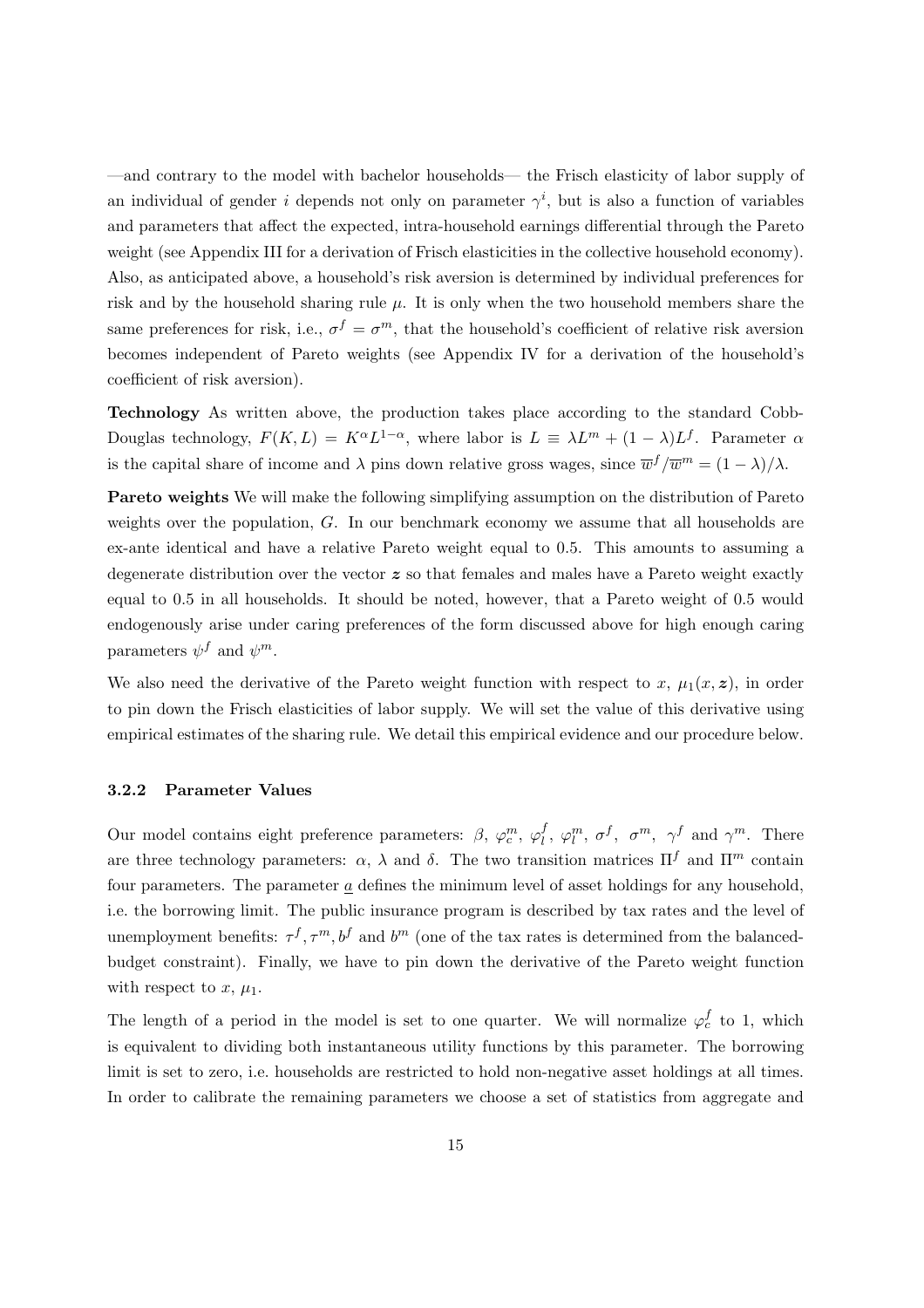household survey data for the U.S. economy, such that the incomplete markets equilibrium of our collective household economy matches these targets. Using estimates for the quarterly capital depreciation rate and the capital share of income, we set  $\delta = 0.025$  and  $\alpha = 0.36$ , which are both standard values in the macro literature.

In our benchmark economy, we impose equal labor income tax rates for females and males,  $\tau^f$  =  $\tau^m$ . Consequently, the value for  $\lambda$  can be pinned down using a priori information on the gender wage gap. We set this parameter equal to 0.575, which implies a ratio of female to male wages of 0.74. This corresponds to the gender wage gap in 2004 as reported by Heathcote, Storesletten and Violante (2010) for the U.S. economy.

Transition probabilities for idiosyncratic employment shocks are assumed to be identical for females and males. While the female unemployment rate averaged 1.5% percentage points higher than the male rate during the period 1960-1980, the female-male gap disappeared after the early 1980's. Even though male unemployment rates generally increase more than female rates during recessions —mainly due to the fact that men dominate industries like manufacturing and construction— the average difference between female and male unemployment rates over the period 1980-2009 is practically zero. Explanations for the narrowing gap in unemployment rates point to the relative increase of service-oriented industries which employ a large proportion of women. We use the following transition probabilities which match an average employment rate of 93\% after normalizing with the participation rate,  $^{10}$ 

$$
\Pi^{i} = \left( \begin{array}{cc} 0.09 & 0.91 \\ 0.06 & 0.94 \end{array} \right) \quad \text{for } i = f, m. \tag{3.6}
$$

Our assumption that within-household unemployment shocks are uncorrelated can be supported from SIPP data. Indeed, from the April 1996 panel of the Survey of Income and Program Participation, which covers 48 months between April 1996 and March 2000, it is possible to compute the within-household unemployment correlation. Since information on occupation is available in these data, unemployment correlations can be computed both for households where husband and wife report different occupation and for households reporting the same occupation. Within-household unemployment correlation in the first group is 0.05, and 0.23 in the second. It should be noted, however, that the fraction of households reporting same occupation for husband and wife is only 3.2% of the total. (For a detailed explanation on the calculation of these correlations, see Shore and Sinai 2010.)

The remaining twelve parameters are set such that our model matches the following targets:

<sup>&</sup>lt;sup>10</sup>These transition probabilities are similar to the ones used in the previous literature, see e.g. Imrohoroglu (1989), Krusell and Smith (1998) and Marcet, Obiols-Homs and Weil (2007).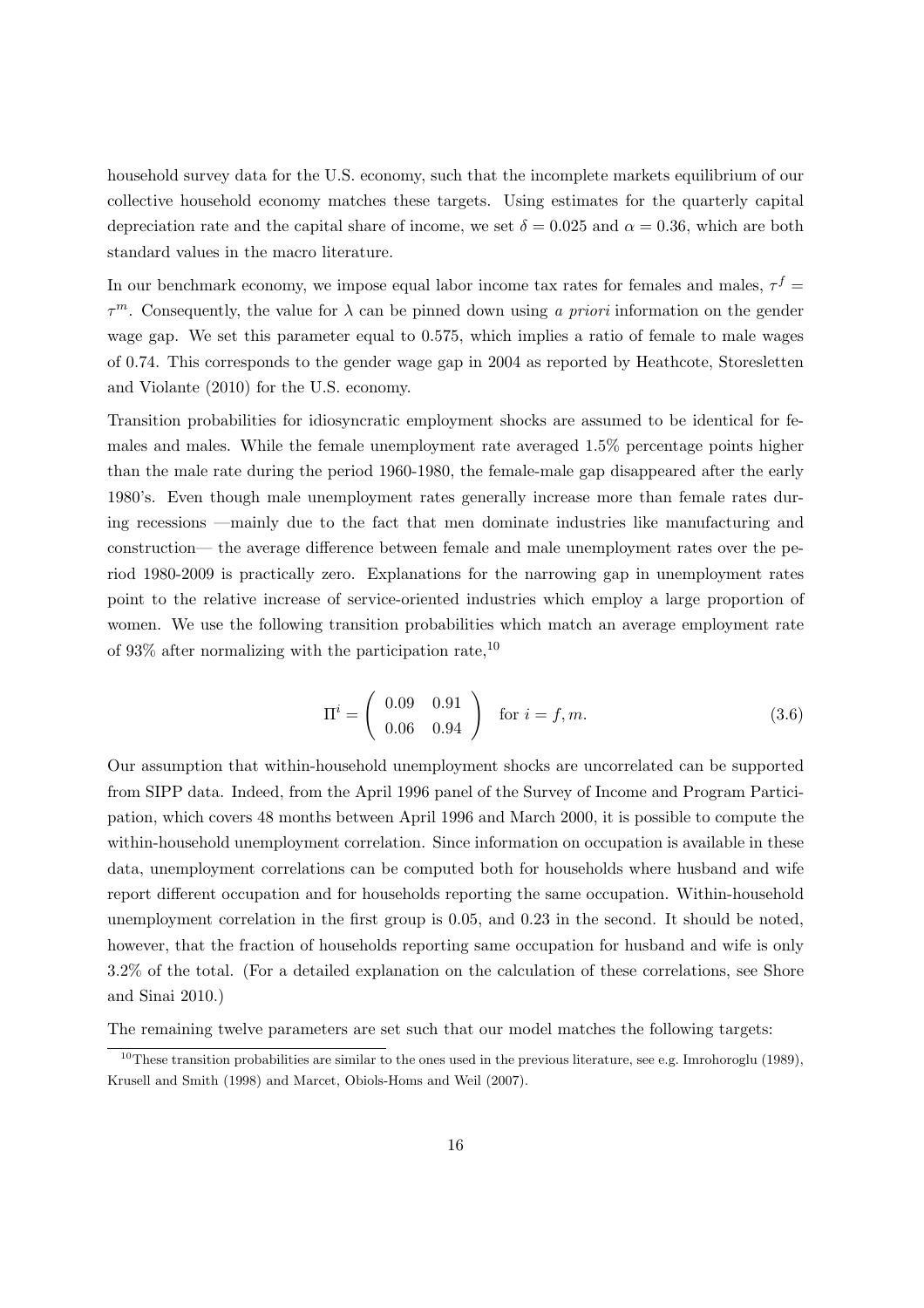- 1. Married females' average hours of work if working represent 28% of their discretionary time. Married males' average hours of work if working represent  $40\%$  of their discretionary time.<sup>11</sup>
- 2. Estimates for males' Frisch elasticity of labor supply in the presence of potentially binding borrowing constraints range from  $0.2$  to  $0.6$  (see Domeij and Flodén 2006). Blundell and MaCurdy (1999) find that for females this elasticity is 3-4 times larger than for males. We will target values of 0.37 and 1.2 for males and females, respectively.
- 3. Non-gender-based estimates of the average coefficient of relative risk aversion have yielded values ranging from 1 to 10. When gender is taken into account, females are found to be more risk-averse than males.<sup>12</sup> We set individual preferences for risk at  $\sigma^f = 2$  and  $\sigma^m = 1.5$ , which yield an average coefficient of relative risk aversion for the collective household of 1.68.
- 4. The capital-to-output ratio is around 10.
- 5. The ratio of annual hours worked by single working women to annual hours worked by single working men is  $1861/2095 = 89$  percent.<sup>13</sup> We will match this value using the equilibrium of the bachelor economy.
- 6. The average net unemployment benefit replacement rate in the United States is roughly 30 percent (see OECD 2010). We will set  $b^f$  and  $b^m$  to match this target as fractions of the average wage income both for females and males. Labor income tax rates are set to balance the budget constraint of the government.
- 7. The derivative of the Pareto weight function with respect to the expected income differential,  $\mu_1$ , is set to match the sharing rule estimates presented in Browning, Bourguignon, Chiappori and Lechene (1994).

As for the last target, Browning et al. (1994) use data on couples with no children to estimate the parameters of the sharing rule: they find that the wife's share in total expenditure increases modestly with her share in household income. Specifically, increasing the wife's contribution to household income from 25% to 75% (holding total expenditure constant) raises her share in total expenditure by about 2.3%. In addition, the impact of total expenditure on the wife's share is positive and sizable. For instance, an increase in total expenditures (holding her relative contribution to household income fixed) by 60% raises the wife's share by about 12%. We use these

<sup>11</sup>Mazzocco, Ruiz and Yamaguchi (2008) use PSID data from 1968 to 1996 to compute mean annual hours worked if working for married females and males; he finds values of 1660 and 2312 respectively. We make the assumption that the disposable daily time endowment is 16 hours.

 $12$ For a recent study of risk aversion and gender see Maestripieri, Sapienza and Zingales (2009), who find a negative relation between testosterone levels and risk aversion.

<sup>13</sup>See Mazzocco, Ruiz and Yamaguchi (2008).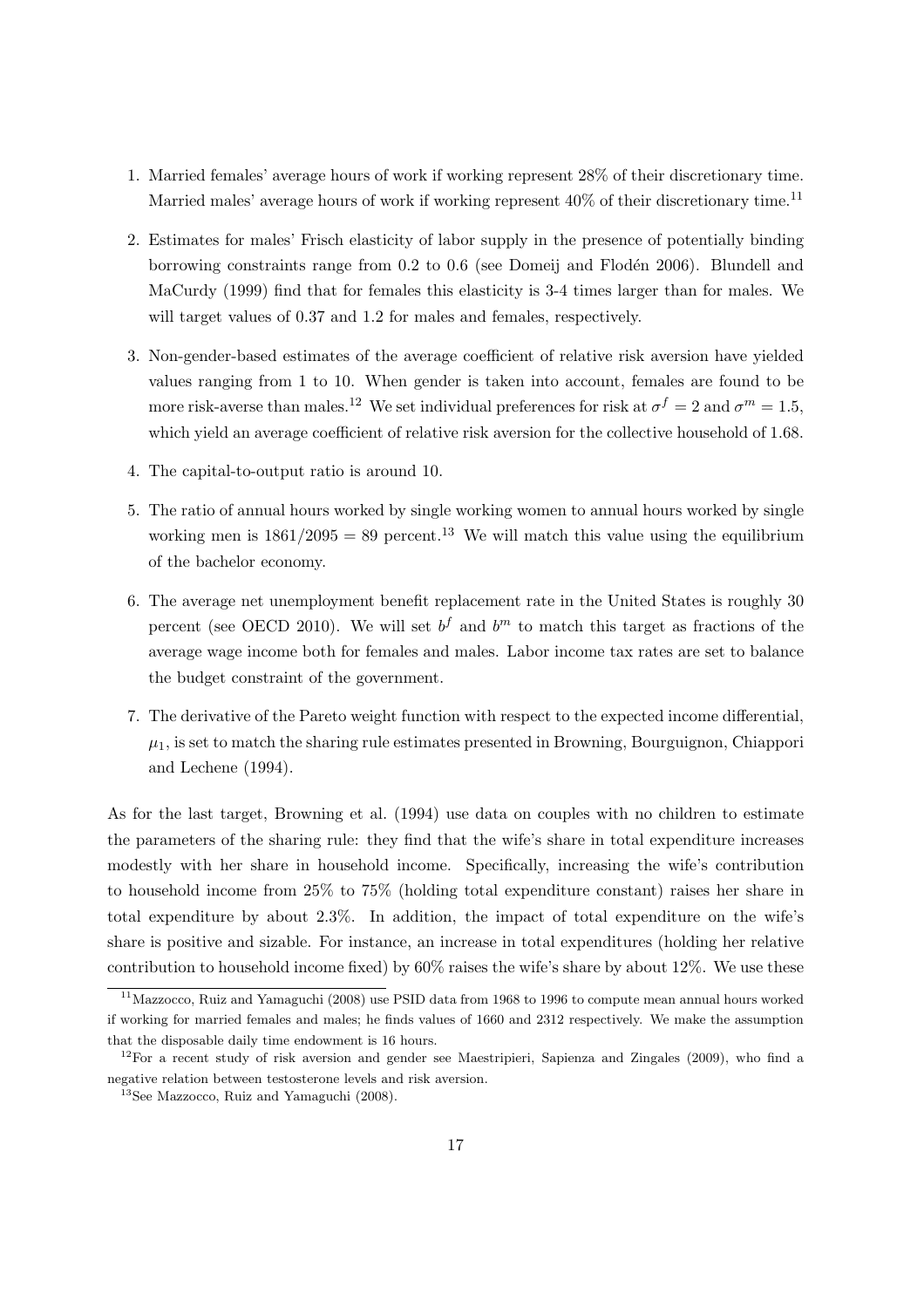empirical estimates to ascertain the value of  $\mu_1|_{\mu=0.5}$  as follows. Starting from the benchmark equilibrium and  $\mu = 0.5$ , we increase the value of  $x = e.g.$  by raising  $w^f/w^m$  — and then compute the new Pareto weight, say  $\tilde{\mu}$ , such that the implied increase in the wife's relative contribution to household income yields an increase in the wife's share of total expenditure,  $c^f/(c^f + c^m)$ , that matches the one implied by the sharing rule as estimated in Browning, Bourguignon, Chiappori and Lechene (1994).<sup>14</sup> Given the imputed value  $\tilde{\mu}$ , we then use a linear approximation to obtain  $\mu_1|_{\mu=0.5}$ .

Table 1 presents parameter values for our benchmark economy.

| Table L. Daseline Parameters    |              |                |                             |               |       |  |
|---------------------------------|--------------|----------------|-----------------------------|---------------|-------|--|
| Description                     | Parameter    | Value          | Description                 | Parameter     | Value |  |
| Female risk aversion            | $\sigma^{j}$ | $\overline{2}$ | Utility weight              | $\varphi_c^f$ |       |  |
| Male risk aversion              | $\sigma^m$   | 1.5            | Utility weight              | $\varphi_c^m$ | 2.15  |  |
| Regulates Frisch elasticity (f) | $\gamma^f$   | $\overline{2}$ | Utility weight              | $\varphi'_l$  | 2.662 |  |
| Regulates Frisch elasticity (m) | $\gamma^m$   | 3.75           | Utility weight              | $\varphi_l^m$ | 0.911 |  |
| Pareto weight                   | $\mu$        | 0.5            | Discount factor             | β             | 0.989 |  |
| Derivative Pareto weight        | $\mu_1$      | 0.038          | Unemployment benefits $(f)$ | $b^f$         | 0.083 |  |
| Elasticity of output to capital | $\alpha$     | 0.36           | Unemployment benefits $(m)$ | $b^m$         | 0.161 |  |
| Depreciation rate of capital    | δ            | 0.025          | Relative wages              | $\lambda$     | 0.575 |  |

 $T<sub>1</sub>$ ,  $1<sub>1</sub>$ ,  $D<sub>2</sub>$ ,  $1<sub>2</sub>$ ,  $D<sub>3</sub>$ ,  $D<sub>4</sub>$ ,  $D<sub>5</sub>$ 

### **3.3 Steady-state Equilibrium**

Aggregate variables in the steady-state equilibrium with incomplete markets are presented in Table 2 below, both for the collective and the bachelor household economies. Note that the two economies differ only in the insurance opportunities available to individuals, and, therefore, differences in aggregates variables reflect the equilibrium effects of intra-household risk sharing. Aggregate capital is higher in the bachelor economy, as the lack of insurance from the family in this economy leads individuals to rely more on savings. Aggregate work effort by females and males rank differently in the two economies. While male labor is higher in the collective economy, females work more in the bachelor economy. In this latter economy, females are relatively poorer and, since they lack the consumption insurance provided by the family, must supply more hours of work. On the contrary, males finance part of female consumption in the collective economy (even with equal Pareto weights) and must therefore work longer hours. Total labor is higher in the bachelor household economy. We will elaborate further on this below. The capital-labor ratio is lower in the economy with intra-household risk sharing, yielding a higher interest rate as compared to the economy with bachelor households. Finally, production is higher in the economy with bachelor households, which results from larger aggregate capital and labor.

<sup>&</sup>lt;sup>14</sup>When computing the wife's shares of income and expenditures, we take the average over all households.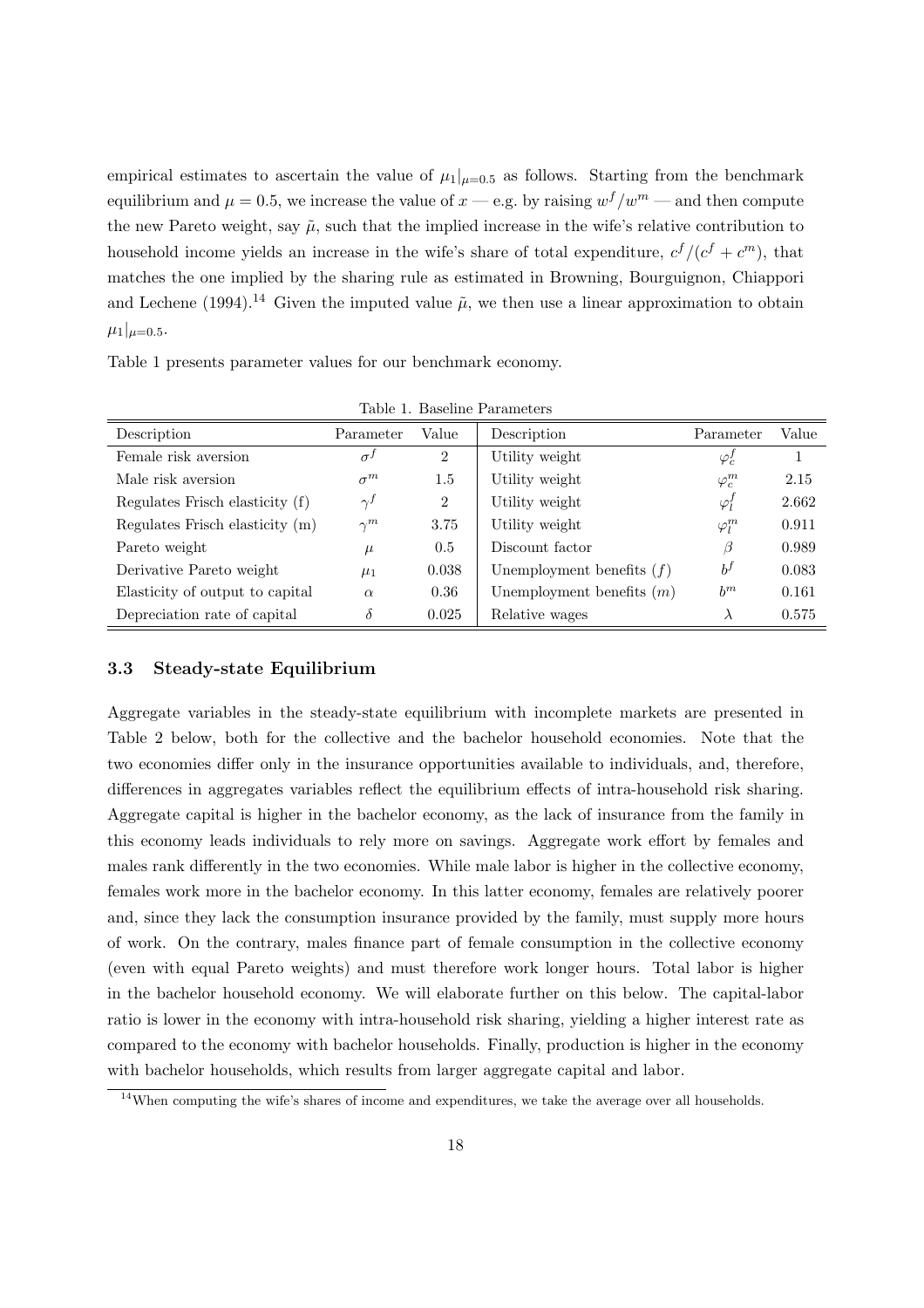$Y$  K L  $K/L$   $L^f$   $L^m$   $1+r$ Collective household economy 1.2723 12.6820 0.3490 36.3351 0.2799 0.4001 1.1115 Bachelor household economy 1.3081 13.0410 0.3588 36.3452 0.3363 0.3754 1.1109

Table 2. Steady-state equilibrium: Aggregate Variables

### **3.3.1 Policy Functions**

The relative contribution of households across the wealth and employment distribution to the differences in economic aggregates shown in Table 2 are now explored. Labor supply and saving policy functions of collective households are presented in Figures 1 and 3, respectively. The top panel of Figure 1 plots hours worked by females and males in households where the two spouses are employed. Hours decrease with household wealth, and the rate of decline is higher for females, implying that they work relatively less in asset-rich households. As asset holdings approach the borrowing limit, policy functions for hours bend upwards, capturing the fact that asset-poor households use labor supply to smooth consumption more intensively. Hours worked by females and males when the spouse is unemployed are plotted in the bottom panel of Figure 1 (for convenience, we plot them along with those emerging when the two spouses are employed). First, hours supplied increase if the spouse is unemployed, both for females and males, and the increase is especially marked for females in asset-poor households. For example, a female in a household with no assets will supply almost half of her available time to work if the spouse is unemployed, as opposed to 0.37 when the spouse is employed, which represents a decline of more than 25%.

We now display the effects of intra-household risk sharing on hours worked at different levels of asset holdings and employment shocks. Figure 2 (top panel) plots excess hours worked by two bachelors (each with wealth  $a/2$ ) over hours worked by a two-person collective household (with wealth a). For all households where only the male is employed, intra-household risk sharing increases household hours. For households where the female is employed, with the exception of lowwealth households with the male unemployed, intra-household risk sharing decreases household hours. The bottom panel of the Figure shows the average of these excess hours across households along the employment distribution. As it is apparent, the effects of intra-household risk sharing on hours are strongest among wealth-poor households.

Savings policy functions in the collective model are presented in Figure 3 (for convenience we plot the net change in asset holdings  $a' - a$ ). Households where the two spouses are employed choose positive net savings at the borrowing limit and at all values in the support of the equilibrium

Notes: This table presents the steady-state equilibrium with incomplete markets in the economies with and without intra-household risk sharing.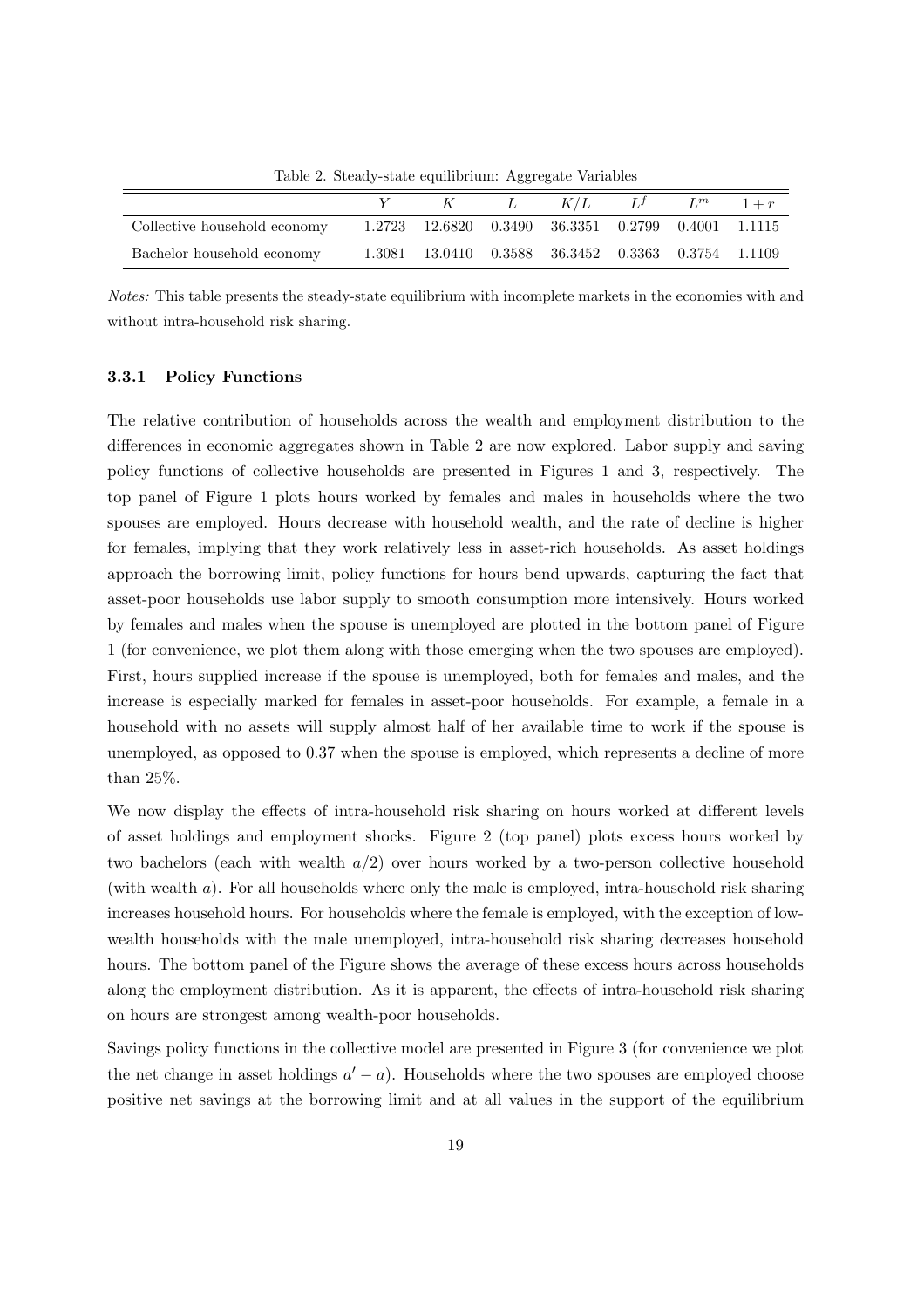distribution of assets. For households with at least one of the spouses unemployed, net savings are zero at the borrowing limit and negative for a large set of asset holdings. Negative net savings are larger in households where the male is unemployed. The saving effects of intra-household risk sharing at different levels of asset holdings are shown in Figure 4. The top panel of Figure 4 plots excess savings of two bachelors (each with wealth  $a/2$ ) over a two-person collective household (with wealth a). The bottom panel plots the average of excess savings across employment shocks. Clearly, although risk sharing affects the savings decisions of all households across the wealth distribution, its effects are strongest among wealth-poor households.

### **3.4 Aggregate Precautionary Savings and Precautionary Labor Supply**

We now move to assessing the consequences of completing markets, and to how these depend on the ability to share risks within the family. As already noted, aggregate precautionary savings in our framework are small, regardless of whether intra-household risk sharing is available or not. This is a consequence of our specification of the income process —employment/unemployment shocks coupled with unemployment benefits— which lacks the necessary persistence to generate large incentives to save for precautionary reasons. However, a comparison of precautionary savings and work effort across the economies with collective and bachelor households will help us assess the implications of intra-household risk sharing.

In Table 3 we present aggregate precautionary savings and precautionary labor supply in the collective model relative to those in the bachelor model. That is, we report  $\Delta^{col.}/\Delta^{bach.}$ , where  $\Delta^i$ for  $i = col.$ , bach. denotes precautionary aggregates (savings and work effort) under households of type i. For our baseline parameter values, precautionary savings —measured as the fraction of capital held for precautionary motives— in the economy with collective households represent 55% of those in the economy with bachelor households. That is, access to insurance from the family reduces aggregate precautionary savings by 45%.

Aggregate precautionary work effort is equally measured by the fraction of hours worked for precautionary motives, i.e.,  $(L_{IM} - L_{CM})/L_{IM}$ , where  $L_{IM}$  and  $L_{CM}$  denote hours worked under incomplete and complete markets, respectively. Both for females and males, aggregate work effort is higher in the complete markets economy, implying negative aggregate precautionary labor under both households arrangements. This is a consequence of an ex-post wealth effect operating in the incomplete markets economy. That is, conditional on being employed, individuals work relatively less hours in the incomplete markets economy because the inability to buy employment insurance makes them ex-post richer. Marcet, Obiols-Homs and Weil (2007) were the first to uncover the implications of this ex-post wealth effect for aggregate precautionary labor in the Aiyagari-Huggett model. In Table 3 we report precautionary labor in the collective household economy relative to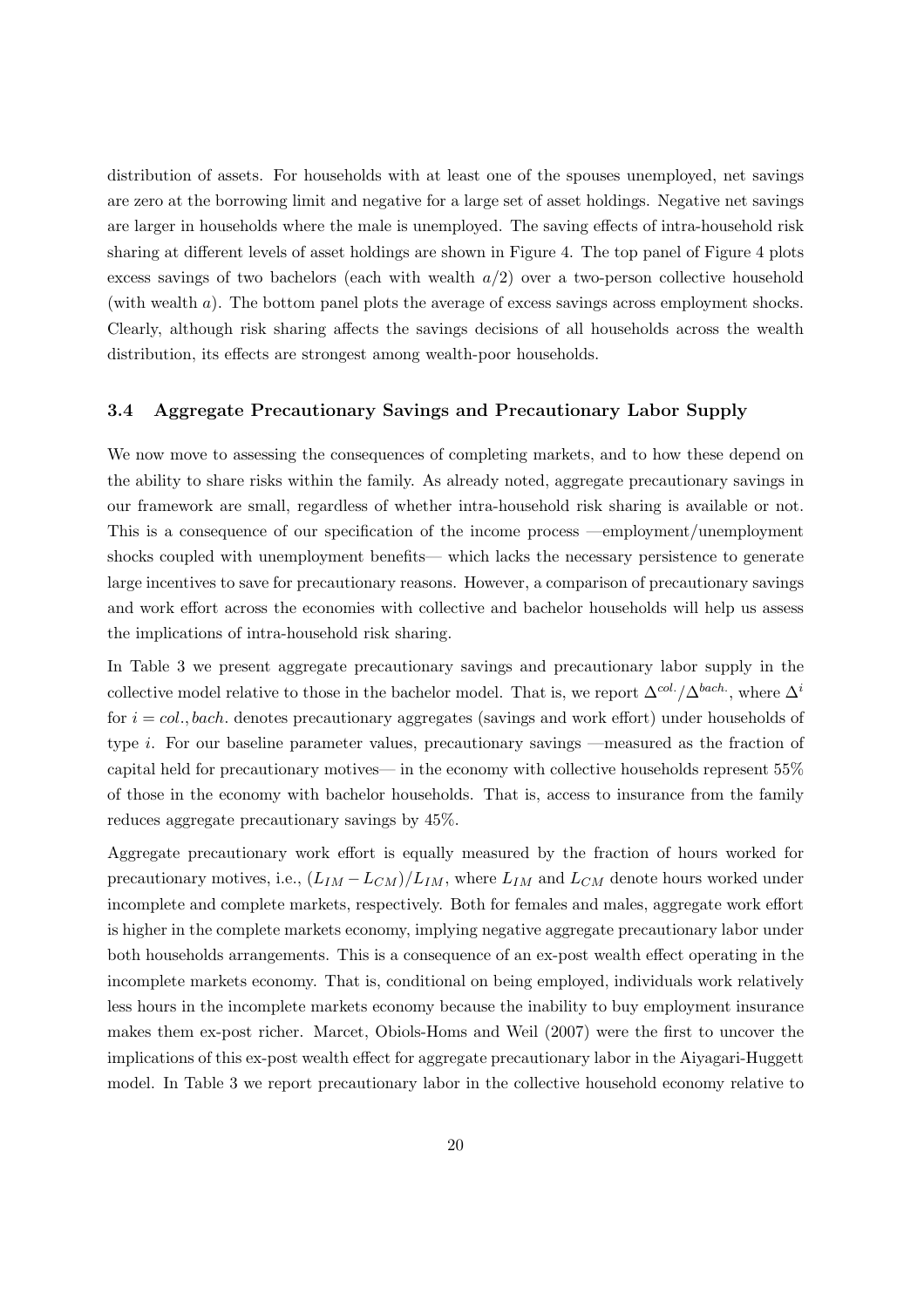that in the bachelor economy. The percentage increase in aggregate female labor resulting from completing markets in the collective household economy is only 37% of the increase under bachelor households. The increase in aggregate male labor represents 75% of the increase under bachelor households. That is, the ex-post wealth effect is weaker in the collective economy.

|                                | $\cdot$ | $\sim$    |           | $\sim$       |
|--------------------------------|---------|-----------|-----------|--------------|
|                                |         |           |           | rт           |
| $\Delta^{col.}/\Delta^{bach.}$ | 0.5552  | $0.5586*$ | $0.3769*$ | $0.7502^{*}$ |

Table 3. Relative Precautionary Savings and Precautionary Work Effort

Notes:  $\Delta^i \equiv 1 - CM^i / IM^i$  for  $i = col., back.,$  represent the fraction of capital held and hours worked for precautionary motives in an economy with households of type i. That is,  $CM<sup>i</sup>$  and  $IM<sup>i</sup>$  refer to aggregates under complete and incomplete markets, respectively. \* For the case of aggregate labor, both  $\Delta^{col.}$  and  $\Delta^{back.}$  are negative. I.e., both in the collective and the bachelor economies aggregate work effort is higher under complete markets than under incomplete markets.

# **4 Intra-household Risk Sharing and the Crowding out Effects of Unemployment Benefits**

In our model economy there are two insurance mechanisms —in addition to public unemployment benefits— households can use to smooth consumption across unemployment spells: savings and labor supply. In the economy with intra-household risk sharing, spousal labor supply is a potentially important instrument to smooth consumption upon a spousal's unemployment spell. Changes in the level of public insurance call forth adjustments in the demand for other forms of insurance. The extent to which the ability to share risks within the household shapes the crowding out effects of public unemployment insurance is explored in this section.

### **4.1 Household Financial Assets and the Generosity of Unemployment Benefits**

An implication of our model, as of any model with uninsurable income risk, is that household asset holdings increase with income uncertainty. Engen and Gruber (2001) exploit the variation in generosity of unemployment insurance schedules across U.S. states to test this implication and to estimate the extent of the precautionary savings motive. Since the level of unemployment benefits is directly correlated with household income risk, this variation can be used to measure the extent to which benefits crowd out household financial assets. These authors use data from the Survey of Income and Program Participation (SIPP) —which follows a cross section of households over a period of 2.5 years— in combination with data on unemployment benefits available to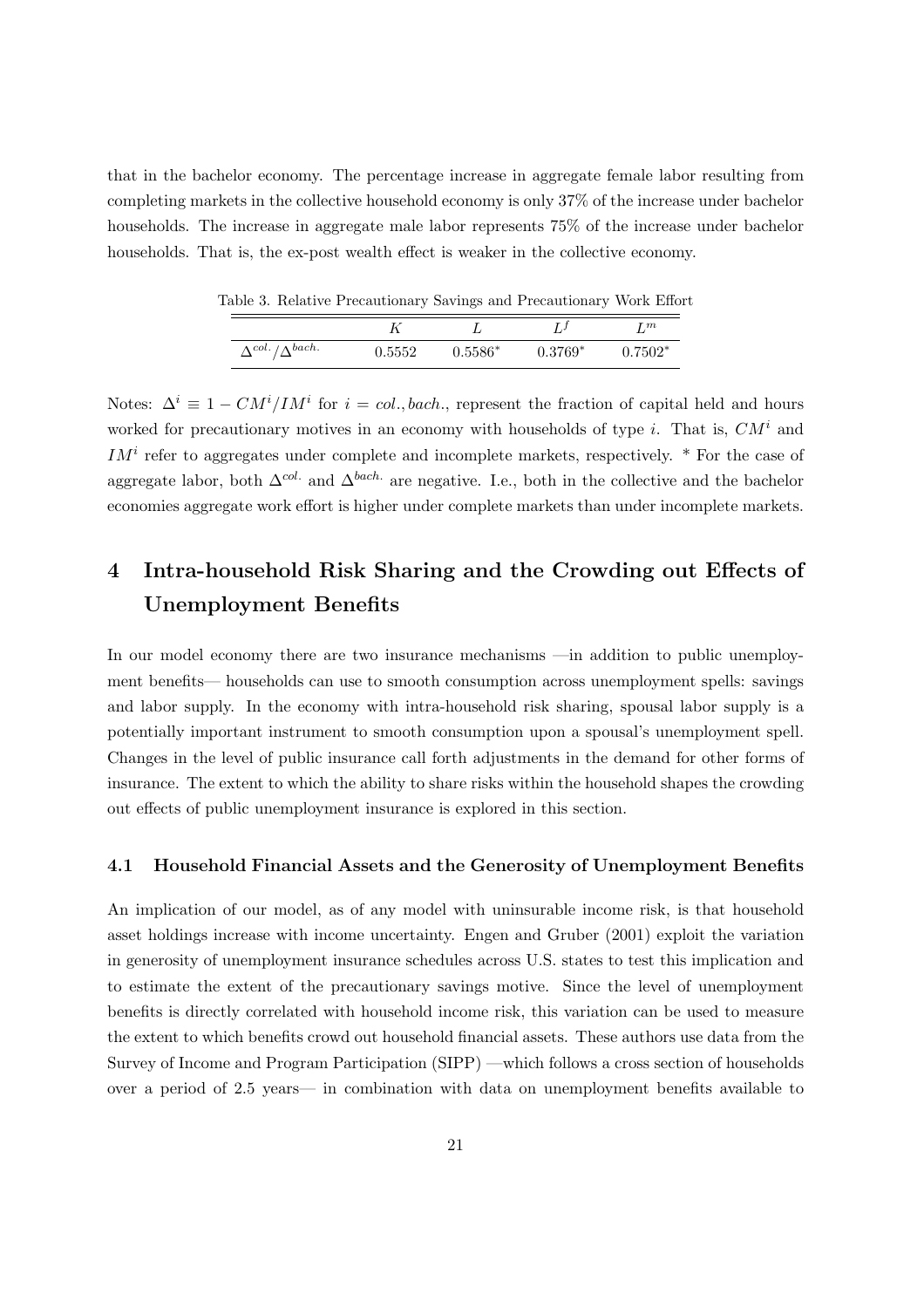these households under their state/date benefits system. They regress household financial assets (normalized by average household income) on the generosity of benefits, controlling for a vector of demographic and economic characteristics of the household. The elasticity of the average household's financial assets-to-income ratio with respect to unemployment benefits is −0.28. That is, reducing the replacement rate of unemployment benefits by 50% rises the household's assetsto-income ratio by 14%.

In this subsection, we use our model economy to compute the elasticity of the average assets-toincome ratio with respect to unemployment benefits. The purpose of this exercise is twofold. On the one hand, we use it as a test for our model with collective households to match this estimated measure of the precautionary savings motive. On the other hand, we also compute this elasticity using the bachelor household model and assess by how much it overestimates the precautionary motive. In this latter model there is no intra-household risk sharing and, therefore, variation in unemployment benefits amounts to larger changes in household income risk and, consequently, to larger effects on savings.

In order to mimic the empirical exercise conducted by Engen and Gruber (2001) we proceed as follows. Since these authors rely on the exogenous variation in unemployment benefits for workers living in different states in the U.S., we interpret the level of unemployment benefits in our benchmark economy as the average value across all states. Then, we vary these benefits and compute asset-to-income ratios by solving the model keeping equilibrium prices unchanged, a strategy which is in accordance with the existence of a unique financial and labor market across states. However, Pareto weights and the distribution of households over asset holdings are let to change with unemployment benefits. Thus, our exercise compares the differential asset-to-income ratio of households across states that provide these households with differing unemployment benefits, which is exactly what Engen and Gruber (2001) do in their empirical work. The results of this exercise are presented in Table 4. As shown there, our collective household model accounts fairly well for the empirical elasticity estimated by Engen and Gruber (2001). On the contrary, the bachelor household model, which by construction abstracts from within-household risk sharing, overpredicts this elasticity by a factor of more than three. The economy with intra-household risk sharing yields an elasticity of the asset-income ratio of −0.29, against an elasticity of −0.94 in the bachelor household economy. Intra-household risk sharing plays thus a key role in the determination of the elasticity of the assets-to-income ratio with respect to benefits. This is evidence of the importance of this informal source of insurance when assessing the crowding out effects of public unemployment insurance.

The success of our collective model at matching this empirical elasticity,  $-0.29$  in the model against −0.28 in the data, can be interpreted as providing support to the view that the two-person household embeds the most important informal insurance arrangement available to individuals.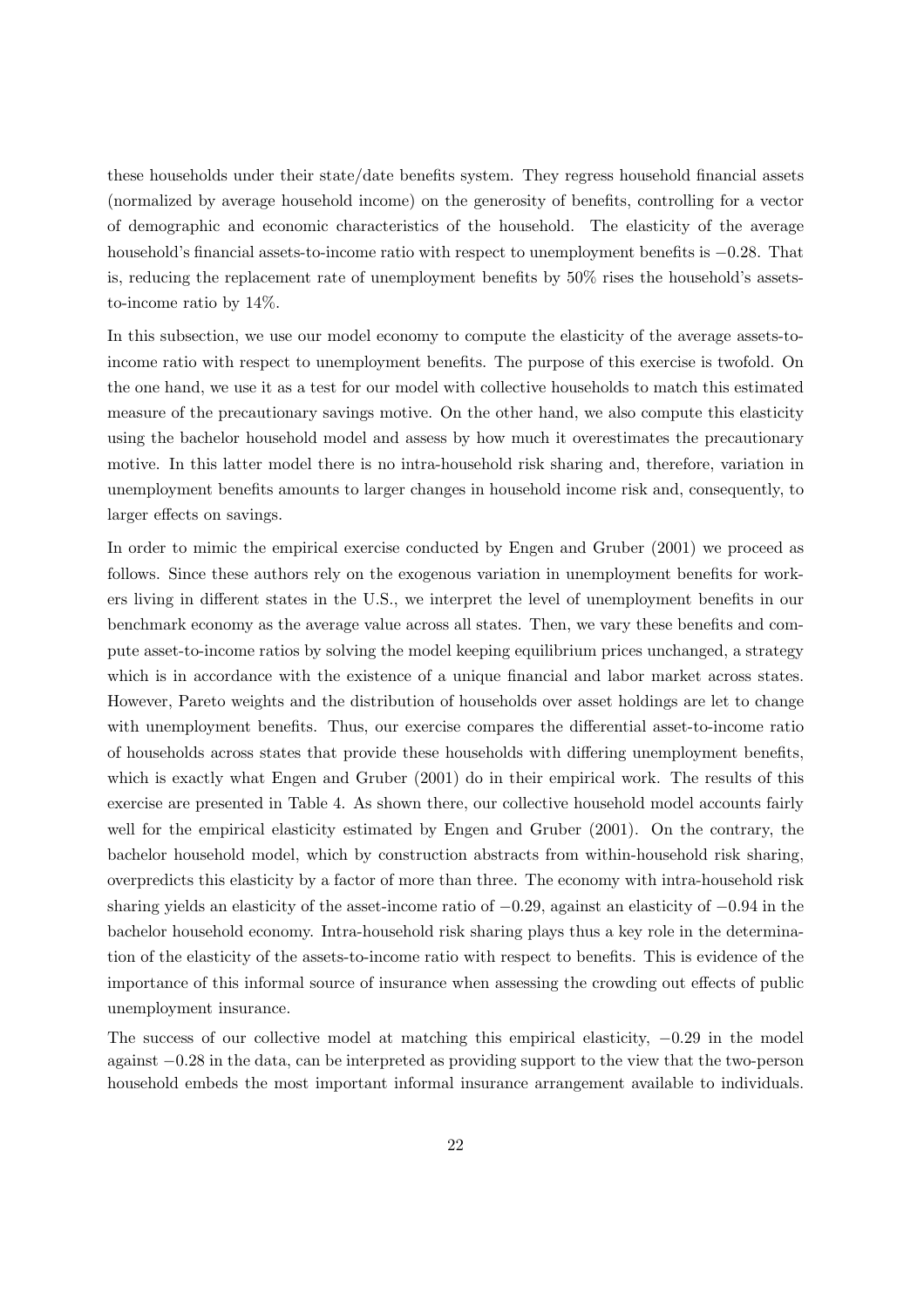Indeed, some authors have emphasized the irrelevant insurance role played by the extended family, friends and other social networks (see, e.g., Blundell, Pistaferri and Preston 2008).

| Table 4. Unemployment Benefits and Financial Assets |                                        |  |  |
|-----------------------------------------------------|----------------------------------------|--|--|
|                                                     | Elasticity of average assets-to-income |  |  |
|                                                     | ratio w.r.t. replacement rate          |  |  |
| Data (Engen and Gruber 2001)                        | $-0.28$                                |  |  |
| Collective Household Economy                        | $-0.29$                                |  |  |
| Bachelor Household Economy                          | $-0.94$                                |  |  |

Notes: This table shows how household asset holdings respond to the generosity of unemployment benefits.

### **4.2 Spousal Labor Supply as Insurance**

In the face of unemployment risk and capital market imperfections, spousal labor supply becomes a potential source of household self-insurance. The change in a household member's labor supply induced by an unemployment spell of another household member —the added worker effect— has been largely studied in the empirical literature. Most of this literature has focused on the labor supply response of married women to their husband's unemployment spells. The main argument in favor of restricting the attention to labor supply of women is that they are the secondary wage earners in most households (according to Cullen and Gruber 2000, in 87% of married couples in the U.S. the husband earns more and in 73% the husband works more hours).

Early literature on the added worker effect (see Cullen and Gruber 2000 for a short review) has singled out liquidity constraints as one of the main reasons married women increase hours worked during their husband's unemployment spells. Empirical estimates have however produced mixed results, failing to find strong support for this effect.<sup>15</sup> Cullen and Gruber (2000), using data from the 1984-88 and 1990-92 panels of the Survey of Income Program Participation for married couples aged between 25 and 54 years old, report means for wives' monthly hours worked during husbands' spells of employment and unemployment, respectively. Conditional on working women, these authors find that the average amount of work per month of wives of unemployed husbands is 149 hours, as opposed to 132.4 hours worked by wives of employed husbands. When non working

<sup>15</sup>Stephens (2002) estimates the added worker effect taking into account not only the current period of the husband's job loss but also the periods before and after a job loss. This author finds small pre-displacement effects but large, persistent post-displacement effects.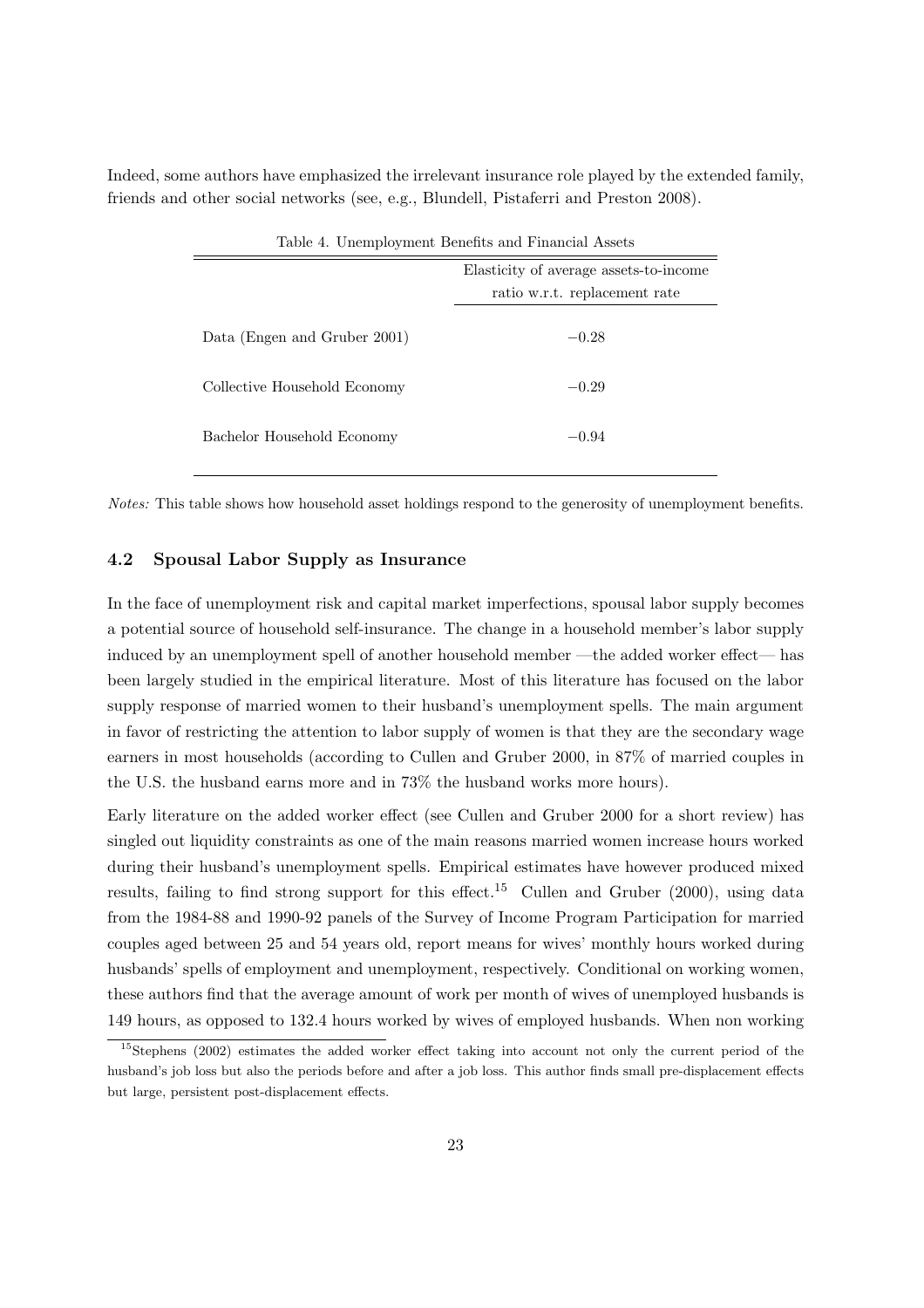wives are included, i.e. those who work 0 hours, the change in average hours is small: 98.2 hours for wives with an unemployed husband, against 97.9 hours for those with an employed husband.

In this section we use our model economy with collective households to study the response of female labor supply to male's unemployment spells in two groups of households. In order to highlight the role of liquidity constraints on wives' labor supply responses, we follow Zeldes (1989) in defining a household as liquidity constrained if its non-housing wealth is less than two months of average income. Table 5 below reports the added worker effect in our model economy. For the group of liquidity-constrained households, average hours worked by wives of unemployed husbands are 8% higher than those worked by wives of employed husbands, an increase comparable to that found by Cullen and Gruber (2000) in their sample of working women. When all households are taken into account the increase in hours is only 0.06%. That is, spousal labor supply is an important insurance mechanism for wealth-poor households but not for the wealth rich.

| Table 5. Female Labor Supply and Male Employment Status |                                 |                |  |  |
|---------------------------------------------------------|---------------------------------|----------------|--|--|
| Households with wealth less                             |                                 |                |  |  |
|                                                         | than two months worth of income | All households |  |  |
| Employed Husband                                        | 173.1                           | 145.1          |  |  |
| Unemployed Husband                                      | 187.8                           | 145.9          |  |  |

Notes: This table shows average monthly hours of work by working females in households with employed and unemployed males in our baseline economy with collective households.

How effective is wives' labor supply as insurance against income fluctuations due to husbands' unemployment? In other words, what is the fraction of lost family income that is made up by the wife's response to the husband's unemployment spell? To answer this question we compute, for each level of asset holdings, a, the following fraction,

$$
\frac{[h^f(0,1,a) - h^f(1,1,a)]w^f}{h^m(1,1,a)w^m - b^m},
$$

where  $h^{f}(0, 1, a)$  denotes hours worked by a female with an unemployed husband and  $h^{f}(1, 1, a)$ denotes female hours worked if the husband is employed. The denominator represents lost income due to husband's unemployment. The numerator is the increase in income due to the wife's response in hours. We then average out across asset holdings. For the group of liquidity-constrained households (i.e., with asset holdings less than two months worth of income) we obtain that wives' response makes up about 9% of lost family income, while this number is only 1% when we consider all households. Households with high levels of asset holdings use savings to smooth consumption upon husband's unemployment rather than using spouse labor supply. Liquidity-constrained households must rely, however, on spousal labor supply.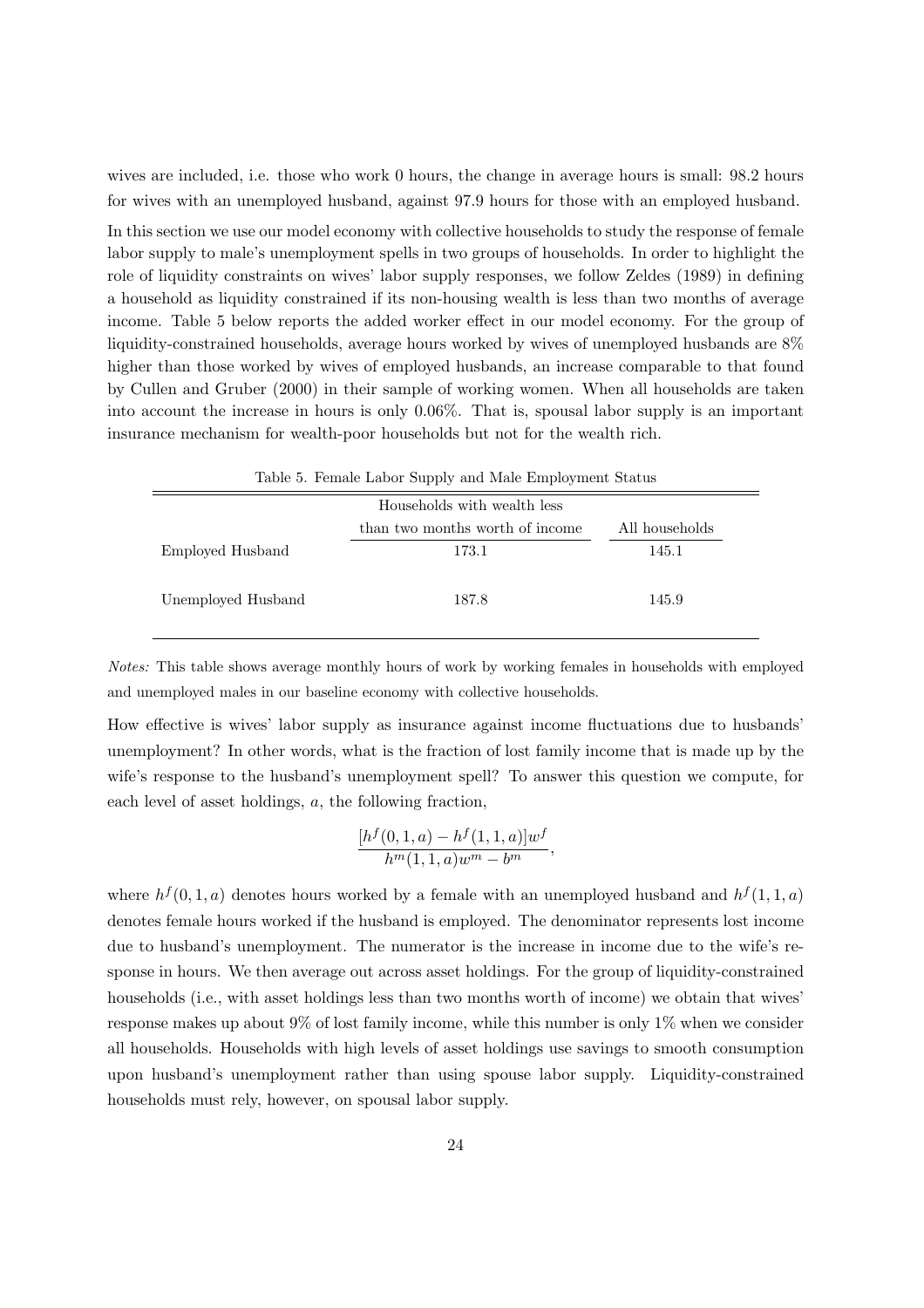#### **4.2.1 Spousal Labor Supply and the Generosity of Unemployment Benefits**

Some authors have argued that the finding of a moderate to nil added worker effect may be partially explained by the presence of public unemployment insurance schemes. That is, unemployment payments during the husband's unemployment spell crowd out wife's labor supply. To quantify this effect, Cullen and Gruber (2000) estimate the response in wives' hours of work during their husbands' spells of unemployment to changes in unemployment benefits. They find evidence of a crowd out effect, i.e., increasing the benefits received by unemployed husbands reduces their wives' hours of work. Moreover, they also find a differentially larger response of wives' labor supply among those households that are less able to smooth consumption through own savings.

We use our model economy to compute the crowding out of unemployment benefits on wives' labor supply. Table 6 below presents the results of this exercise. A 50% reduction in unemployment benefits received by the husband increases wife's hours by almost 5% for the group of liquidityconstrained households. This increase is only 0.71% when all households are considered. The relatively higher sensitivity of spousal labor supply to unemployment benefits among liquidityconstrained households found in our model in is line with the finding of Cullen and Gruber  $(2000).^{16}$ 

|                           | Households with wealth less     |                |
|---------------------------|---------------------------------|----------------|
|                           | than two months worth of income | All households |
| 10\% reduction in $b^m$   | $+0.91\%$                       | $+0.14\%$      |
| $50\%$ reduction in $b^m$ | $+4.97\%$                       | $+0.71\%$      |

Table 6. Unemployment Benefits and Female Labor Supply During Male's Unemployment Spells

Notes: This table shows the percentage increase in female labor supply upon a male's unemployment spell yielded by 10% and 50% reductions in unemployment benefits in our baseline economy with collective households.

Even though a direct comparison of our results with those estimated by Cullen and Gruber (2000) is not straightforward, it seems that our model underpredicts the crowding out effect of unemployment benefits on spouse labor supply. According to their estimates, a 50% reduction in potential unemployment benefits of the husband (75 USD per week) would imply an increase in monthly hours worked by the wife (conditional on working) of 13.42 hours, which amounts to an increase of about 9%. Our model predicts that a 50% reduction in benefits receipt increases

<sup>&</sup>lt;sup>16</sup>In order to compare the relative responsiveness of couples with differing levels of assets these authors split their sample of unemployment spells according to the age of the couple. Then, they interpret that households where the two spouses are under 40 years of age are liquidity constrained.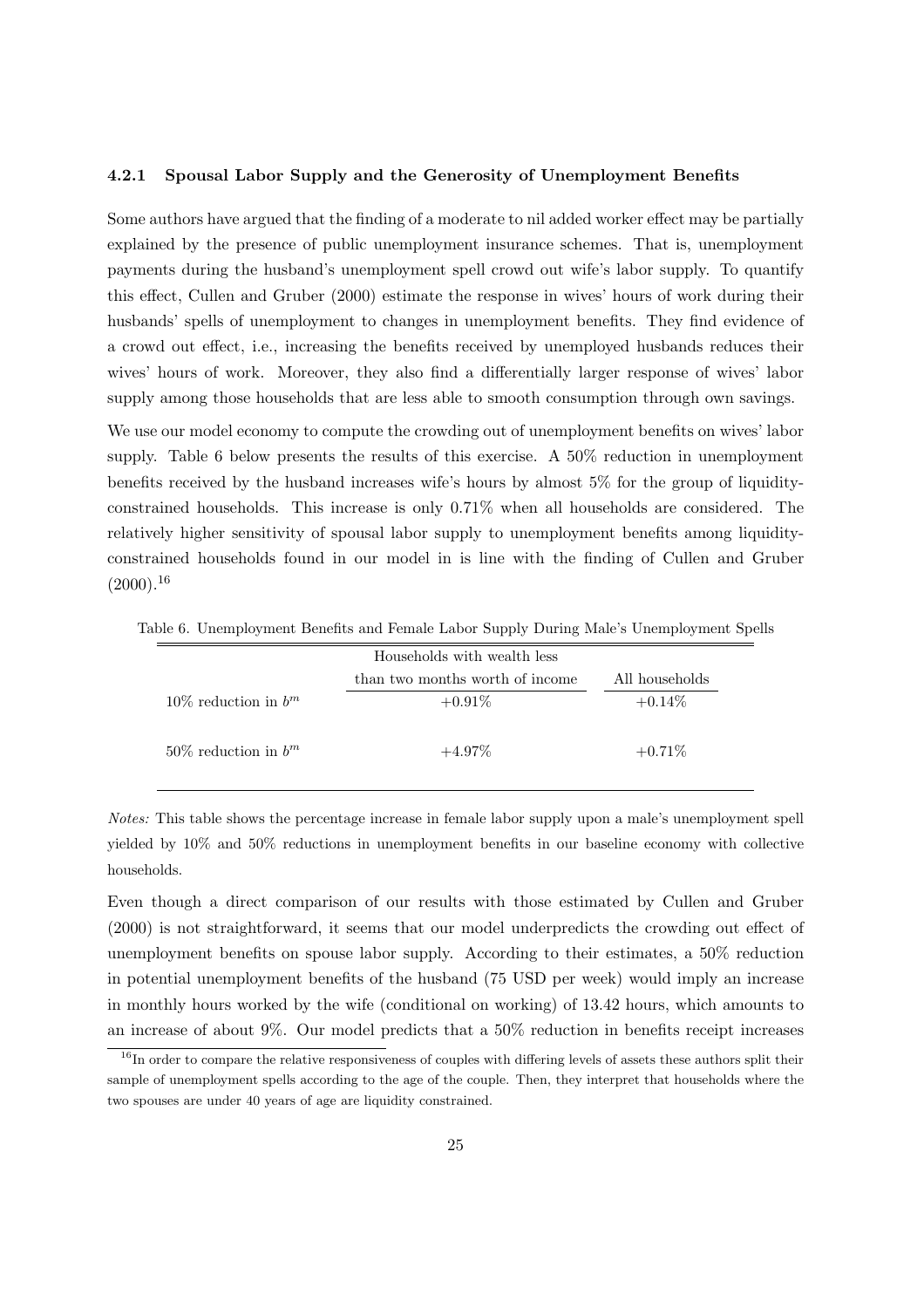spouse labor supply, in the group of liquidity-constrained households, by 5%. It should be noted however that the estimate in Cullen and Gruber is not statistically significant, thus hindering the assessment of our model's predictions.

### **4.3 Consumption Loss Upon Unemployment**

The loss of the job implies, under imperfect capital markets, a reduction in the level of individual consumption. In the case of complete markets, there is no consumption loss upon an unemployment shock. In the opposite extreme case of bachelor individuals with no assets, unable to borrow and with no entitlement to unemployment benefits, the consumption loss is one hundred percent. In intermediate cases with partial insurance, the degree of transmission of unemployment shocks to consumption depends on factors such as the generosity of unemployment benefits, on the level of accumulated wealth and on whether risks are shared within the household.

In this section we use our benchmark economy to assess the contribution of intra-household risk sharing to individual consumption insurance, as measured by the degree of transmission of unemployment shocks to consumption. We do so by comparing individual consumption losses upon unemployment in the collective household model to those in the bachelor model. We compute the percentage change in consumption upon unemployment,  $\Delta c/c$ , for all asset holdings in the support of the corresponding equilibrium distribution. In the collective economy, individual consumption losses for females and males, both with an employed spouse and with an unemployed spouse, are computed as,

$$
-\frac{c^j(s^j=1,s^i,a)-c^j(s^j=0,s^i,a)}{c^j(s^j=1,s^i,a)}
$$

for  $j = f, m, i = f, m$  and  $i \neq j$ , both for  $s^i = 1$  and  $s^i = 0$ . For the bachelor economy, individual consumption losses upon unemployment are simply computed as,  $-(c^{j}(1, a)-c^{j}(0, a))/c^{j}(1, a)$  for  $j = f, m$ .

In Table 7 we report average individual consumption losses, both for the group of liquidityconstrained individuals and for all individuals. We use the respective equilibrium asset and employment distributions to average out individual consumption losses. The results show that intrahousehold risk sharing provides important consumption smoothing opportunities, especially for liquidity-constrained individuals. Thus, the average consumption loss for a liquidity-constrained female in the bachelor economy is  $-19.81\%$ , against only  $-2.84\%$  in the collective economy, which is eight times smaller. For a liquidity-constrained male, intra-household risk sharing reduces the consumption loss from −29.28% to −6.41%. These numbers imply that the family is an important provider of consumption insurance for a significant fraction of individuals.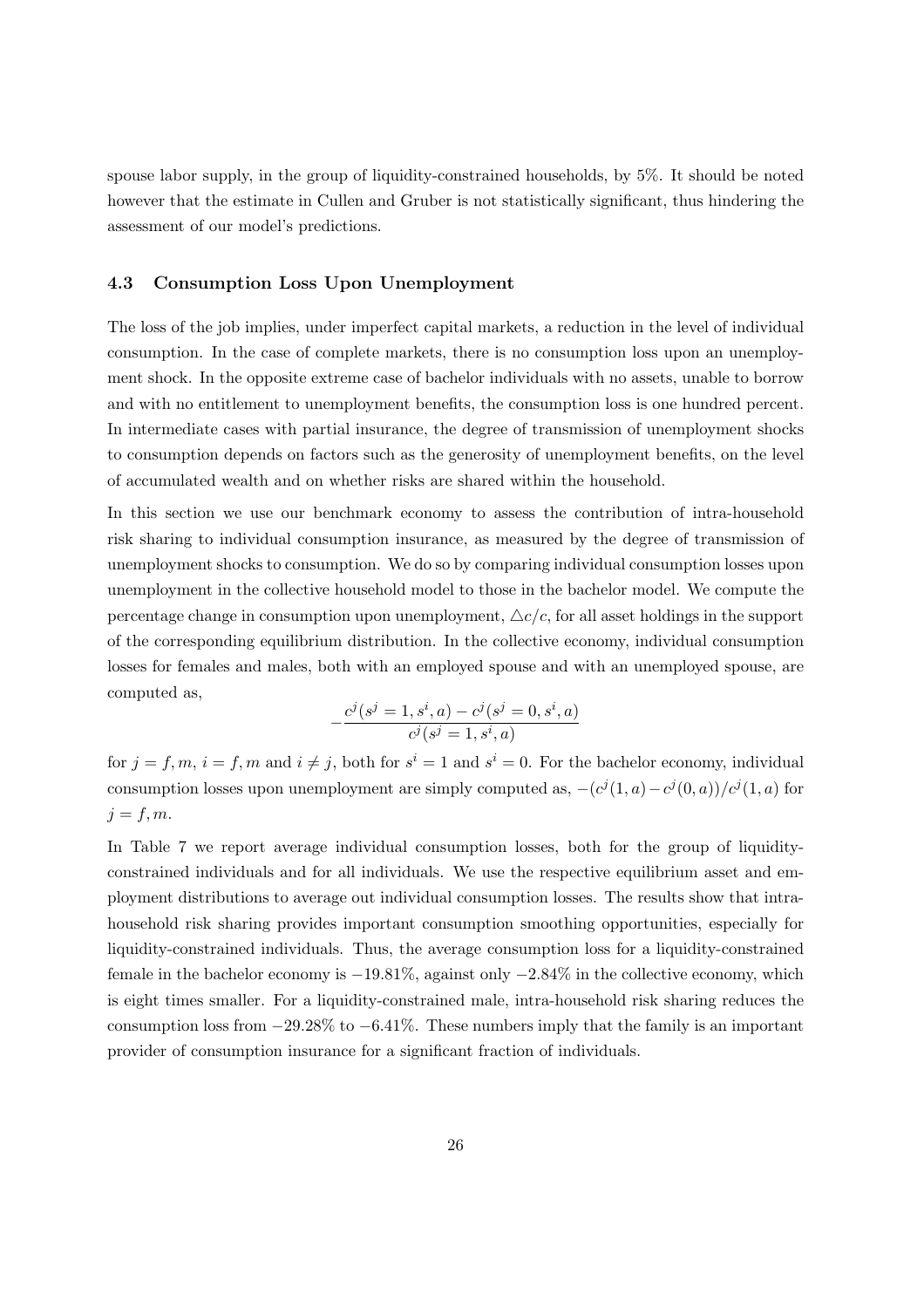|                              | Collective Model                     |                 | Bachelor Model                       |                 |
|------------------------------|--------------------------------------|-----------------|--------------------------------------|-----------------|
|                              | Liquidity-constrained<br>individuals | All individuals | Liquidity-constrained<br>individuals | All individuals |
| Females, $\triangle c^f/c^f$ | $-2.84\%$                            | $-0.13\%$       | $-19.81\%$                           | $-0.35\%$       |
| Males, $\triangle c^m/c^m$   | $-6.41\%$                            | $-0.32\%$       | $-29.28\%$                           | $-0.57%$        |

Table 7. Individual consumption loss upon unemployment

Notes: This table presents individual insurance as measured by the percentage of consumption lost upon an unemployment shock.

We now study household insurance by computing the fraction of income loss (due to an unemployment shock) that translates into consumption loss. To do this we compute income and consumption losses upon an unemployment shock for each household across the asset and employment distributions. Then, we average out the percentage of income loss that is transmitted to consumption loss across all households. Table 8 presents our results under the two household arrangements.

|                              | Households with wealth less     |                |  |  |
|------------------------------|---------------------------------|----------------|--|--|
|                              | than two months worth of income | All households |  |  |
| Collective Household Economy | 11.43\%                         | $0.66\%$       |  |  |
|                              |                                 |                |  |  |
| Bachelor Household Economy   | 32.82\%                         | $0.74\%$       |  |  |
|                              |                                 |                |  |  |

Table 8. Fraction of income loss that transmits to consumption loss

Notes: This table presents household insurance as measured by the degree of transmission of the income loss to consumption upon an unemployment shock.

It should be noted that, even in the collective household economy, the fraction of income loss that transits to consumption loss in the group of liquidity-constrained households is non-negligible. For an average household in this group, 11.43% of the household income lost due to an unemployment shock is absorbed by consumption. This result is consistent with the empirical finding of Blundell, Pistaferri and Preston (2008) about the degree of insurability of transitory income shocks. These authors find that the impact of these shocks on consumption is small when estimated from all households in their sample, but it is found to be larger in the subsample of wealth-poor households (these authors define a household as wealth poor if its wealth in the first year this household is observed is in the bottom 20 percent of the distribution of initial wealth). Their estimate of the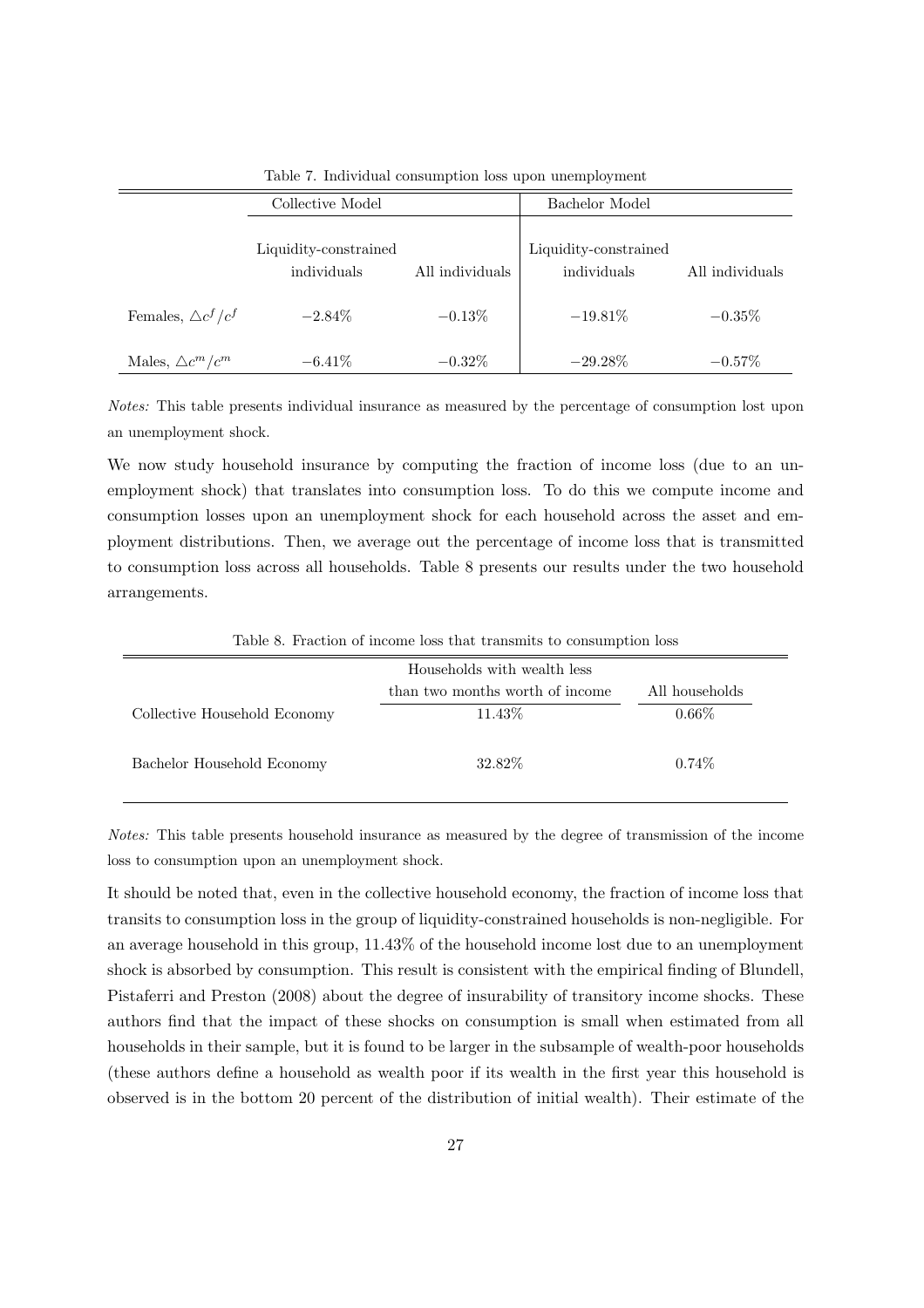degree of partial insurance of temporary shocks in the sample of low-wealth households is close to 0.2.

### **4.3.1 Consumption Loss and the Generosity of Unemployment Benefits**

We now turn to the sensitivity of household consumption losses upon unemployment with respect to the generosity of unemployment benefits, and assess the extent to which our model economy with collective households matches the empirical findings of Browning and Crossley (2001). These authors use a Canadian panel data set to estimate how changes in household consumption following a job loss vary with the generosity of unemployment benefits. Their empirical exercise exploits legislative changes to the unemployment insurance system introduced in 1993 and 1994, which reduced the replacement rate by about five percentage points. In total, 19, 000 individuals who had experienced a job separation either before or after the policy reform where interviewed several times after the job loss. Browning and Crossley (2001) obtain two main results. First, the level of unemployment benefits has small average effects on household consumption loss upon unemployment. In particular, a 10 percentage-point reduction in benefits leads to an average fall in consumption of  $0.8\%$ .<sup>17</sup> Second, the consumption effects of unemployment benefits are not homogeneous across households. For instance, for the sub-sample of liquidity-constrained households at the time of job separation these effects are substantially larger. (These authors also follow Zeldes (1989) in defining a household as liquidity-constrained if its non-housing wealth is less than two months of average disposal income.) These results show the importance of unemployment benefits as a consumption smoothing instrument for a large number of households. They also highlight the importance of carrying out analyses which go beyond the representative agent model and thus beyond estimating mean effects.

Table 9 below presents the elasticities of consumption loss with respect to unemployment benefits in our model economy with and without intra-household risk sharing, and compares the results to the estimates in Browning and Crossley (2001). Our quantitative exercise explicitly acknowledges the panel dimension of the empirical exercise conducted by these authors. We compute the relative change in consumption from the period prior to the unemployment shock to the period in which the job separation is realized. Saving household decisions in the pre-unemployment period are used for the computation of consumption when the unemployment shock hits. That is, consumption of an individual of gender j in the period before unemployment is  $c^{j}(s^{j} = 1, s^{i}, a)$ and consumption at the time of the job loss is  $c^j(s^j = 0, s^i, a')$ , where  $a' = a'(s^j = 1, s^i, a)$ . We then weigh consumption levels in both periods using the stationary distribution of employment

<sup>17</sup>Gruber (1997) uses U.S. data on food consumption from the Panel Study of Income Dynamics (PSID) and finds a larger mean effect of unemployment benefits on consumption losses upon unemployment. This author estimates that a 10 percentage-point increase in benefits reduces the fall in consumption by 2.65%.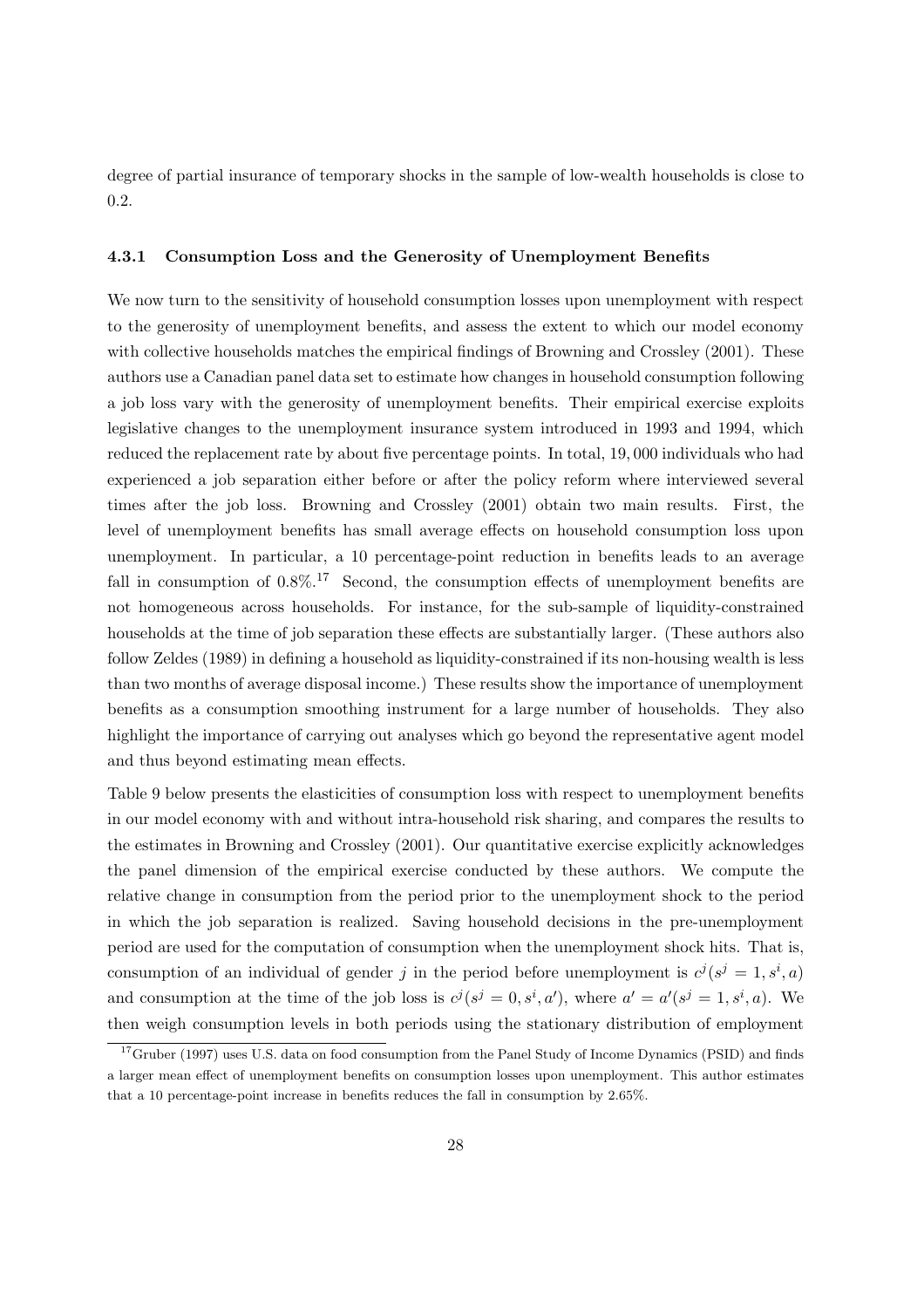shocks for the spouse (in the collective economy). Our collective household economy accounts well for the elasticity of consumption loss with respect to benefits in the group of liquidity-constrained households. It however underestimates this elasticity for the whole sample of households.

Table 9. Elasticity of Household Consumption Loss to Unemployment Benefits

|                                   | Households with wealth less     |                |
|-----------------------------------|---------------------------------|----------------|
|                                   | than two months worth of income | All households |
| Data (Browning and Crossley 2001) | $-0.0922$                       | $-0.05$        |
| Collective Household Economy      | $-0.0827$                       | $-0.0013$      |
| Bachelor Household Economy        | $-0.2044$                       | $-0.0024$      |

Notes: This table presents the sensitivity of household consumption loss upon unemployment with respect to the generosity of unemployment benefits.

It is important to note that estimates by Browning and Crossley (2001) of the elasticity of household consumption loss upon unemployment with respect to unemployment benefits use Canadian data, while our baseline parameter values have been chosen to match some U.S. stylized facts. Since it is likely that this elasticity differs when evaluated at U.S. equilibrium values, our exercise in this section should not be taken as an attempt at matching the estimated Canadian elasticity. It serves, however, to shed further light on the role of intra-household risk sharing. The elasticity predicted by the bachelor economy, 0.2044, is more than two times the elasticity under collective households.

# **5 Concluding Remarks**

In this paper we assess quantitatively the effects of intra-household risk sharing on savings and labor supply within a model of idiosyncratic unemployment risk. With this purpose, we present a model economy where households are formed by a female and a male, who make collective decisions and lack access to a complete capital market. Our model is a dynamic version of the standard collective model of the household developed by Chiappori and co-authors since the 1980's, which assumes efficient risk sharing within the household. Equipped with this model, we then ask about the quantitative effects of this informal insurance arrangement on individual and aggregate savings and labor supplies, on the extent of the precautionary motive and on the crowding out effects of public insurance. In light of our results, we conclude that intra-household risk sharing has large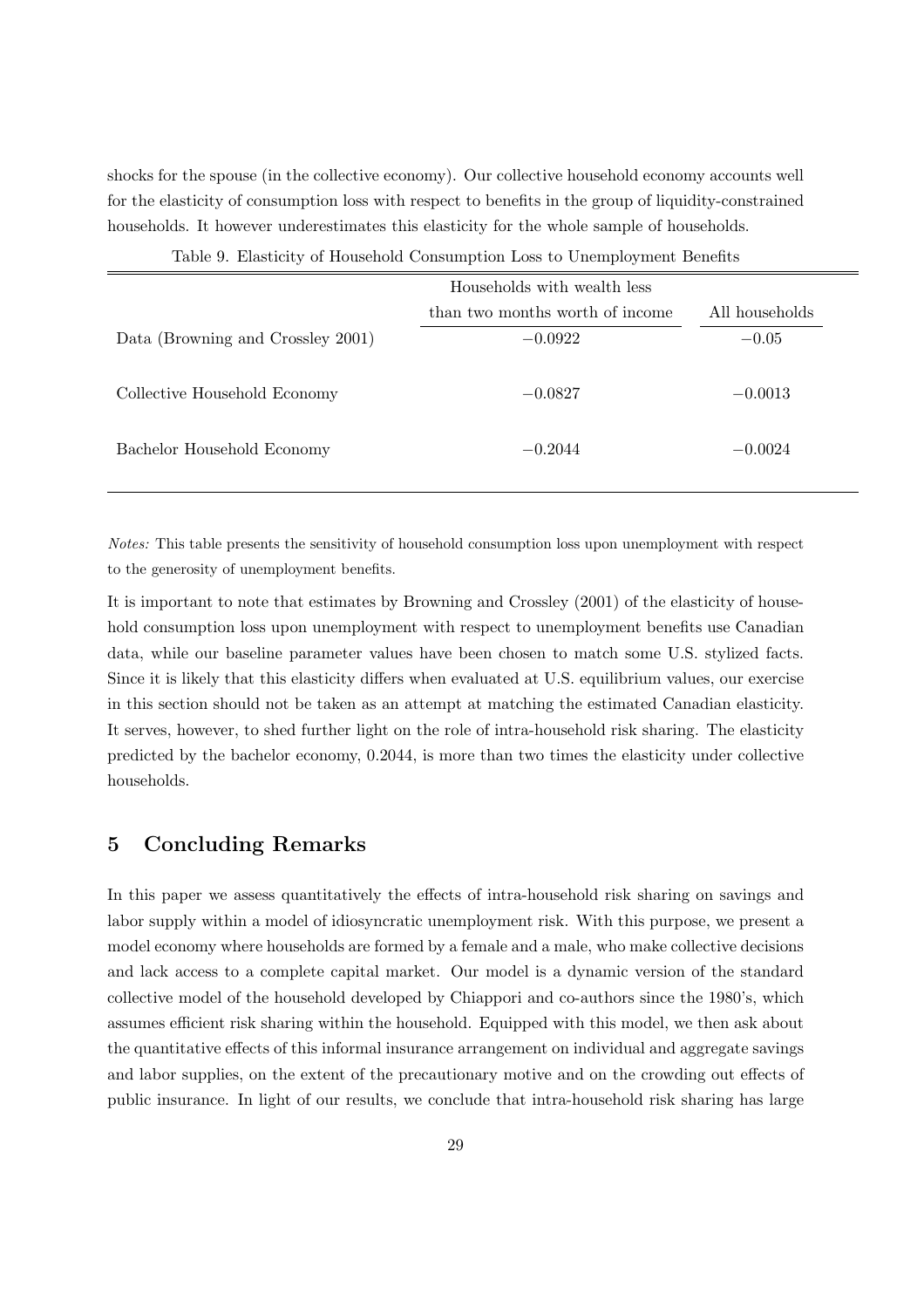quantitative effects on all these margins explored. Importantly, we find that our model economy accounts for key elasticities of savings and spousal labor supply with respect to unemployment benefits, as estimated by Engen and Gruber (2001) and Cullen and Gruber (2000), respectively. We also show that standard models, which abstract from intra-household risk sharing, fail to match those elasticities. A conclusion we draw from the exercise in this paper is that ignoring risk sharing at the level of the household introduces an important bias not only on the extent of the precautionary motive but also on the distortionary effects of public insurance programs.

The model we present in this paper can be used to address a number of related questions. In particular, we plan to use versions of this model to shed further light on a recent debate about gender-based taxation. A number of scholars have argued in favor of taxing females and males differently on the grounds of their different elasticities of labor supply. The interplay of income tax rates with Pareto weights within the household is bound to introduce tradeoffs that have been so far overlooked in this debate. A different extension that is worth pursuing is the consideration of permanent income shocks when household members have no-commitment to future household allocations. Under no commitment, variability in Pareto weights is magnified relative to the commitment case. It is then to be expected that the quantitative effects of intra-household risk sharing we found in this paper increase under the assumption of no-commitment. Finally, in light of recent results on the degree of household insurability against different types of shocks and the evolution of consumption and income inequality (see, e.g., Blundell, Pistaferri and Preston 2008), we need models that can account for the observed ability of households to insure different kinds of risks. Models with two-person households and perfect risk sharing within the household are a first step in this direction.

# **6 Appendix I: Proofs**

### **Proof of Proposition 1:**

**(a)** The proof of this part follows from the Contraction Mapping Theorem and Theorem 3 and Corollary 2 in Denardo (1967).

(b) Case 1: We consider first values of a such that  $a'(s, a) > a$  (interior solution).

(i)  $c^f(\mathbf{s}, a)$ ,  $c^m(\mathbf{s}, a)$  are strictly increasing in a. Take the envelope condition (using **A2**):

$$
V_a(\mathbf{s}, a; \mu) = \mu U_c^f(c^f(\mathbf{s}, a), \cdot)(1+r) = (1-\mu)U_c^m(c^m(\mathbf{s}, a), \cdot)(1+r). \tag{6.1}
$$

Since  $V(\mathbf{s}, a, \mu)$  is strictly concave,  $V_a(\mathbf{s}, a; \mu)$  is strictly decreasing in a. It follows that  $U_c^i(c^i(s, a; \mu), \cdot)$ ,  $i = f, m$ , must be strictly decreasing in a as well. Since  $U^i$  is strictly concave in  $c^i$ , the result follows.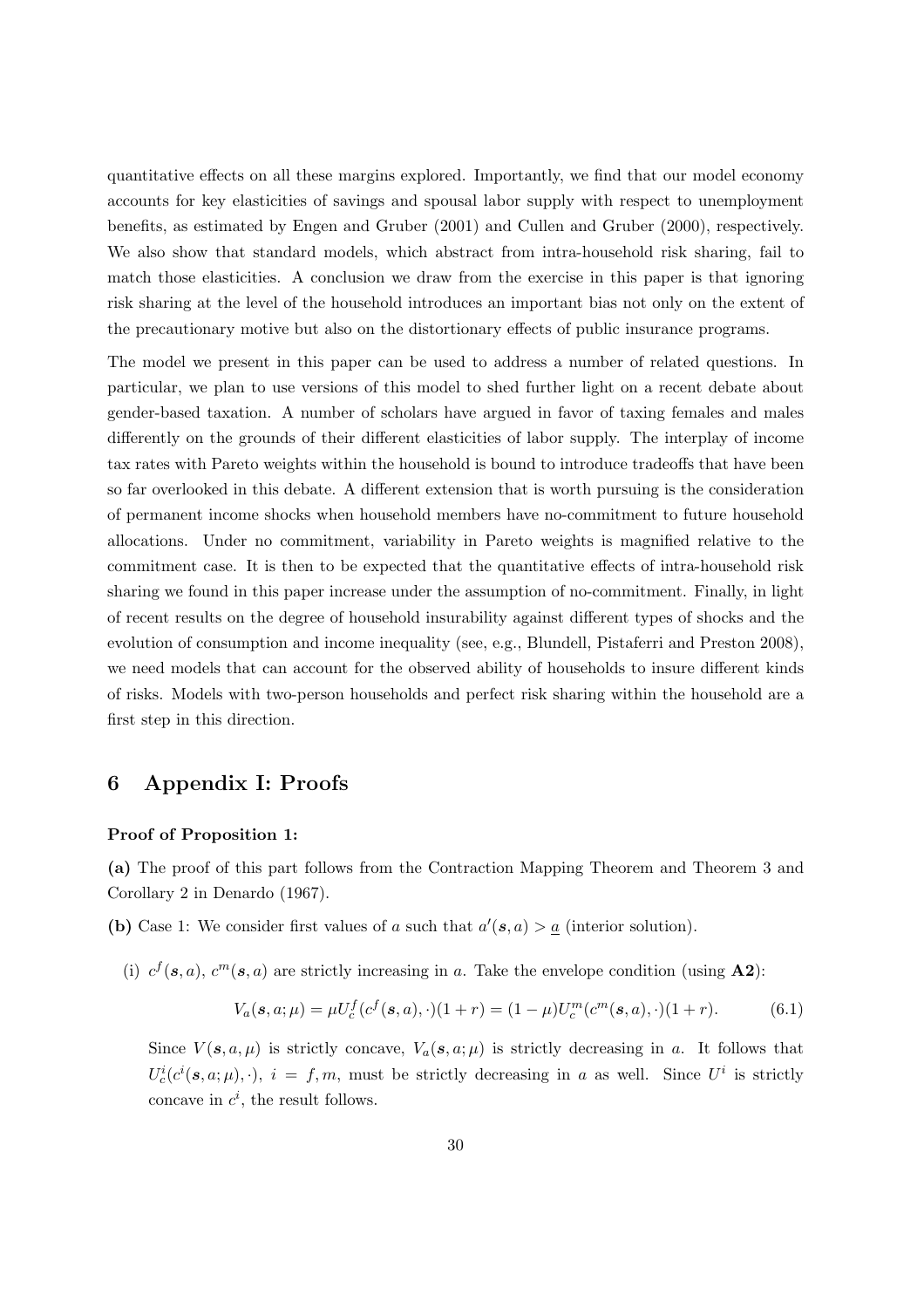(ii)  $a'(\mathbf{s}, a)$  increasing in a. By contradiction: suppose there were values  $a_1, a_2$  such that  $a_2 > a_1$ and  $a'(\mathbf{s}, a_2) < a'(\mathbf{s}, a_1)$ . Then since  $c^f(\mathbf{s}, a)$  is strictly increasing in a (as shown before), it has to be that  $c^f(s, a'(s, a_2)) < c^f(s, a'(s, a_1))$ . As utility is separable and the marginal utility of consumption does not depend on the level of leisure, the following holds:

$$
\beta(1+r)E\left[U_c^f(c^f(s',a'(s,a_2)),\cdot)\right] > \beta(1+r)E\left[U_c^f(c^f(s',a'(s,a_1)),\cdot)\right].
$$

However, the Euler equation then implies  $U_c^f(c^f(s, a_2), \cdot) > U_c^f(c^f(s, a_1), \cdot)$ , which is a contradiction because  $c^f(\mathbf{s}, a_2) > c^f(\mathbf{s}, a_1)$ .

(iii)  $l^f(s^f = 1, s^m, a)$  and  $l^m(s^m = 1, s^f, a)$  increasing in a. Intratemporal optimality requires:

$$
\frac{U_l^i}{U_c^i} \ge w^i s^i, \quad \text{for } i = f, m,
$$
\n(6.2)

with inequality if  $l^i = 1$ . Since  $c^i(s, a)$  is strictly increasing in a,  $U_c^i(c^i(s, a), \cdot)$  is strictly decreasing in a. Hence,  $U^i_l(\cdot, l^i(s^i = 1, s^j, a))$  has to be decreasing in a, too. This implies that  $l^i(s^i = 1, s^j, a)$  is increasing in a.

Case 2: Consider now values of a such that  $a'(s, a) = a$  (non-interior solution).

In this case the budget constraint reads

$$
c^{f}(\mathbf{s}, a) + c^{m}(\mathbf{s}, a) = w^{f}(1 - l^{f}(\mathbf{s}, a))s^{f} + w^{m}(1 - l^{m}(\mathbf{s}, a))s^{m} + (1 + r)a - \underline{a}.
$$
 (6.3)

The proof is by contradiction:

- (i) Suppose that  $l^f(s, a)$  is decreasing in a and  $l^m(s, a)$  is increasing in a. From intratemporal optimality (6.2) it follows that  $c^f(s, a)$  must be decreasing in a and that  $c^m(s, a)$  must be increasing in a. This is a contradiction with (2.12).
- (ii) Suppose that  $l^f(s, a)$  is increasing in a and  $l^m(s, a)$  is decreasing in a. From intratemporal optimality (6.2) it follows that  $c^f(s, a)$  must be increasing in a and that  $c^m(s, a)$  must be decreasing in a. This is a contradiction with (2.12).
- (iii) Suppose that  $l^f(s, a)$  and  $l^m(s, a)$  are decreasing in a. From intratemporal optimality (6.2) it follows that  $c^f(s, a)$  and  $c^m(s, a)$  must be decreasing in a. This is a contradiction with (6.3).

Hence,  $l^f(s, a)$  and  $l^m(s, a)$  are increasing in a, and (6.3) implies that  $c^f$  and  $c^m$  are strictly increasing in a.

(c) Case 1: Consider values of a such that  $a'(s, a) > a$  (interior solution).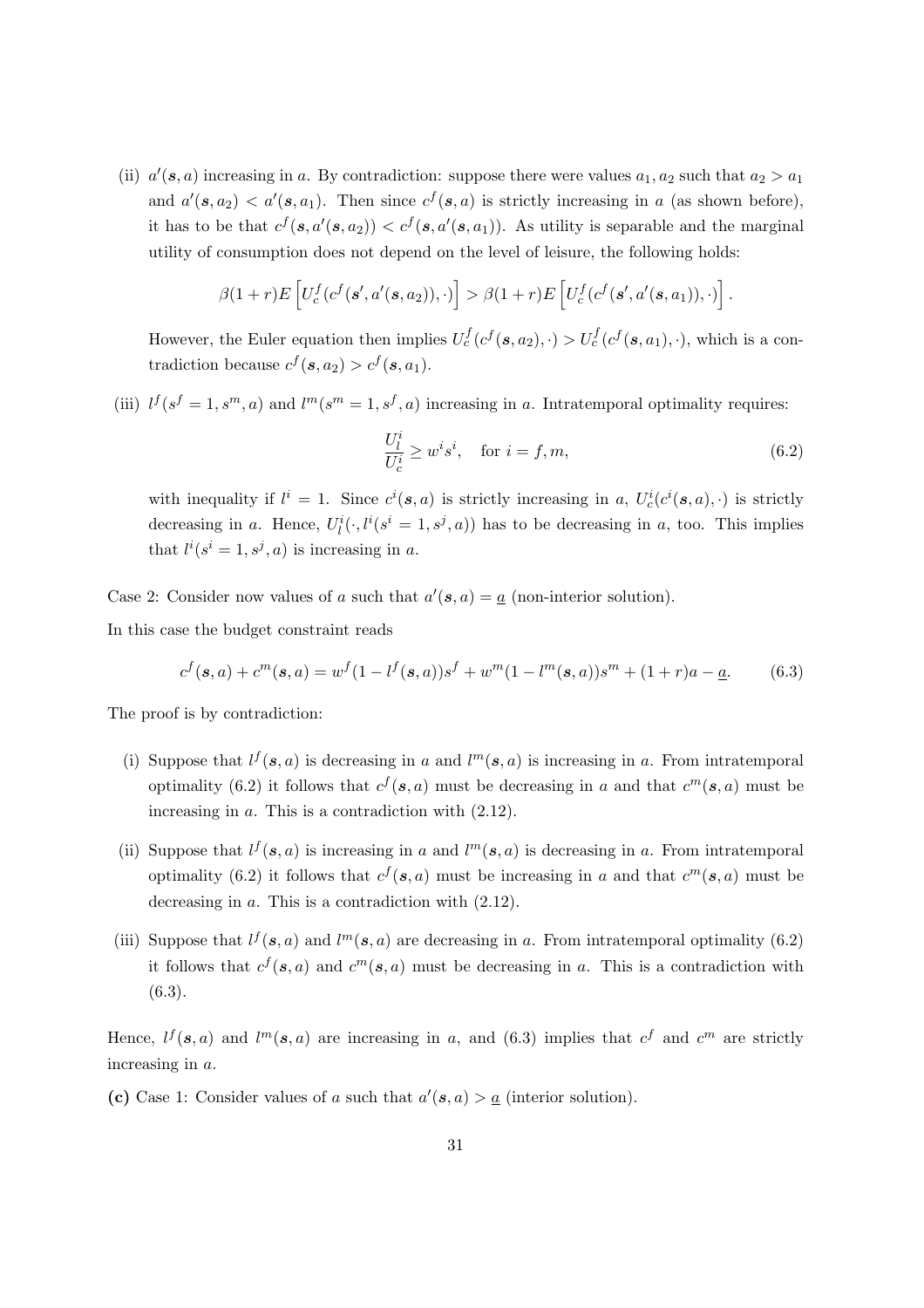As in the proof of Lemma 1 in Huggett (1993), it can be shown by induction that  $V_a(s^j = 1, s^i, a) \leq$  $V_a(s^j = 0, s^i, a)$ ,  $\forall s^i$ , using the assumption that  $\pi_{1|1}^i \geq \pi_{1|0}^i$ . The result then follows immediately from the envelope condition (6.1).

Case 2: We consider now values of a such that  $a'(s, a) = a$  (non-interior solution).

First we show that  $c^j$  ( $s^j = 1, s^i = 0, a$ )  $\ge c^j$  ( $s^j = 0, s^i = 0, a$ ). Evaluating the budget constraint at these two household's employment shocks we obtain,

$$
c^{j}(s^{j} = 1, s^{i} = 0, a) + c^{i}(s^{j} = 1, s^{i} = 0, a) + \underline{a} - (1+r)a - w^{j}(1 - l^{j}(s^{j} = 1, s^{i} = 0, a)) = 0
$$
  

$$
c^{j}(s^{j} = 0, s^{i} = 0, a) + c^{i}(s^{j} = 0, s^{i} = 0, a) + \underline{a} - (1+r)a = 0.
$$
 (6.4)

This implies that  $c^j(s^j = 1, s^i = 0, a) + c^i(s^j = 1, s^i = 0, a) \ge c^j(s^j = 0, s^i = 0, a) + c^i(s^j = 0, s^i = 0, a)$  $(0, a)$ . The result follows from the first-order condition for consumption,  $(2.12)$ .

We now show that  $c^j (s^j = 1, s^i = 1, a) \ge c^j (s^j = 0, s^i = 1, a)$ . Using the budget constraint and eliminating terms we get,

$$
c^{j}(s^{j} = s^{i} = 1, a) + c^{i}(s^{j} = s^{i} = 1, a) - w^{i}(1 - l^{i}(s^{j} = s^{i} = 1, a)) - w^{j}(1 - l^{j}(s^{j} = s^{i} = 1, a))
$$
  
= 
$$
c^{j}(s^{j} = 0, s^{i} = 1, a) + c^{i}(s^{j} = 0, s^{i} = 1, a) - w^{i}(1 - l^{i}(s^{j} = 0, s^{i} = 1, a)).
$$
 (6.5)

Suppose, towards a contradiction, that  $c^i(s^j = 1, s^i = 1, a) < c^i(s^j = 0, s^i = 1, a)$ . Intratemporal optimality (6.2) then requires  $l^i(s^j = 0, s^i = 1, a) > l^i(s^j = 1, s^i = 1, a)$ , and (2.12) implies  $c^j$ (s<sup>j</sup> = 1, s<sup>i</sup> = 1, a) <  $c^j$ (s<sup>j</sup> = 0, s<sup>i</sup> = 1, a). Hence, the right hand side of equation (6.5) is strictly larger than the first three terms on the left hand side, which immediately leads to a contradiction. (d) Start from  $c^j(s^j = 1, s^i, a) \ge c^j(s^j = 0, s^i, a)$ ,  $\forall a$ . Then (2.12) implies that  $c^i(s^j = 1, s^i, a) \ge c^j(s^j = 0, s^i, a)$  $c^{i}(s^{j}=0, s^{i}, a)$ . The result follows immediately from equations (2.13) and (2.14).

(e) By contradiction: suppose there is an  $a \in [\underline{a}, \overline{a}]$  such that  $a'(s^f = 0, s^m = 0, a) > a$  and

$$
U_c^i(c^i(s^f = 0, s^m = 0, a), \cdot) = \beta(1+r)E\left[U_c^i(c^i(s', a'(s^f = 0, s^m = 0, a)), \cdot)\right], \quad i = f, m.
$$

(The equality follows from  $a'(s^f = 0, s^m = 0, a) > a \ge a$ .) Since (i)  $\beta(1+r) \le 1$ , (ii)  $c^i(s, a)$ strictly increasing in a and (iii)  $c^{i}(s, a)$  is time-invariant if factor prices are constant, it follows that:

$$
\beta(1+r)E\left[U_c^i(c^i(s',a'(s^f=0,s^m=0,a)),\cdot)\right] \leq E\left[U_c^i(c^i(s',a),\cdot)\right].
$$

Combining these two expressions implies that

$$
U_c^i(c^i(s^f=0,s^m=0,a),\cdot)\leq E\left[U_c^i(c^i(s',a),\cdot)\right].
$$

Using part (c) this can only hold if  $c^i(s, a)$  is the same for all  $s \in S \times S$  and, consequently,  $a'(\mathbf{s}, a) > a$  for all **s**. Since consumption is strictly increasing in a, this implies that future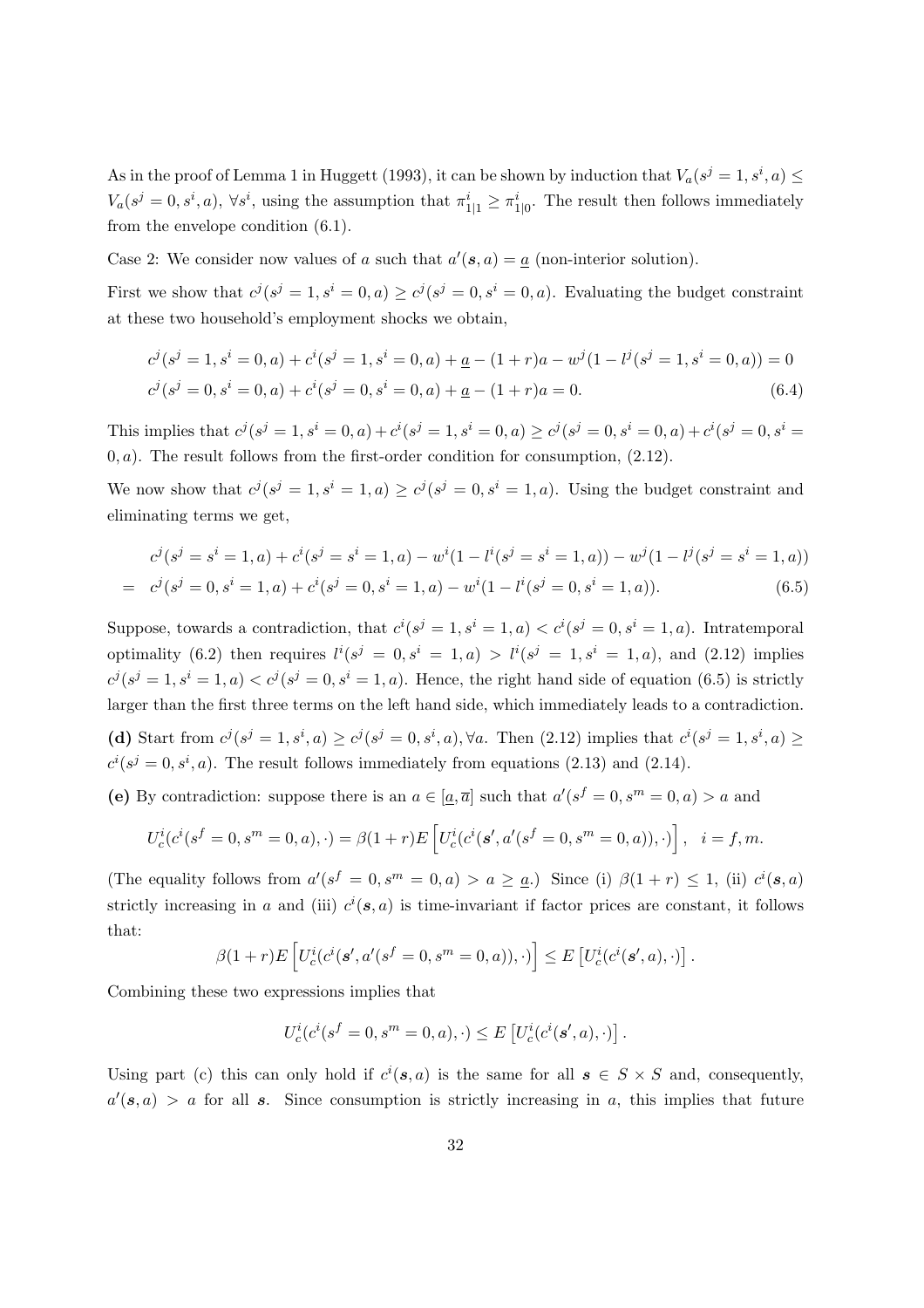consumption will be strictly higher in any state  $s'$  and, hence,

$$
U_c^i(c^i(\mathbf{s},a),\cdot) > E\left[U_c^i(c^i(\mathbf{s}',a'(\mathbf{s},a)),\cdot)\right]
$$

The Euler equation, however, requires

$$
U_c^i(c^i(\mathbf{s},a),\cdot) = \beta(1+r)E\left[U_c^i(c^i(\mathbf{s}',a'(s,a)),\cdot)\right],
$$

which is impossible for  $\beta(1+r) \leq 1$ .

Strict inequality: suppose there is an  $a \in (a, \overline{a})$  such that  $a'(s^f = 0, s^m = 0, a) = a$ . Using part (c) it follows that  $a'(s, a) \ge a$  for all s. Since consumption is strictly increasing in a, this implies that future consumption will be at least as high as current consumption in any state  $s'$  and, hence,

$$
U_c^i(c^i(s^f = 0, s^m = 0, a), \cdot) \ge E\left[U_c^i(c^i(s', a'(s^f = 0, s^m = 0, a)), \cdot)\right].
$$

The Euler equation, however, requires

$$
U_c^i(c^i(s^f = 0, s^m =, a), \cdot) = \beta(1+r)E\left[U_c^i(c^i(s', a'(s^f = 0, s^m = 0, a)), \cdot)\right],
$$

(the equality follows from  $a'(s^f = 0, s^m = 0, a) = a > a$ ). This is impossible for  $\beta(1+r) < 1$ .

### **Proof of Proposition 2:**

In order to compact notation, we will write  $\tilde{a}(\mu)$  simply as  $\tilde{a}$ .

(a) Let us first assume  $r > 0$ . We prove that  $a'(s, \tilde{a}) \leq \tilde{a}$ . The result then follows from the fact that  $a'(s, a)$  is increasing in a, as shown before. From part (c) of Proposition 1,  $a'(s^f = 0, s^m =$  $(0, \tilde{a}) \leq \tilde{a}$ . Then using the budget constraint:

$$
a'(s^f = 0, s^m = 0, \tilde{a}) \leq \tilde{a} \qquad (6.6)
$$

.

$$
w^{f} \cdot \left(1 - l^{f}(s^{f} = 0, s^{m} = 0, \tilde{a})\right) \cdot 0 + w^{m} \cdot \left(1 - l^{m}(s^{f} = 0, s^{m} = 0, \tilde{a})\right) \cdot 0
$$
  
+(1 + r)\tilde{a} - c^{f}(s^{f} = 0, s^{m} = 0, \tilde{a}) - c^{m}(s^{f} = 0, s^{m} = 0, \tilde{a}) < \tilde{a} (6)

$$
+(1+r)\tilde{a} - c^f(s^f = 0, s^m = 0, \tilde{a}) - c^m(s^f = 0, s^m = 0, \tilde{a}) \leq \tilde{a}
$$
 (6.7)  

$$
c^f(s^f = 0, s^m = 0, \tilde{a}) + c^m(s^f = 0, s^m = 0, \tilde{a}) \geq r\tilde{a}.
$$
 (6.8)

From before we know that decision rules for consumption are increasing in endowments; hence,

$$
c^f(\mathbf{s}, \widetilde{a}) + c^m(\mathbf{s}, \widetilde{a}) \geq r\widetilde{a},
$$
  $\forall \mathbf{s}.$ 

Finally, use the definition of  $\tilde{a}$  from above and the FOC with respect to leisure to get

$$
l^f(\mathbf{s}, \widetilde{a}) = l^m(\mathbf{s}, \widetilde{a}) = 1 , \qquad \forall \mathbf{s}.
$$

Hence,  $a'(\mathbf{s}, \widetilde{a}) \leq \widetilde{a}$ .

Case  $r \leq 0$ : Take  $a_1 < a_2$  and thus  $c^f(s, a_1) + c^m(s, a_1) < c^f(s, a_2) + c^m(s, a_2)$ . Plug in the budget constraints:

$$
w^{f}(1-l^{f}(s,a_{1}))s^{f}+w^{m}(1-l^{m}(s,a_{1}))s^{m}+(1+r)a_{1}-a'(s,a_{1})w^{f}(1-l^{f}(s,a_{2}))s^{f}+w^{m}(1-l^{m}(s,a_{2}))s^{m}+(1+r)a_{2}-a'(s,a_{2})
$$
\n(6.9)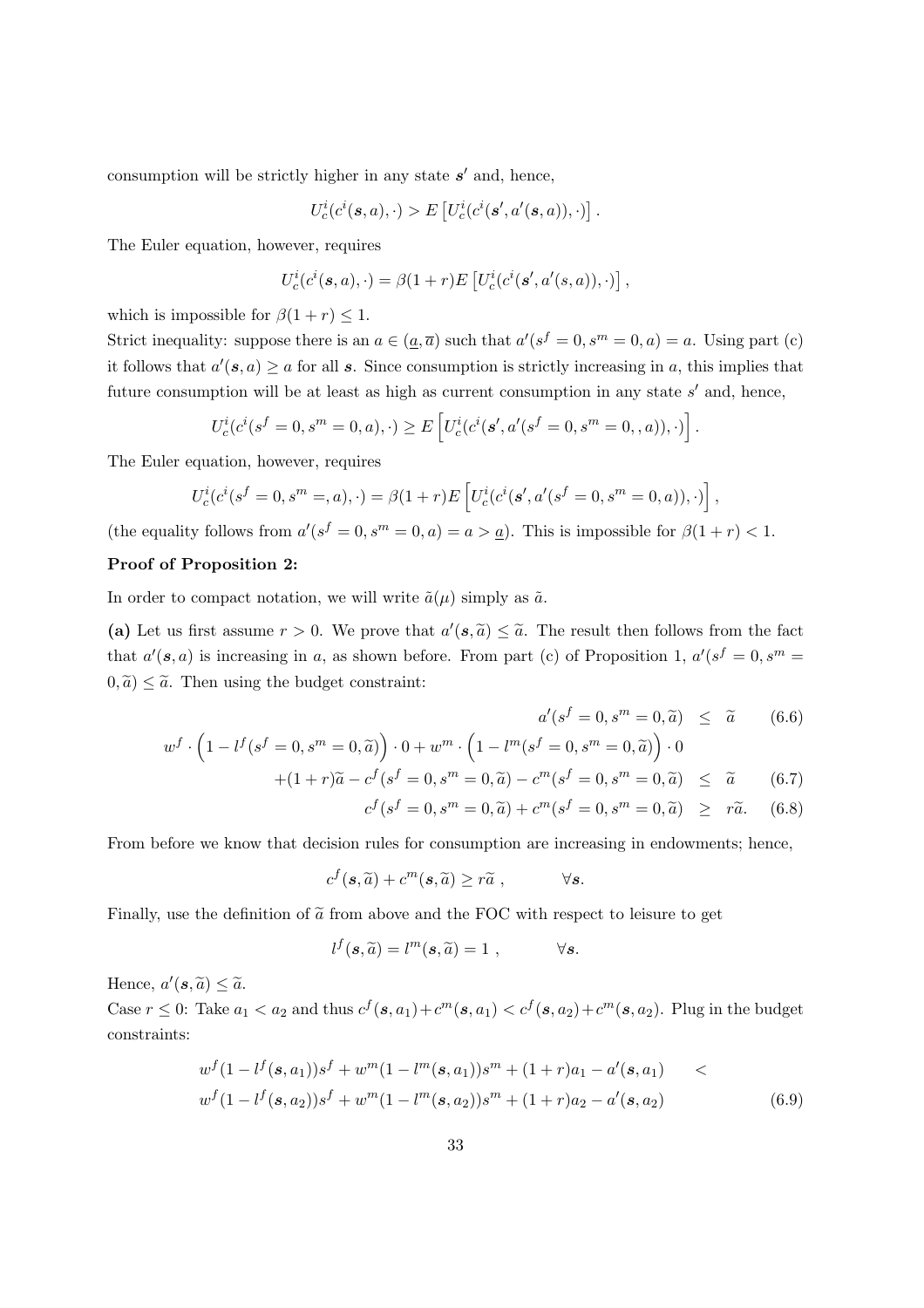and thus

$$
a'(s, a_2) - a'(s, a_1) < (1+r)(a_2 - a_1) + w^f(l^f(s, a_1) - l^f(s, a_2))s^f + w^m(l^m(s, a_1) - l^f(s, a_2))s^m.
$$

Divide by  $a_2 - a_1$ :

$$
\frac{a'(s,a_2)-a'(s,a_1)}{a_2-a_1} < (1+r) + \frac{1}{a_2-a_1} \Big[ w^f(l^f(s,a_1)-l^f(s,a_2))s^f+w^m(l^m(s,a_1)-l^f(s,a_2))s^m \Big].
$$

Since leisure is increasing in  $a$ , the last two terms are non-positive. Also,  $r$  is non-positive by assumption. Therefore,

$$
\frac{a'(s, a_2) - a'(s, a_1)}{a_2 - a_1} < 1.
$$

That is, the decision rule for capital accumulation has a slope that is strictly lower than 1 and strictly positive. This implies that for all s there is a level of asset holdings  $\tilde{a}(s)$  (this is not the same  $\tilde{a}$  as above!) such that  $a'(\mathbf{s}, \tilde{a}) \leq \tilde{a}$ , i.e. a' crosses the 45 degree line at most once.

(b) Take an arbitrary level of asset holdings  $a_0 \geq \tilde{a}$  and check whether the proposed allocation  $\left\{\widehat{c}^{f},\widehat{c}^{m},\widehat{l}^{f},\widehat{l}^{m},\widehat{a}^{ \prime}\right\}$  satisfies first-order optimality:

- equation  $(2.12)$  is satisfied by definition
- $\hat{c}^f + \hat{c}^m = a r \ge \tilde{a} r = \tilde{c}^f + \tilde{c}^m$ ; moreover,  $\hat{c}^i \ge \tilde{c}^i \Longrightarrow \hat{U}_c^i \le \tilde{U}_c^i$ ,  $i = f, m$ , which implies by  $(2.20)$  that equations  $(2.13)$  and  $(2.14)$  are satisfied
- the budget constraint  $(2.10)$  holds and
- the Euler equation (2.16) holds because consumption is constant.

Since the problem is concave, first-order optimality is sufficient for an optimum. Since the policy functions characterize the optimum, the proposed allocation is optimal.

**(c)** The proof exploits results in Chamberlain and Wilson (2000), which are also used in Marcet,Obiols-Homs and Weil (2007). Part (a) implies that  $a_t \leq \tilde{a}(\mu)$ ,  $\forall t$ , and part (b) of Proposition 1 together with part (b) of Proposition 2 imply that  $c_t^i \leq \tilde{c}^i(\mu)$ ,  $i = f, m$ , so that individual consumption levels are bounded almost surely. The first-order condition to savings (2.16) and (2.17) imply that  $U_{c,t}^i \geq E_t(U_{c,t+1}^i)$  almost surely, so that  $U_{c,t}^i$  is a super-martingale. As  $U_{c,t}^i$  is bounded from below by  $U_c^i(\tilde{c}^i(\mu))$ , we can apply the martingale convergence theorem, which implies that  $U_{c,t}^{i}$  converges almost surely to a random variable. Suppose, by contradiction, that  $U_{c,t}^{i}$  converged to a value strictly larger than  $U_c^i(\tilde{c}^i(\mu))$ , which would imply that consumption levels would converge to values  $\hat{c}^i < \hat{c}^i(\mu)$ , so that the consumption-leisure choice would be interior for at least one of the two spouses when employed. In that case labor income would converge to  $\iota \equiv w^f(1-\hat{l}^f)s^f+w^m(1-\hat{l}^m)s^m$ , where  $\hat{l}^f$  and/or  $\hat{l}^m$  are strictly smaller than 1 and solve (2.13)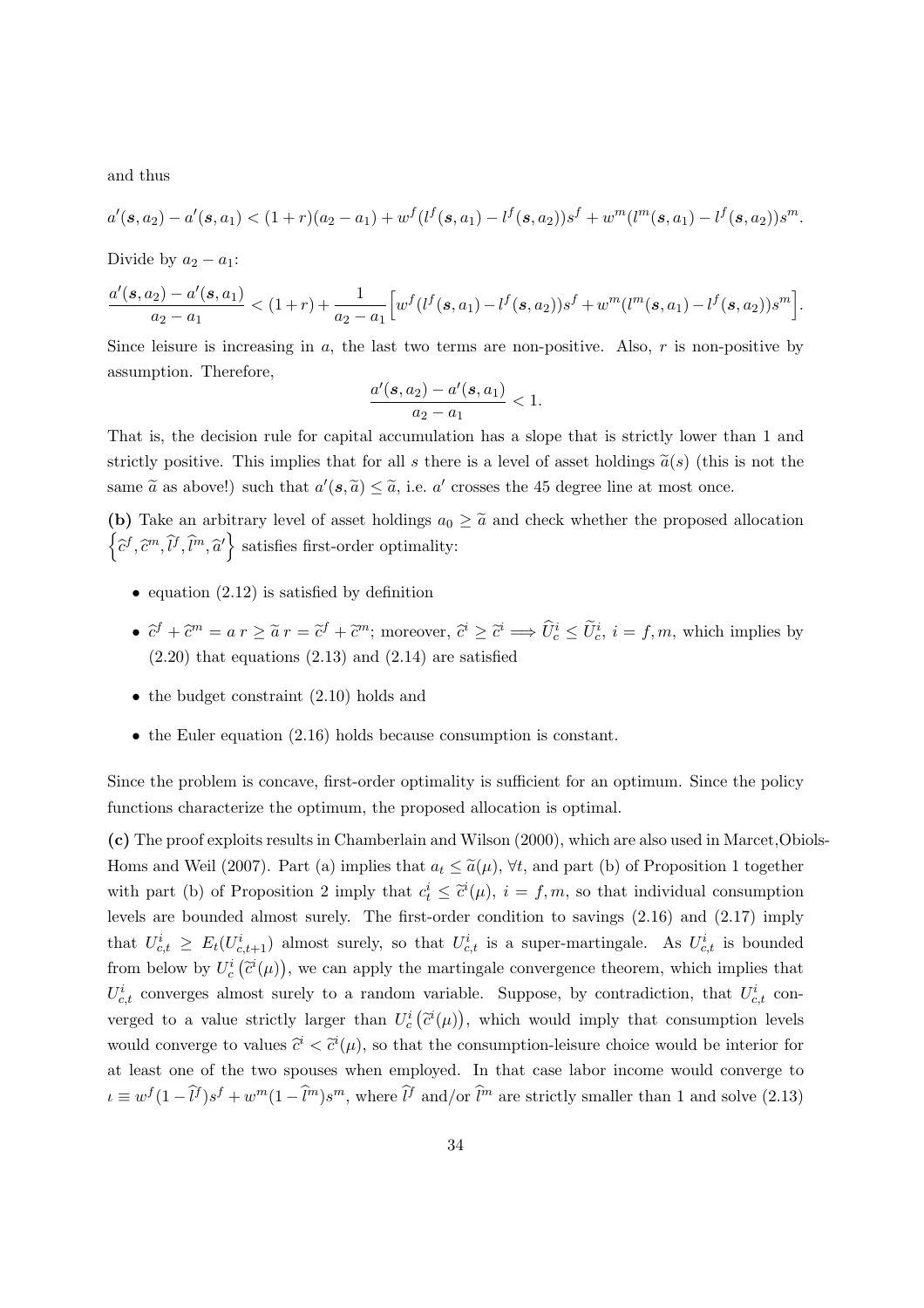and  $(2.14)$ .  $\iota$  is a non-degenerate random variable with positive variance, which implies that the lower or upper bounds on asset holdings would be violated with positive probability, a contradiction. This follows from the result of Chamberlain and Wilson (2000) that under  $\beta(1+r)=1$ consumption and asset grow with no bound if income is suitably stochastic. Thus,  $U_{c,t}^{i}$  cannot converge to a value strictly larger than  $U_c^i(\tilde{c}^i(\mu))$  and it must converge to  $U_c^i(\tilde{c}^i(\mu))$ . Since  $U_c^i$ is invertible, consumption will converge to  $\tilde{c}^i(\mu)$ . The budget constraint implies that  $a_t$  must converge to  $\tilde{a}(\mu)$ .

# **Appendix II: The Complete Markets Economy**

Let  $\theta(s)$  denote the number of Arrow securities owned by the collective household. Then the household solves the following problem:

$$
V(s,\theta(s);x,z) = \max_{c^f,c^m,l^f,l^m,\theta'(s')} \left\{ \mu(x,z)U^f(c^f,l^f) + [1-\mu(x,z)]U^m(c^m,l^m) + \beta \sum_{s'} \pi_{s'|s} V(s',\theta'(s');x,z) \right\}
$$
(6.10)

$$
c^{f} + c^{m} + \sum_{s'} p(s, s')\theta'(s') = \sum_{i=f,m} w^{i}(1 - l^{i})s^{i} + \sum_{i=f,m} w^{i}(1 - s^{i})b^{i} + \theta(s)
$$
 (6.11)

$$
c^f, c^m \ge 0, \qquad 0 \le l^f, l^m \le 1. \tag{6.12}
$$

where  $p(s, s')$  denotes the price of an Arrow security that is purchased by a household in state s and pays one unit of the consumption good in the subsequent period if state  $s'$  is realized. For a household with relative Pareto weight  $\mu$  in state  $s$ , solving (6.10) yields the following system of optimality conditions:

$$
\mu U_c^f = (1 - \mu) U_c^m \tag{6.13}
$$
\n
$$
U_c^f
$$

$$
\frac{U_l^i}{U_c^f} \geq w^f s^f \qquad \text{with inequality if } l^f = 1 \tag{6.14}
$$

$$
\frac{U_l^m}{U_c^m} \geq w^m s^m \qquad \text{with inequality if } l^m = 1 \tag{6.15}
$$

$$
U_c^f = \beta \frac{\pi_{\mathcal{S}'|\mathcal{S}}}{p(\mathcal{s}, \mathcal{s}')} U_c^{f'} \qquad \forall \mathcal{s}' \in S \times S. \tag{6.16}
$$

Imposing the no-arbitrage condition,  $1 + r = \frac{\pi s}{p(s,s')}$ , one can rewrite the Euler equation as,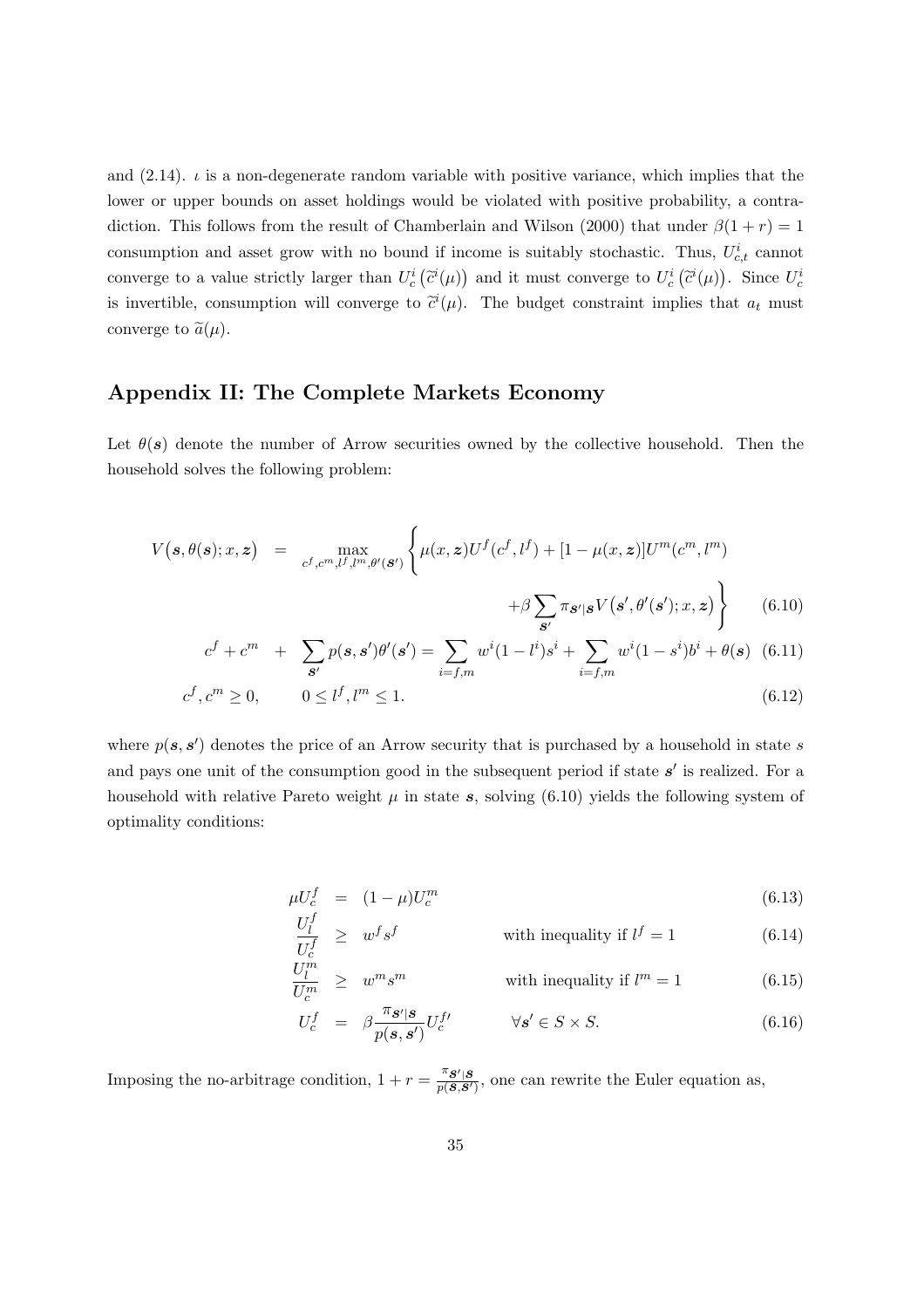$$
U_c^f = \beta (1+r) U_c^{f'} \qquad \forall s' \in S \times S. \tag{6.17}
$$

For a steady-state equilibrium to exist we will require  $\beta(1+r) = 1$ , and the previous expression simplifies to

$$
U_c^f = U_c^{f'} \qquad \forall s' \in S \times S. \tag{6.18}
$$

That is, households choose  $\theta(s')$  such that the marginal utility of consumption is equalized across different states and different points in time. In the special case when utility is separable between consumption and leisure, consumption *levels* are independent of the individual state and constant over time.

**Definition:** A stationary recursive competitive equilibrium with complete markets in the economy with collective households is a list of functions  $\{V, c^f, c^m, l^f, l^m, \theta, K, L^f, L^m\}$ , a measure of households  $\psi$ , a set of prices  $\{r, \bar{w}^f, \bar{w}^m\}$ , taxes  $\{\tau^f, \tau^m\}$  and benefits  $\{b^f, b^m\}$ , and a pricing function  $p(s, s')$  such that:

- (1) Given prices, taxes and benefits, V is the solution to  $(6.10) (6.12)$ , and  $c^f(s, \theta(s); \mu)$ ,  $c^m(s, \theta(s); \mu), l^f(s, \theta(s); \mu), l^m(s, \theta(s); \mu)$  and  $\theta'(s', s, \theta(s); \mu)$  are the associated optimal policy functions.
- (2) For given prices, K,  $L^f$  and  $L^m$  satisfy the firm's first-order conditions:
	- (i)  $r = F_K(K,L) \delta$
	- (ii)  $w^f = (1 \lambda) F_L(K, L)$
	- (iii)  $w^m = \lambda F_L(K, L)$ .
- (3) Aggregate factor inputs are generated by the policy functions of the agents:
	- (i)  $K = \int_M \int_X p(s, s') \theta'(s', s, \theta(s); \mu) d\psi dG,$
	- (ii)  $L^f = \int_M \int_X \mathbf{s} \left[1 l^f(\mathbf{s}, \theta(\mathbf{s}); \mu)\right] d\psi dG,$
	- (iii)  $L^m = \int_M \int_X s \left[1 l^m(s, \theta(s); \mu)\right] d\psi dG.$

(3) The pricing function  $p(s, s')$  satisfies a no-arbitrage condition:  $1 + r = \frac{\pi_{s'|s}}{p(s,s')}$ .

- (4) The steady-state condition  $\beta(1+r) = 1$  holds.
- (5) The government budget is balanced:  $q_0^f b^f + q_0^m b^m = \tau^f \bar{w}^f L^f + \tau^m \bar{w}^m L^m$ .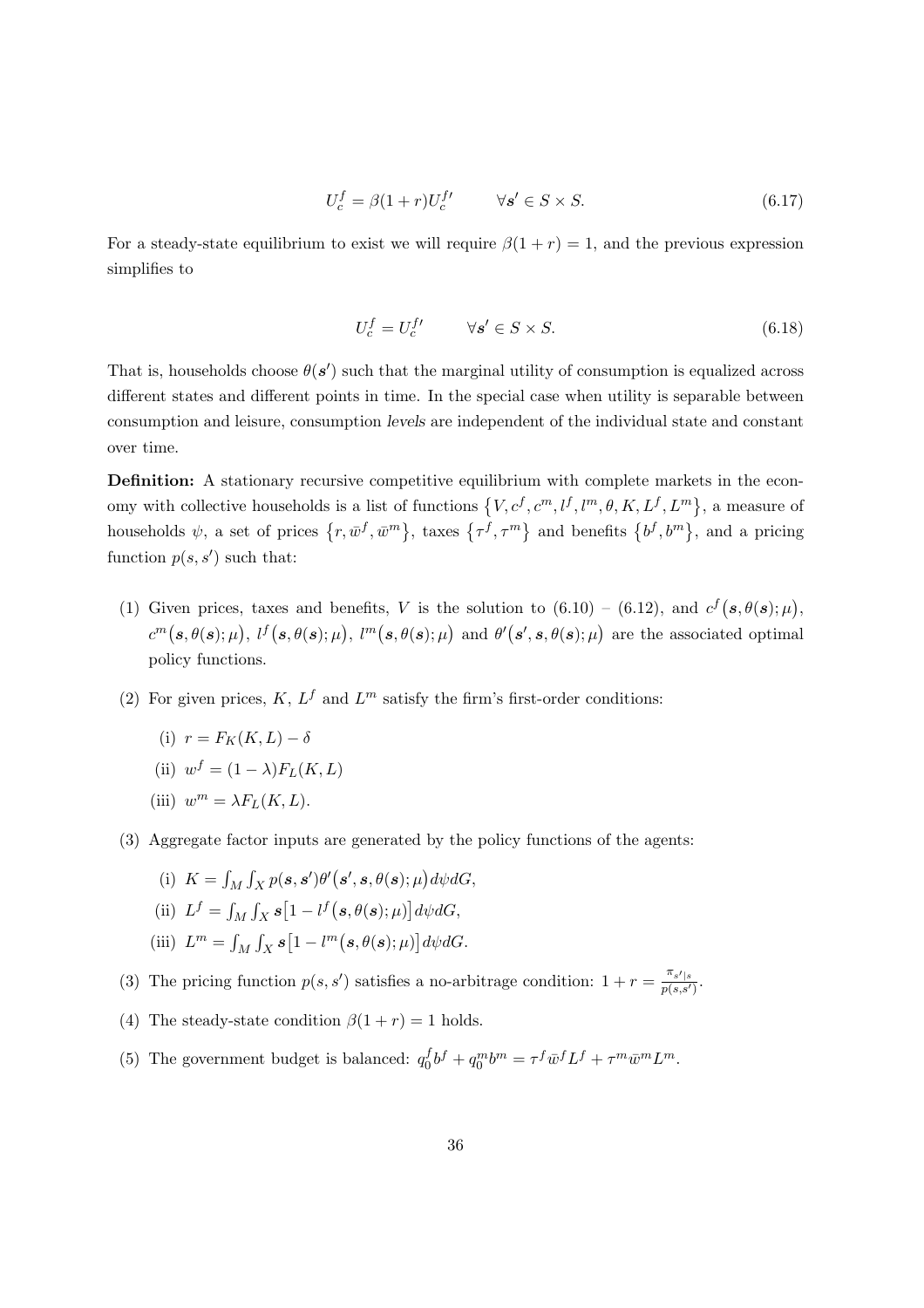# **Appendix III: Frisch Elasticities of Labor Supply**

Since the Pareto weight,  $\mu(x, z)$ , where

$$
x \equiv \frac{q_1^f (1 - \tau^f) \bar{w}^f + q_0^f b^f}{q_1^m (1 - \tau^m) \bar{w}^m + q_0^m b^m},
$$
\n(6.19)

is a function of female and male wages, Frisch elasticities of labor supply depend both on the Pareto weight and its derivative with respect to wages. In this Appendix we derive the Frisch elasticity of labor supply for females and males. For convenience, we write again the first-order conditions with respect to leisure at an interior solution. If we use  $\Lambda$  to denote the marginal utility of wealth, these first-order conditions are

$$
\mu(x, z)U_l^f = \Lambda w^f \tag{6.20}
$$

$$
(1 - \mu(x, \mathbf{z}))U_l^m = \Lambda w^m. \tag{6.21}
$$

The Frisch elasticity of labor supply, say  $\eta^i$ , of an agent of gender  $i = f, m$  captures how her/his labor supply responds to an intertemporal reallocation of wages that leaves the marginal utility of wealth unchanged, i.e.

$$
\eta^i \equiv \frac{d(1 - l^i)}{dw^i} \frac{w^i}{1 - l^i} \bigg|_{\Lambda}.
$$
\n(6.22)

For females, the Frisch elasticity can be readily obtained after differentiating equation (6.20) with respect to  $w^f$ , which yields

$$
\mu_1 \frac{q_1^f}{q_1^m w^m + q_0^m b^m} U_l^f + \mu U_{ll}^f \frac{dl^f}{dw^f} = \Lambda,
$$
\n(6.23)

where  $\mu_1$  denotes the derivative of  $\mu$  with respect to it first argument, x. After plugging the value for  $\Lambda$  and multiplying through by  $w^f/(1-l^f)$  one obtains

$$
\eta^f = -\frac{U_l^f}{(1 - l^f)U_{ll}^f} \left(1 - \frac{\mu_1}{\mu} \frac{q_1^f w^f}{q_1^m w^m + q_0^m b^m}\right). \tag{6.24}
$$

Equivalently, the Frisch elasticity for males can be derived by differentiating (6.21) with respect to  $w^m$ ,

$$
\mu_1 \frac{xq_1^m}{q_1^m w^m + q_0^m b^m} U_l^m + (1 - \mu) U_{ll}^m \frac{dl^m}{dw^m} = \Lambda.
$$
 (6.25)

After rearranging terms, plugging in the value of  $\Lambda$  from the first-order condition and multiplying through by  $w^m/(1 - l^m)$  gives

$$
\eta^{m} = -\frac{U_{l}^{m}}{(1 - l^{m})U_{ll}^{m}} \left(1 - \frac{\mu_{1}}{1 - \mu} \frac{xq_{1}^{m}w^{m}}{q_{1}^{m}w^{m} + q_{0}^{m}b^{m}}\right). \tag{6.26}
$$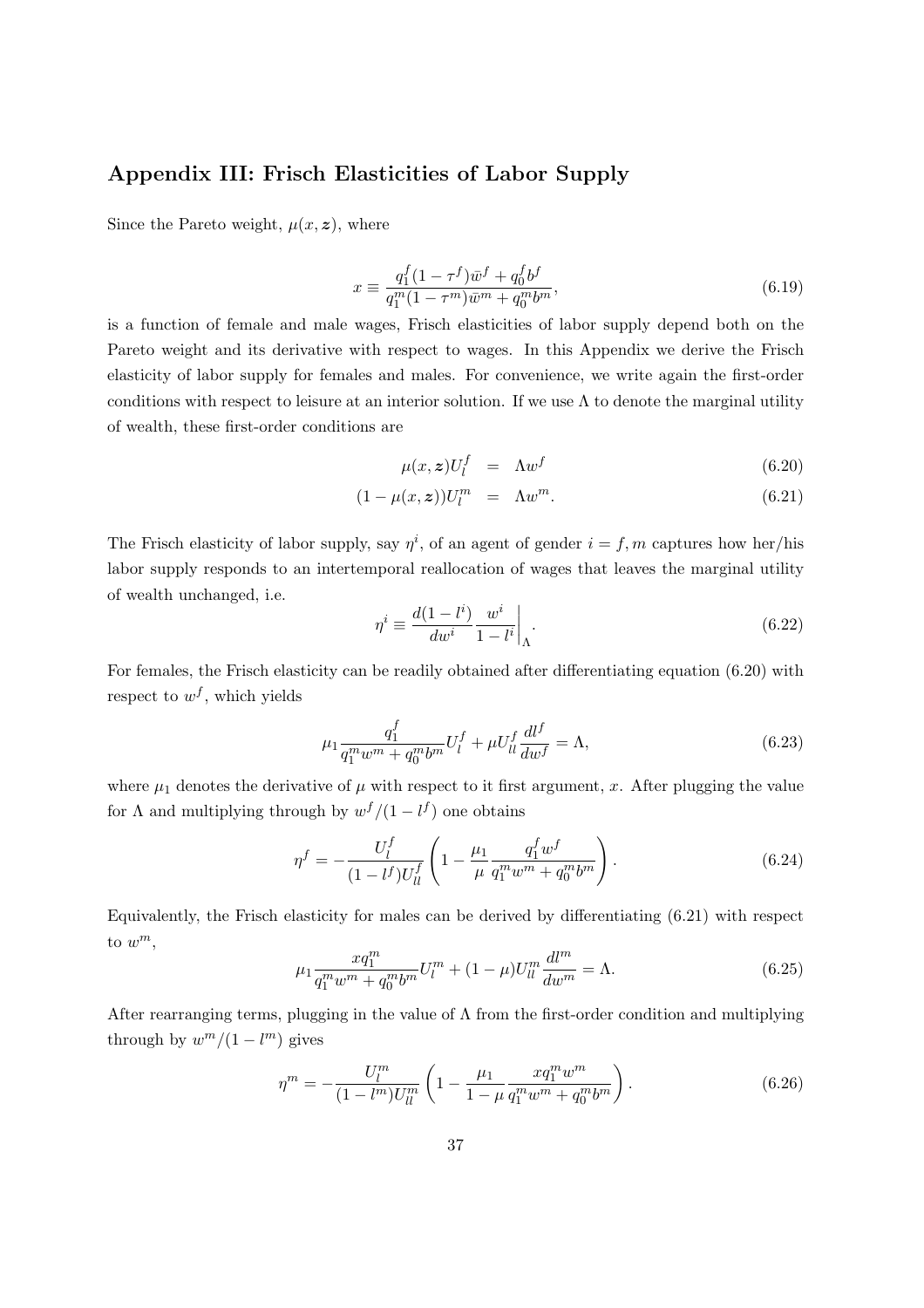# **Appendix IV: Household Risk Aversion with Risk Sharing**

In this appendix we derive the coefficient of risk aversion of the two-person collective household as a function of individual preferences for risk and the relative Pareto weight. We also show that the derivative of the risk-sharing rule for a household member of gender  $i = f, m$ , is given by the product of the household's coefficient of risk aversion and the individual's coefficient of risk tolerance.

The coefficient of absolute risk aversion of a bachelor household with instantaneous utility function  $U^{i}(c, l)$  is defined as

$$
\rho^i = -\frac{U_{cc}^i}{U_c^i}, \text{ for } i = f, m.
$$

For the utility function assumed in (3.5), this coefficient is  $\sigma^i/c$ .

When two individuals with different attitudes towards risk form a household and share risks, the household's coefficient of risk aversion is obviously different from individual ones. Collective household's risk preferences will depend on individual preferences and Pareto weights.

### **Collective Household's Risk Aversion**

Let us denote the utility function of the two-person, collective household over total household consumption, y, and individual leisures,  $l^f$  and  $l^m$ , by  $u(y, l^f, l^m; \mu)$ . This utility function is defined as,

$$
u^{\mu}(y, l^f, l^m) = \max_{c^f, c^m} \{ \mu U^f(c^f, l^f) + (1 - \mu)U^m(c^m, l^m) \}
$$
(6.27)

$$
s.t. = c^f + c^m = y. \t\t(6.28)
$$

With this utility function we can write the maximization problem solved by the collective household as,

$$
\tilde{V}(\mathbf{s}, a; \mu) = \max_{l^f, l^m, a', \tilde{c}} \{ u(\tilde{c}, l^f, l^m; \mu) + \beta \sum_{\mathbf{s'}} \pi_{\mathbf{s'}} |\mathbf{s}^{\tilde{V}}(\mathbf{s'}, a'; \mu) \}
$$
(6.29)

s.t. 
$$
\tilde{c} + a' = \sum_{i=f,m} w^i (1 - l^i) s^i + \sum_{i=f,m} (1 - s^i) b^i + (1 + r)a.
$$
 (6.30)

(6.31)

The coefficient of absolute risk aversion of a collective household with Pareto weight  $\mu$  can then be defined as,

$$
\rho_{\mu} = -\frac{u_{yy}}{u_y}.
$$

To derive this coefficient of risk aversion let us consider the first-order condition to the static maximization problem embedded into the household problem,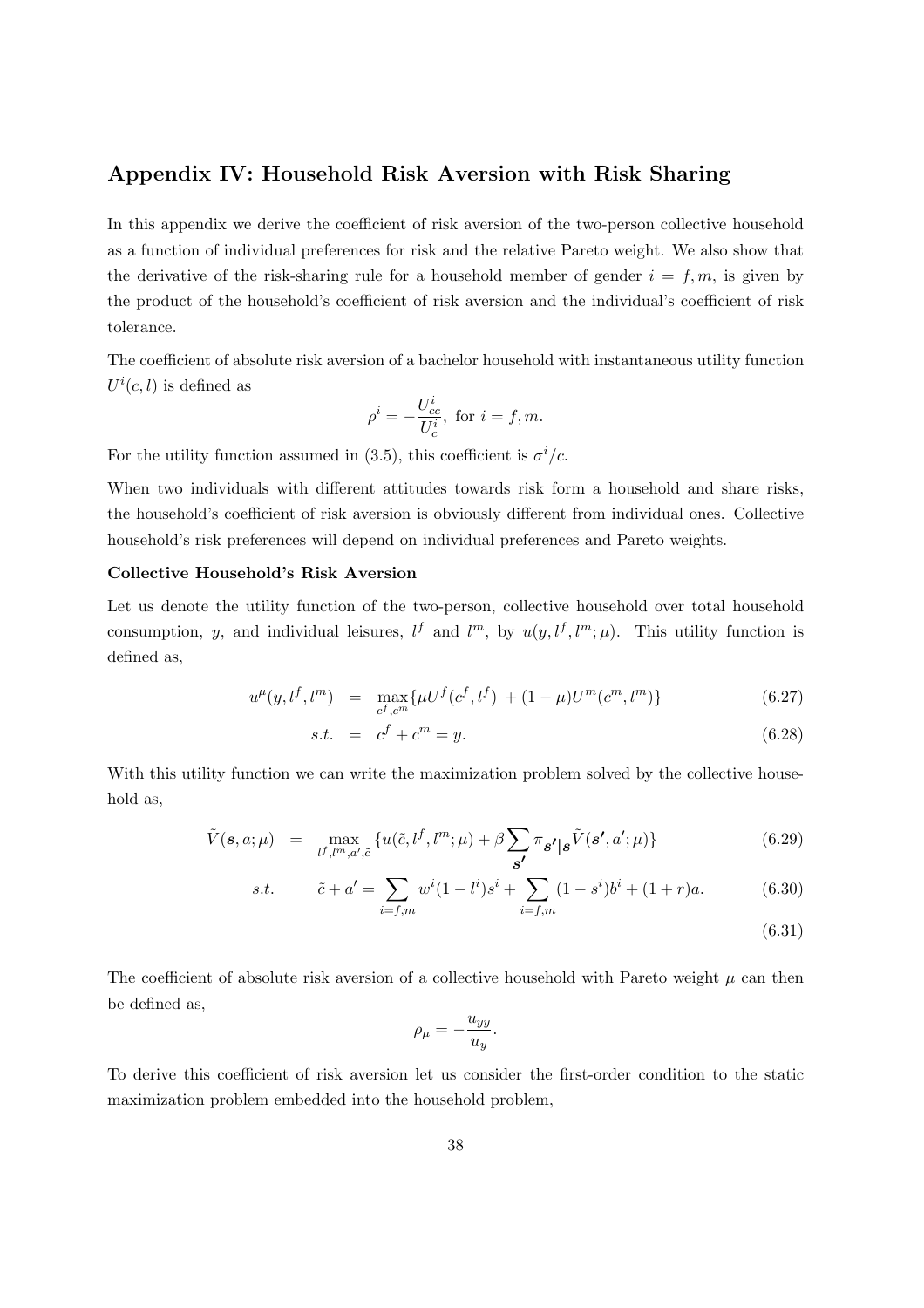$$
\mu \varphi_c^f (c^f)^{-\sigma^f} = (1 - \mu) \varphi_c^m (c^m)^{-\sigma^m}.
$$
\n(6.32)

Taking logarithms on both sides of equation  $(6.32)$  and differentiating with respect to y yields,

$$
\sigma^f \frac{dc^f}{dy} \frac{1}{c^f} = \sigma^m \frac{dc^m}{dy} \frac{1}{c^m}.
$$
\n(6.33)

Using that  $\frac{dc^f}{du} + \frac{dc^m}{du} = 1$ , we can solve for for  $dc^f/dy$  as,

$$
\frac{dc^f}{dy} = \left(1 + \frac{\sigma^f}{\sigma^m} \frac{c^m}{c^f}\right)^{-1}.\tag{6.34}
$$

Now, if we take the derivative of  $u^{\mu}$  with respect to y and use the first-order condition (6.32), it gives,

$$
u_y = \mu \varphi_c^f (c^f)^{-\sigma^f}.
$$
\n(6.35)

Differentiating  $(6.35)$  with respect to y again yields,

$$
u_{yy} = -\sigma^f \mu \varphi_c^f (c^f)^{-\sigma^f - 1} \frac{dc^f}{dy}.
$$
\n(6.36)

Then, the coefficient of absolute risk aversion of a household with Pareto weight  $\mu$  is,

$$
\rho_{\mu} = \frac{\sigma^f \sigma^m}{\sigma^m c^f + \sigma^f c^m},\tag{6.37}
$$

and the coefficient of relative risk aversion is  $\frac{\sigma^f \sigma^m (c^f + c^m)}{\sigma^m c^f + \sigma^f c^m}$ .

Now, it is straightforward to show that the derivatives of the sharing rules,  $\frac{dc^f}{du}$  and  $\frac{dc^m}{du}$ , are given by the household's coefficient of absolute risk aversion,  $\rho_{\mu}$ , times the coefficient of absolute risk tolerance of each individual in the household. Simple algebra in equation (6.32) leads to

$$
\frac{dc^f}{dy} = \left(\frac{\sigma^f \sigma^m}{\sigma^m c^f + \sigma^f c^m}\right) \frac{c^f}{\sigma^f},\tag{6.38}
$$

where the expression within brackets on the right-hand side is the household's coefficient of absolute risk aversion and the second term,  $c^f/\sigma^f$ , is the individual's coefficient of absolute risk tolerance. The same result can be shown for  $\frac{dc^m}{du}$ .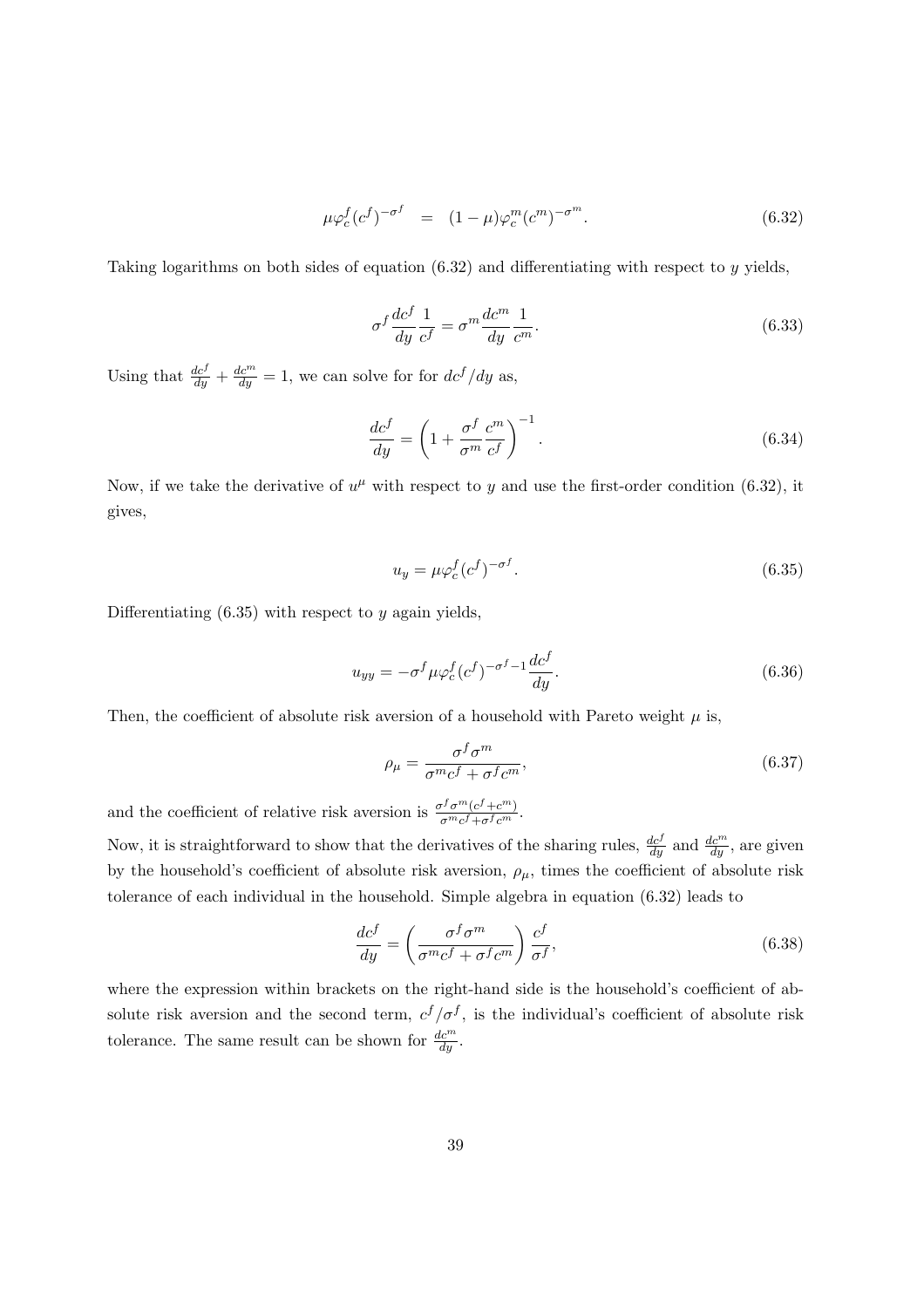### **References**

- [1] Aiyagari, S.R. (1994), "Uninsured Idiosyncratic Risk and Aggregate Saving," The Quarterly Journal of Economics, 109. pp. 659-684.
- [2] Attanasio, O. and Rios-Rull, J.V. (2000), "Consumption Smoothing in Island Economies: Can Public Insurance Reduce Welfare? European Economic Review, 44, pp. 1225-1258.
- [3] Attanasio, O., Low, H. and Sanchez-Marcos, V. (2005), "Female Labor Supply as Insurance Against Idiosyncratic Risk," Journal of the European Economic Association,
- [4] Blundell, R., Chiappori, P.A., Magnac, T. and Meghir, C. (2007), "Collective Labor Supply: Heterogeneity and Non-participation," Review of Economic Studies, 74(2), pp. 417-445.
- [5] Blundell, R. and MaCurdy, T.E. (1999), "Labor Supply: A Review of Alternative Approaches," in: Ashenfelter, Q., Card, D. (Eds.), Handbook of Labor Economics, vol. 3A. Elservier, Ambsterdam.
- [6] Blundell, R., Pistaferri, L. and Preston, I. (2008), "Consumption Inequality and Partial Insurance," American Economic Review, 98(5), pp. 1887-1921.
- [7] Browning, M., Bourguignon, F., Chiappori, P.A. and Lechene, V. (1994), "Income and Outcomes: A Structural Model of Intrahousehold Allocation," Journal of Political Economy, 102(6), pp. 1067-1096.
- [8] Browning, M. and Chiappori, P.A. (1998), "Efficient Intra-household Allocations: A General Characterization and Empirical Tests," Econometrica, 66(6), pp. 1241-1278.
- [9] Browning, M., Chiappori, P.A. and Lechene, V. (2006), "Collective and Unitary Models: A Clarification," Review of Economics of the Household, 4, pp. 5-14.
- [10] Browning, M. and Crossley, T.F. (2001), "Unemployment Insurance Benefit Levels and Consumption Changes," *Journal of Public Economics*, 80, pp. 1-23.
- [11] Chetty, R. and Saez, E. (2010), "Optimal Taxation and Social Insurance with Endogenous Private Insurance," American Economic Journal: Economic Policy, 2, pp. 85-114.
- [12] Chiappori, P.-A. (1988), "Rational Household Labor Supply," Econometrica, 56, pp. 63-89.
- [13] Chiappori, P.-A. and Donni, O. (2010), "Non-unitary Models of Household Behavior: A Survey of the Literature," in: Molina, A. (eds.) Household Economic Behaviors, Berlin: Springer.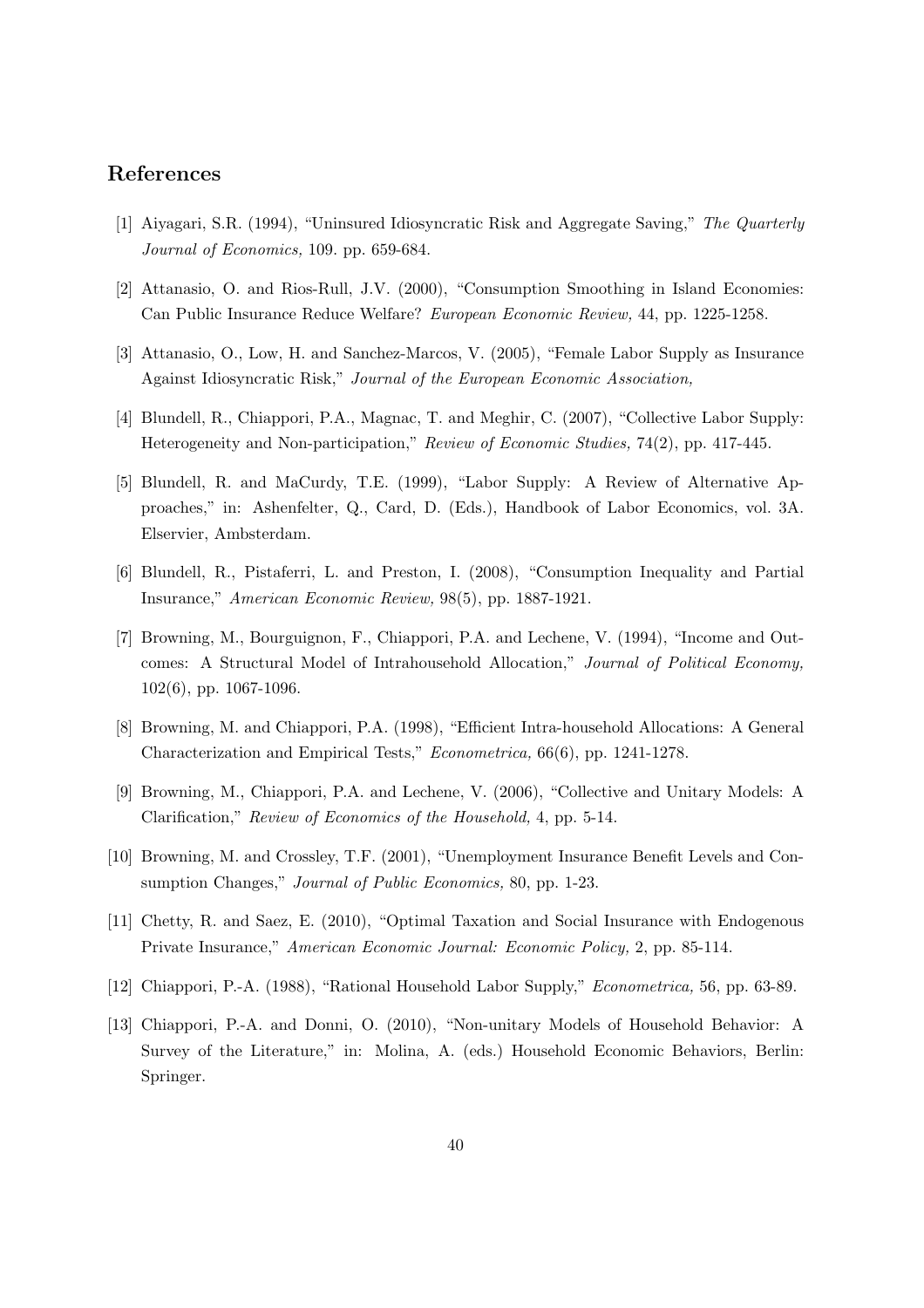- [14] Chiappori, P.-A., Fortin, B. and Lacroix, G. (2002), "Marriage Market, Divorce Legislation and Household Labor Supply," Journal of Political Economy, 110(1), pp. 37-72.
- [15] Cullen, J.B. and Gruber, J. (2000), "Does Unemployment Insurance Crowd out Spousal Labor Supply?," *Journal of Labor Economics*, 18, pp. 546-572.
- [16] Denardo, E.V. (1967), "Contraction Mappings in the Theory Underlying Dynamic Programming," SIAM Review, 9(2), pp. 165-177.
- [17] Di Tella, R. and MacCulloch, R. (2002), "Informal Family Insurance and the Design of the Welfare State," Economic Journal, 112, pp. 481-503.
- [18] Díaz, A., Pijoan-Mas, J., and Ríos-Rull, J.V. (2003), "Precautionary Savings and Wealth Distribution under Habit Formation Preferences," Journal of Monetary Economics, 50(6), pp. 1257-1291.
- [19] Domeij, D. and Floden, M. (2001), "The labor-supply elasticity and borrowing constraints: why estimates are biased," Review of Economic Dynamics, 9, pp. 242-262.
- [20] Engen, E.M. and Gruber, J. (2001), "Unemployment Insurance and Precautionary Savings," Journal of Monetary Economics, 47, pp. 545-579.
- [21] Flodén, M. and Lindé, J. (2001), "Idiosyncratic Risk in the United States and Sweden: Is There a Role for Government Insurance?," Review of Economic Dynamics, 4, pp. 406-437.
- [22] Fortin, B. and Lacroix, G. (1997), "A Test of the Unitary and Collective Models of Household Labour Supply," The Economic Journal, 107, pp. 933-955.
- [23] Golosov, M. and Tsyvinski, A. (2007), "Optimal Taxation with Endogenous Insurance Markets," Quarterly Journal of Economics, 122, pp. 487-534.
- [24] Gruber, J. (1997) "The Consumption Smoothing Benefits of Unemployment Insurance," American Economic Review, 87, pp. 192-205.
- [25] Heathcote J., Storesletten, K. and Violante, G.L. (2010), "The Macroeconomic Implications of Rising Wage Inequality in the U.S.," Journal of Political Economy, 118(4), pp. 681-722.
- [26] Heathcote J., Storesletten, K. and Violante, G.L. (2009), "The Macroeconomics of the 'Quiet Revolution'," mimeo.
- [27] Huggett, M. (1993), "The Risk-free Rate in Heterogenous-agent Incomplete Insurance Economies," Journal of Economic Dynamics and Control, 17, pp. 953-969.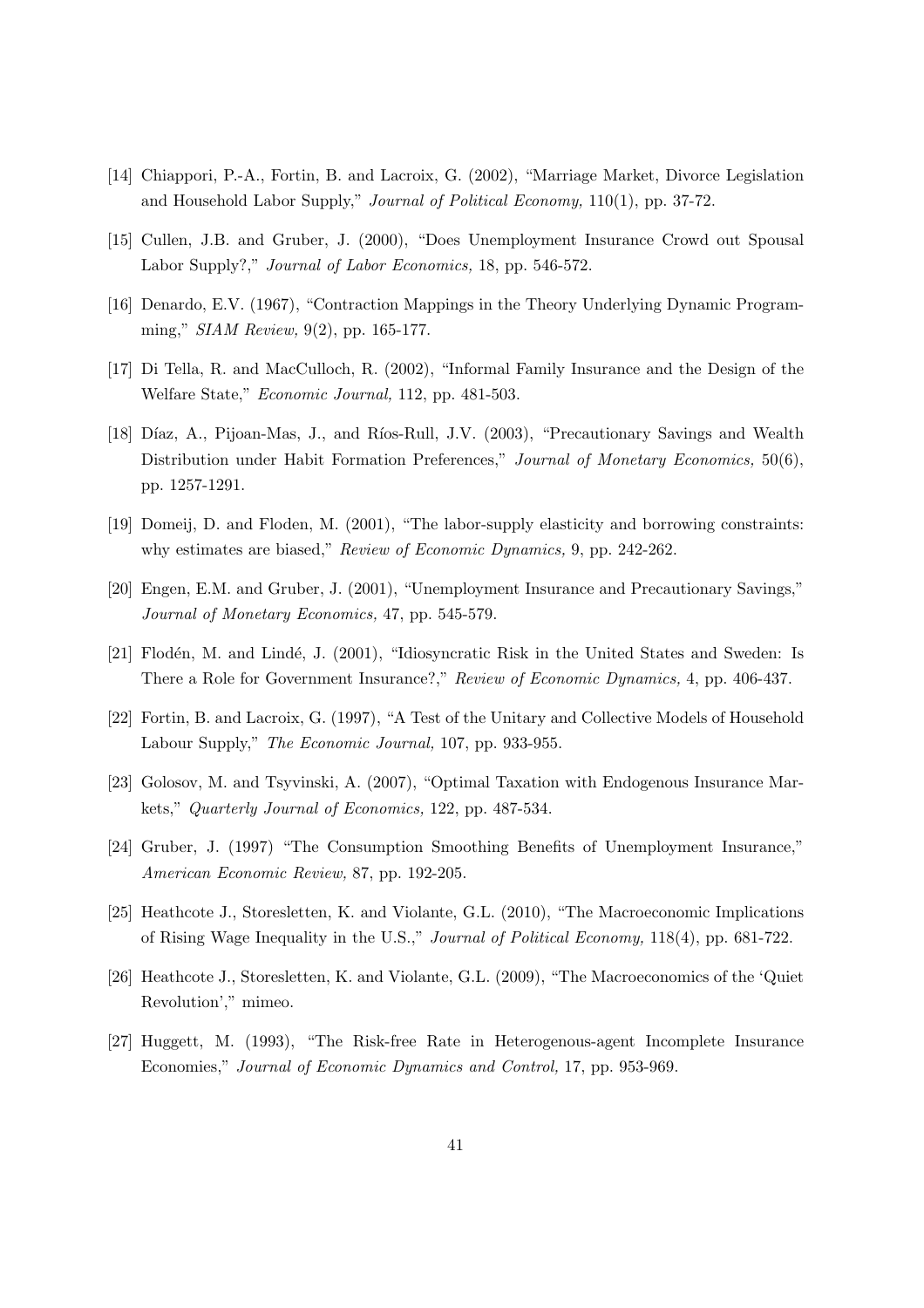- [28] Huggett, M. (1997), "The One-sector Growth Model with Idiosyncratic Shocks: Steady States and Dynamics," Journal of Monetary Economics, 39, pp. 385-403.
- [29] Imrohoroglu, A. (1989), "Cost of Business Cycles with Indivisibilities and Liquidity Constraints," Journal of Political Economy, 97(6), pp. 1364-1383.
- [30] Kotlikoff, L.J., Shoven, J. and Spivak, A. (1986), "The Effect of Annuity Insurance on Savigns and Inequality," Journal of Labor Economics, 4(3), pp. 183-207.
- [31] Kotlikoff, L.J. and Spivak, A. (1981), "The Family as an Incomplete Annuities Market," Journal of Political Economy, 89, pp. 372-391.
- [32] Krusell, P. and Smith Jr., A. (1998), "Income and Wealth Heterogeneity in the Macroeconomy," Journal of Political Economy, 106, pp. 867-896.
- [33] Low, H., Meghir, C. and Pistaferri, L. (2008), "Wage Risk and Employment Risk over the Life Cycle," WP08/06 The Institute For Fiscal Studies.
- [34] Maestripieri, D., Sapienza, P. and Zingales, L. (2009), "Gender Differences in Financial Risk Aversion and Career Choice are Affected by Testosterone," Proceedings of the National Academy of Sciences, 106(36), pp. 15268-72.
- [35] Marcet, A., Obiols-Homs, F. and Weil, P. (2007), "Incomplete Markets, Labor Supply and Capital Accumulation", Journal of Monetary Economics,
- [36] Mazzocco, M. (2004), "Savings, Risk Sharing and Preferences for Risk," American Economic Review, 94(4), pp. 1169-1182.
- [37] Mazzocco, M. (2007), "Household Intertemporal Behavior: A Collective Characterization and a Test of Commitment," Review of Economic Studies, 74(3), pp. 857-895.
- [38] Mazzocco, M., Ruiz, C. and Yamaguchi, S. (2008), "Labor Supply, Wealth Dynamics and Marriage Decisions," California Center for Population Research (CCPR).
- [39] OECD Indicators (2010): "Net Replacement Rates (NRR) over a 5-Year Period following Unemployment 2001 – 2008", http://www.oecd.org/dataoecd/16/42/39720461.xls.
- [40] Pijoan-Mas, J. (2006), "Precautionary Savings or Working Longer Hours?," Review of Economic Dynamics, 9, pp. 326-352.
- [41] Shore, S.H. and Sinai, T. (2010), "Commitment, Risk, and Consumption: Do Birds of a Feather Have Bigger Nests?" Review of Economics and Statistics 92(2), pp. 408-424.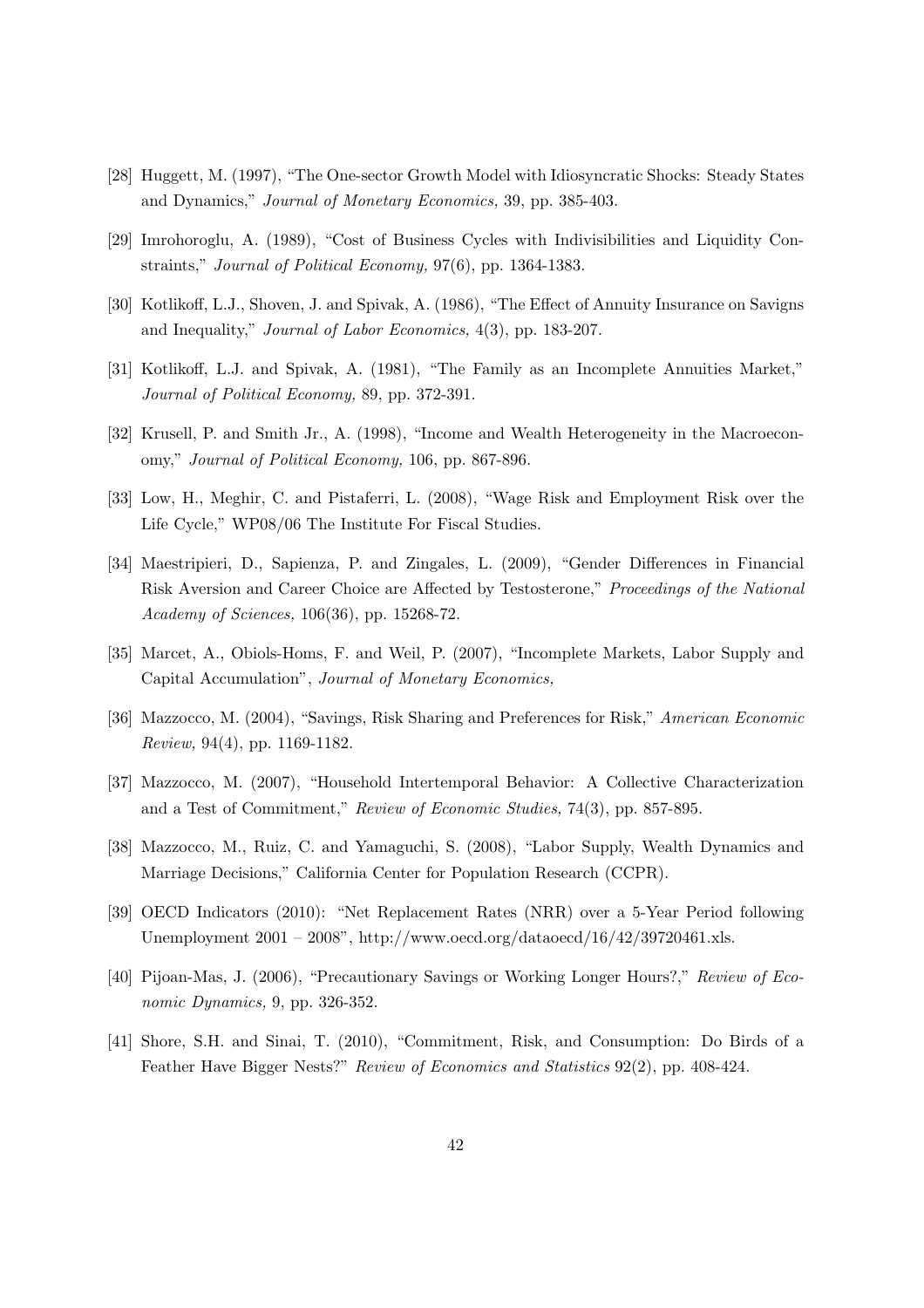- [42] Stephens Jr., M. (2002), "Worker Displacement and the Added Worker Effect," Journal of Labor Economics, 20(3), pp. 504-537.
- [43] Zeldes, S. P. (1989), "Consumption and Liquidity Constraints: An Empirical Investigation," Journal of Political Economy, 97(2), pp. 305-346.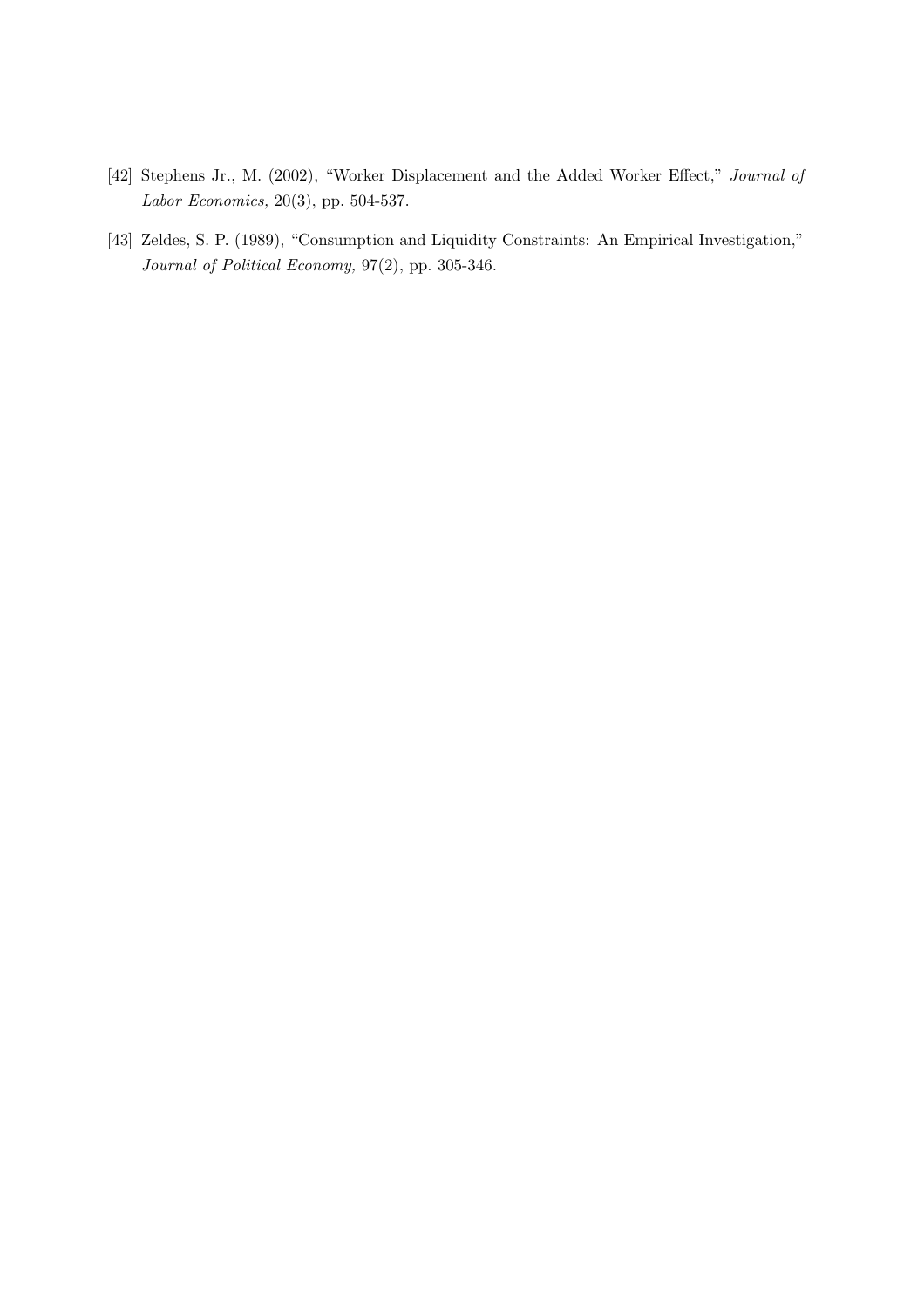

Figure 1: Policy functions for labor supply in the collective model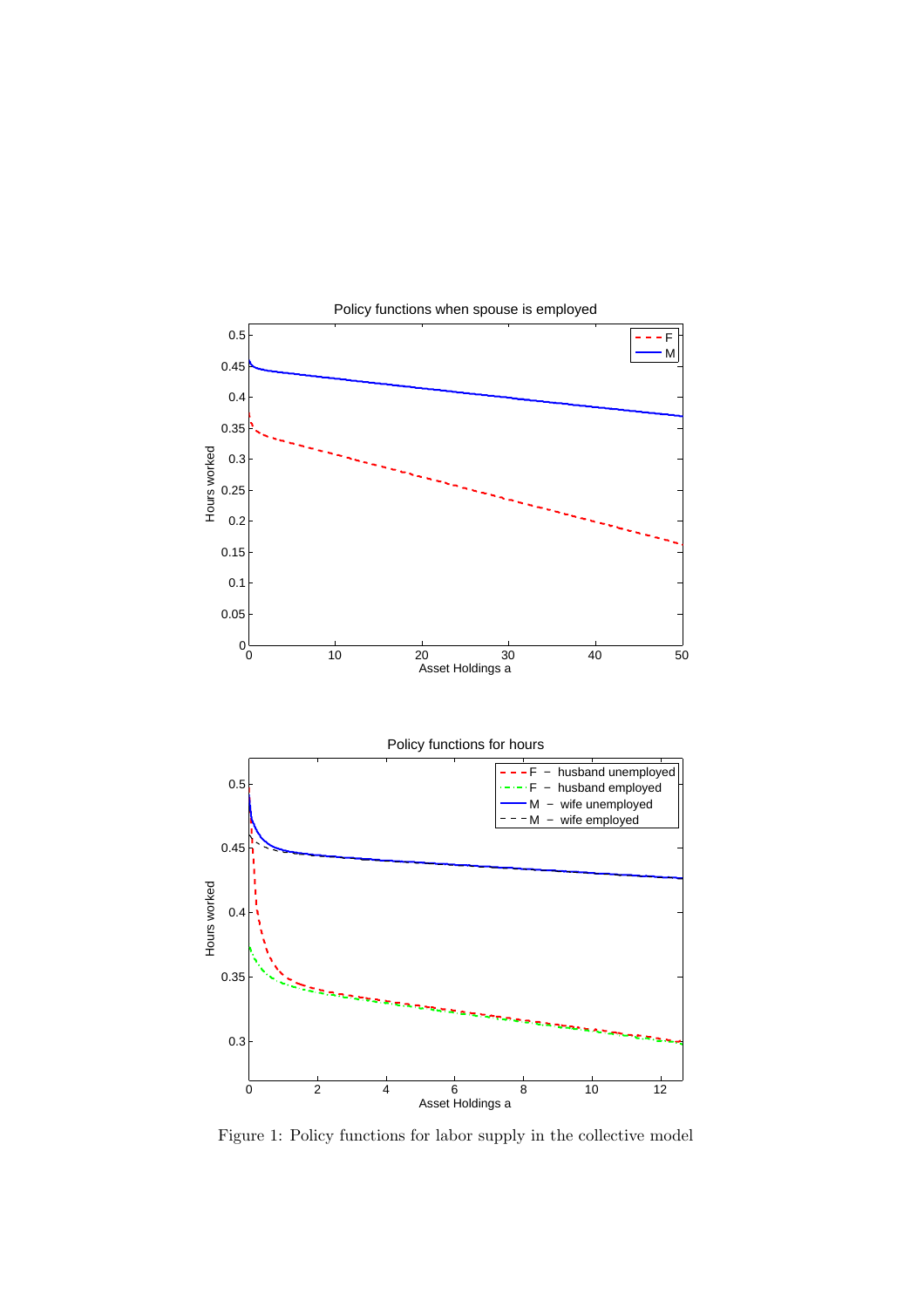

Figure 2: Excess hours worked of household without risk sharing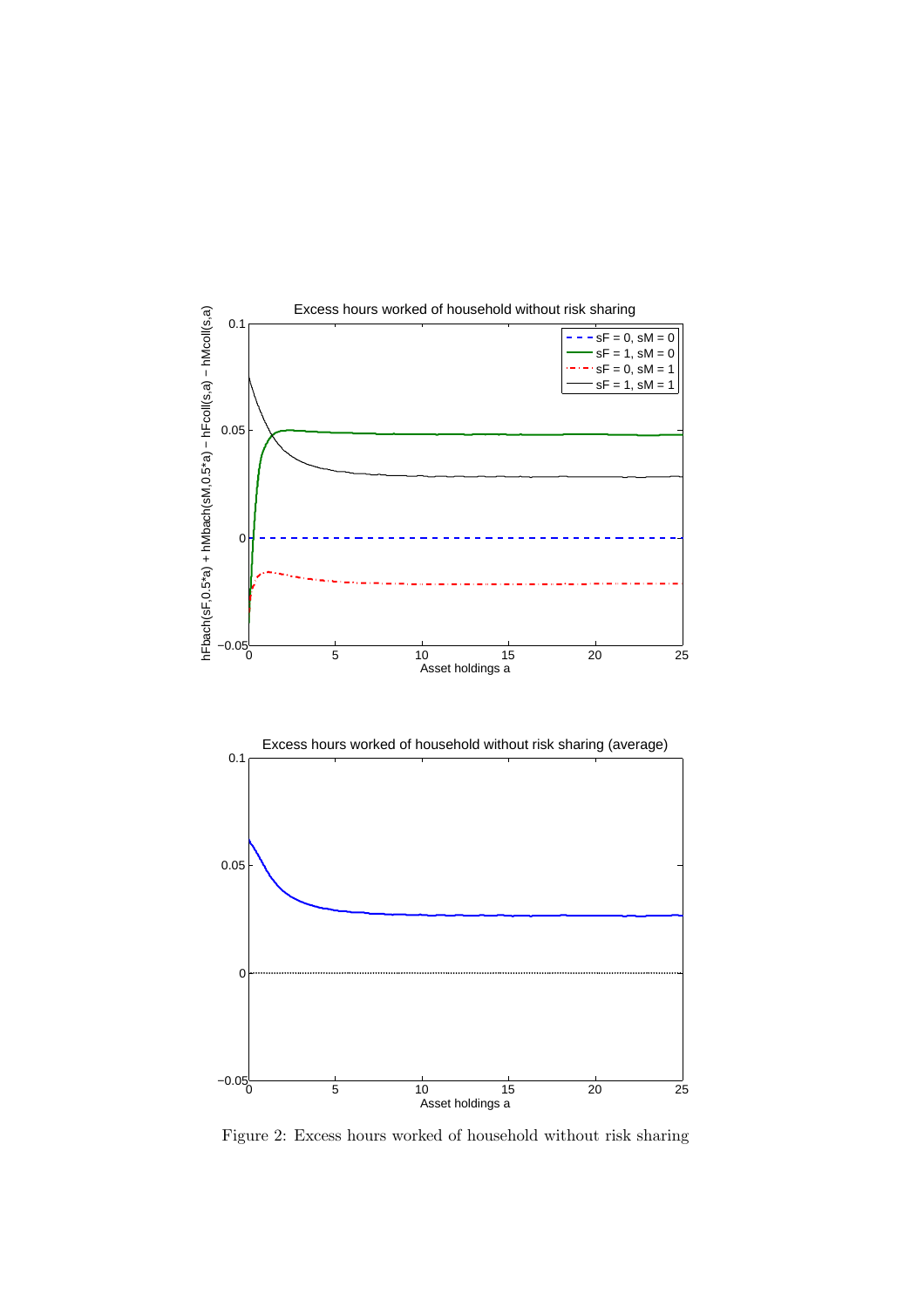

Figure 3: Policy function for net savings in the collective model